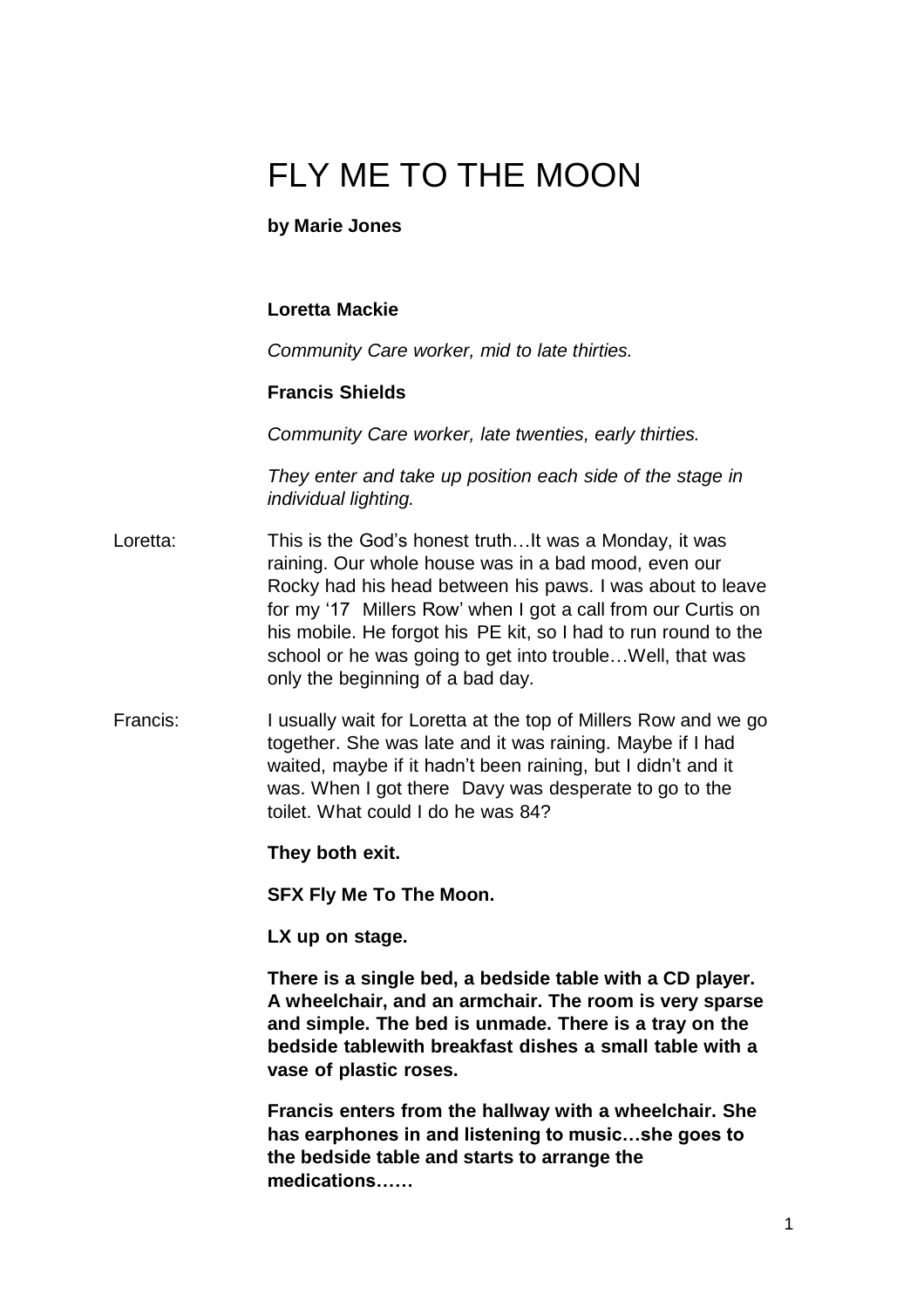**She is rubbing her back as if she has a pain.**

|          | She is watching out the window. She relaxes on the<br>chair and starts to read the newspaper which is on the<br>bedside table. Theouter door closes off.                                                                                                                                                                                                       |
|----------|----------------------------------------------------------------------------------------------------------------------------------------------------------------------------------------------------------------------------------------------------------------------------------------------------------------------------------------------------------------|
| Loretta  | (V/O) Sorry Francis love, I had to run round to (She<br>enters) where 's Davy.?                                                                                                                                                                                                                                                                                |
|          | (She realizes Loretta doesn't see or hear hershe walks in<br>front of her)                                                                                                                                                                                                                                                                                     |
| Francis: | (Sees her and turns her iPod off) Where were you?<br>Loretta: Where's he?                                                                                                                                                                                                                                                                                      |
| Francis: | I had to take him myself, near broke my back, he couldn't<br>wait.                                                                                                                                                                                                                                                                                             |
| Loretta: | God I'm sorry, but our Curtishow bad is your back, like,<br>is it claim bad?                                                                                                                                                                                                                                                                                   |
|          | Loretta takes off her coat and leaves it over a chairLoretta<br>starts to strip and make the bed during the following<br>dialogueFrancis still occasionally rubbing her back and<br>watching Loretta do all the work                                                                                                                                           |
| Francis: | Claim? Are you joking? They'll just say I shouldn't have<br>lifted him on me own. Doesn't matter that the poor old<br>bugger was about to shit himselfthey don't give a<br>bollocks. I tell you what Loretta, health and friggin safety is<br>going to be the ruination of this country. You can do a friggin<br>degree in it now. Did you get him new razors? |
| Loretta: | In my bag. Remember the days when this whole area was<br>full of pot holes and dodgy pavements?a trip over one of<br>those would have got you a fortnight in Torremolinos.                                                                                                                                                                                     |
| Francis: | Not now, I swear to fuck, the bastards would take the only<br>pleasure we have left.                                                                                                                                                                                                                                                                           |
| Loretta: | (shouts off) Davy, are you finished yet.?                                                                                                                                                                                                                                                                                                                      |
| Francis: | Remember the "whiplash" bus? That was the best. You<br>didn't even need to be on it to get your claimAll you<br>needed was a ticket to say you were.                                                                                                                                                                                                           |
| Loretta: | Now that wasn't rightI couldn't do it. Loretta:<br>Didn't you<br>get one for falling in a pothole?                                                                                                                                                                                                                                                             |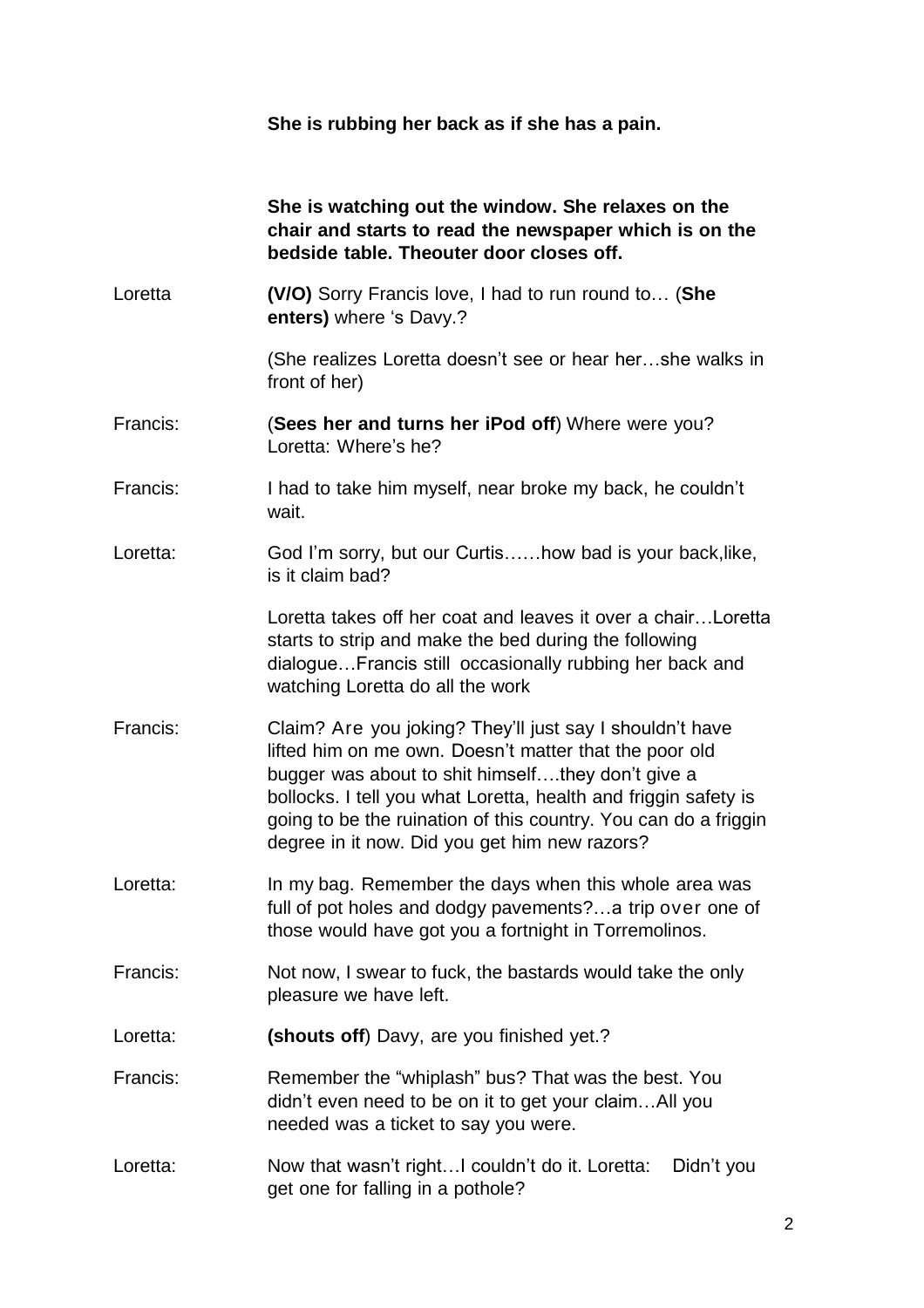| Francis: | Yes, that's 'cos I really fell into itthat's different.                                                                                                                                            |
|----------|----------------------------------------------------------------------------------------------------------------------------------------------------------------------------------------------------|
| Francis: | Well, you missed outthere was only about five real<br>passengers on the bus when it happened and the laugh<br>was 35 of us all got "whipper claims". I got a new kitchen,<br>you can't knock that. |
| Loretta: | How did you know a car was going to run into the back of<br>the bus?                                                                                                                               |
| Francis  | My uncle Frankie was the bus driver, he tipped us all off<br>next time he did it, somebody squealed on him and he got<br>the sackGetting the sack for having imagination, Not right.               |
| Loretta: | It's thieving.                                                                                                                                                                                     |
| Francis: | Off insurance companies? You think they don't stealoff us?<br>They do it legally, we do it illegally, it works out fair in the<br>endlook at the time, get him out of thereDavy!                   |
| Loretta: | Don't worry you'll soon hear him roaring. I'll clean him,<br>seeing as you had to take him. (Loretta puts on her plastic<br>surgical gloves)                                                       |
| Francis: | He's gonna need fresh PJ's.                                                                                                                                                                        |
| Loretta: | Check if there is any in that drawer.                                                                                                                                                              |
| Francis: | (Francis ignores this) You want any new films, a fiver<br>each? There's a list in my bag. OurJason has it all printed<br>up.                                                                       |
|          | You just put your name to whatever youwant and he'll put<br>them on a USB stick for you. All new releases He gets<br>them before they even hit the cinemas.                                        |
| Loretta: | How does he manage to do that?                                                                                                                                                                     |
| Francis: | He met a guy online when he was playing on his ex-box.<br>So, he sends them to his computer and our Jason<br>downloads them onto a hard drive You just have to ignore<br>the Chinese subtitles.    |
| Loretta: | Chinese subtitles?                                                                                                                                                                                 |
| Francis: | They come from Shanghai What do expect for a fiver?                                                                                                                                                |
| Loretta: | Its illegal.                                                                                                                                                                                       |
| Francis: | So, you don't want any?                                                                                                                                                                            |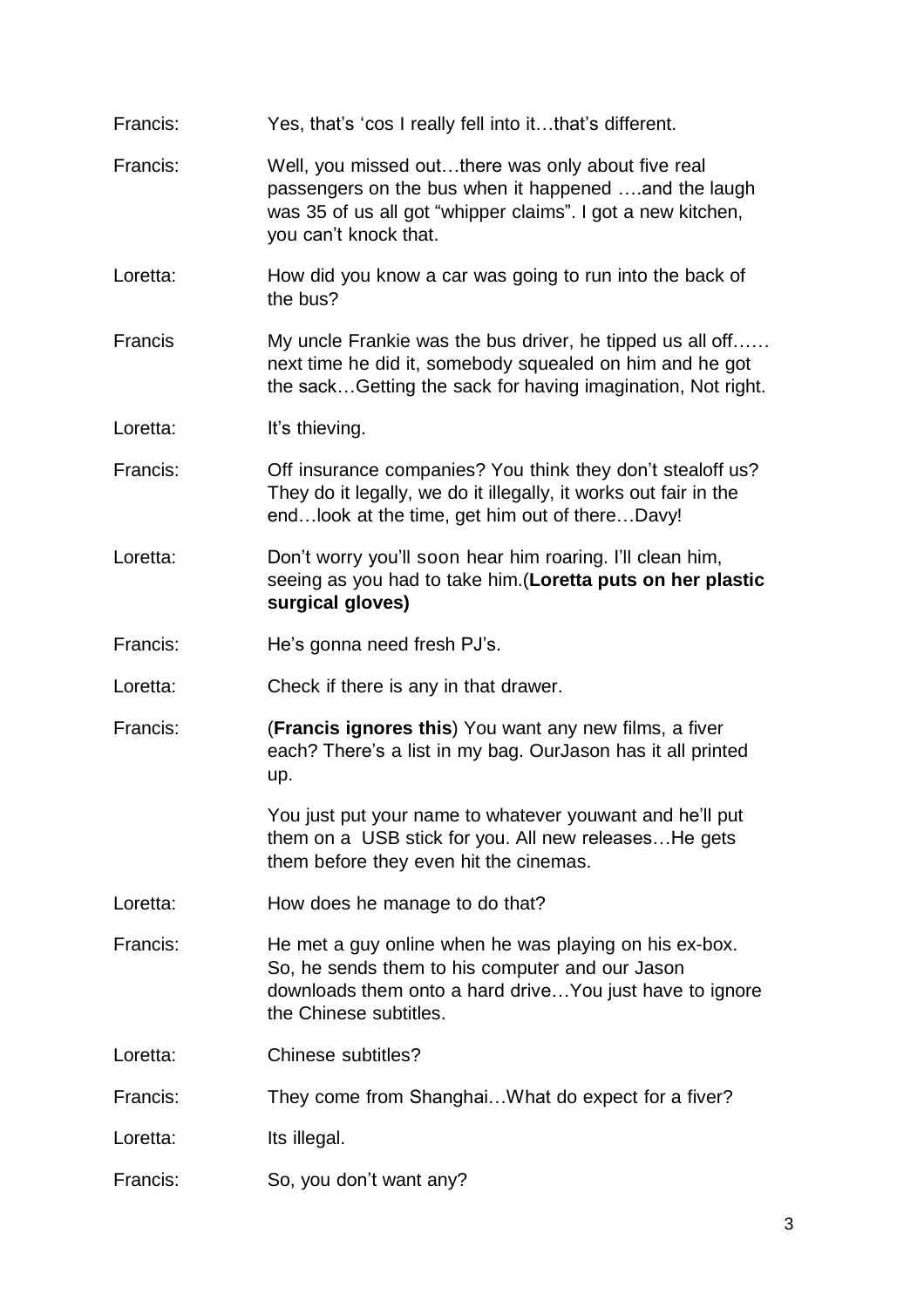- Loretta: I don't have a computer.
- Francis: Don't worry he puts it on CD for older ones…even does his own art work on the cover…bless him.
- Loretta: Our Curtis would love that new Star Wars one. Does he have that one?
- Francis: (**Takes out her mobile**) If he hasn't, he'll get it for you. I swear they are brilliant quality. He is doing great business with the staff in all the Chinese restaurants

#### *Francis dials on her mobile*

- Francis: To think he used to give me terrible trouble, but now thank God he's doing well now……(into thephone) Hello Jason son, have you that new Star Wars one? Yeah…it's for Loretta's little Curtis…6 quid? spot on.
- Loretta: Thought you said five?

Francis: Was it not five quid son? Oh, is that right? great, proud of you…see you later. (To Loretta) He says he's just downloading copies now…want to hear him Loretta, he says, the Star Wars one is six quid cos it's about supply and demand. (**proudly)** Supply and demand, I never even knew ourJason knew what that meant…and his school thought he was stupid and threw him out…look at him now, in the movie industry and doing business in the Far East.

- Loretta: Davy hurry up…. we have to shave him and do his toe nails.
- Francis: I blame the school…they never encouraged the businessman in him. You know he was buying and selling and making a profit when he was 11, do the school encourage it?

No, they expel him! What kind a message does that send to a child ?

- Loretta: He was flogging booze and cigarettes...you can't blame them.
- Francis: I do…they should have looked beyond that and seen the fact that he had a good business head. Today, smuggled booze and fags, tomorrow property, land, high finance…You think RichardBranson and all that lot started legit? That school made my Jason out to be a criminal and that's the way he behaved…In my view they drove him into the underworld. He was teaching' the hoods how to launder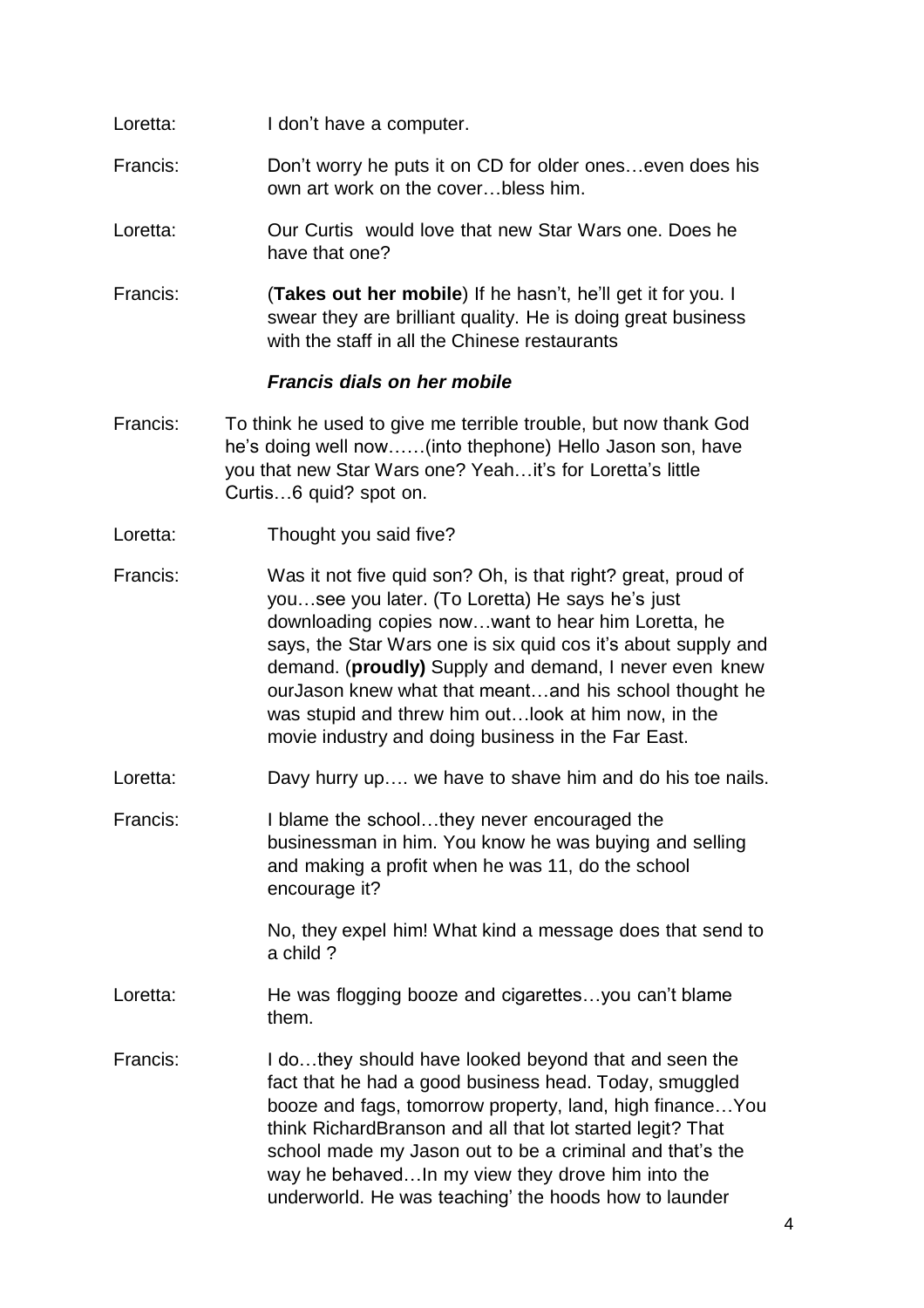|          | money by the time he was thirteen if anybody with a bit of<br>sense had noticed his talents, he could have been a banker<br>and this country wouldn't be in the state it's in, cos our<br>Jason wouldn't lend you a penny.                                                                                                                                                               |
|----------|------------------------------------------------------------------------------------------------------------------------------------------------------------------------------------------------------------------------------------------------------------------------------------------------------------------------------------------------------------------------------------------|
| Loretta: | If Davy doesn't get a move on we'll be late for old Mavis,<br>and she's one grouchy bitch. (She calls off) Davy! (She<br>exits with the tray & calls again) Davy son! are you done?                                                                                                                                                                                                      |
| Francis: | (Shouts out) Thought any more about Barcelona?                                                                                                                                                                                                                                                                                                                                           |
| Loretta: | (Enters again)                                                                                                                                                                                                                                                                                                                                                                           |
|          | No way could I afford it Francishave to get the money for<br>our Kirsty to go to Alton Towers with the school. You think<br>you're sending them to grammar school to get educated,<br>next thing you know they're arsing around on bloody roller<br>coasters, and we have to pay for it. I told Jackie I would<br>have to give her Hen do a miss. Not as if we know her that<br>well eh? |
|          | (Loretta exits againwe hear her in the kitchen and water<br>pouring)                                                                                                                                                                                                                                                                                                                     |
| Francis: | You're beholden to that school too muchtell them youcan't<br>afford it(suddenly) Hey, some schools have them<br>benevolent fundsmoney put by for poor families.                                                                                                                                                                                                                          |
|          | (Loretta comes out)                                                                                                                                                                                                                                                                                                                                                                      |
| Loretta: | It's a grammar school.                                                                                                                                                                                                                                                                                                                                                                   |
| Francis: | Smart people can be poor too, your Kirsty is a case in point.                                                                                                                                                                                                                                                                                                                            |
| Loretta: | And what you think they're gonna think of our Kirsty if I ask<br>for charity? No Francis, I will sacrifice everything to keep her<br>thereit's a chance I never gotso Barcelona is out the<br>window.                                                                                                                                                                                    |
| Francis: | Bet you will never get as much as a "thanks mum".                                                                                                                                                                                                                                                                                                                                        |
| Loretta: | I don't want thanksyoung people should expect things and<br>get them.                                                                                                                                                                                                                                                                                                                    |
| Francis: | My ones didn't, if I had it, they got, if I hadn't, toughthey<br>didn't complain.                                                                                                                                                                                                                                                                                                        |
| Loretta: | Yeah, but they went to secondary school.                                                                                                                                                                                                                                                                                                                                                 |
|          | (Walks back into the Kitchen)                                                                                                                                                                                                                                                                                                                                                            |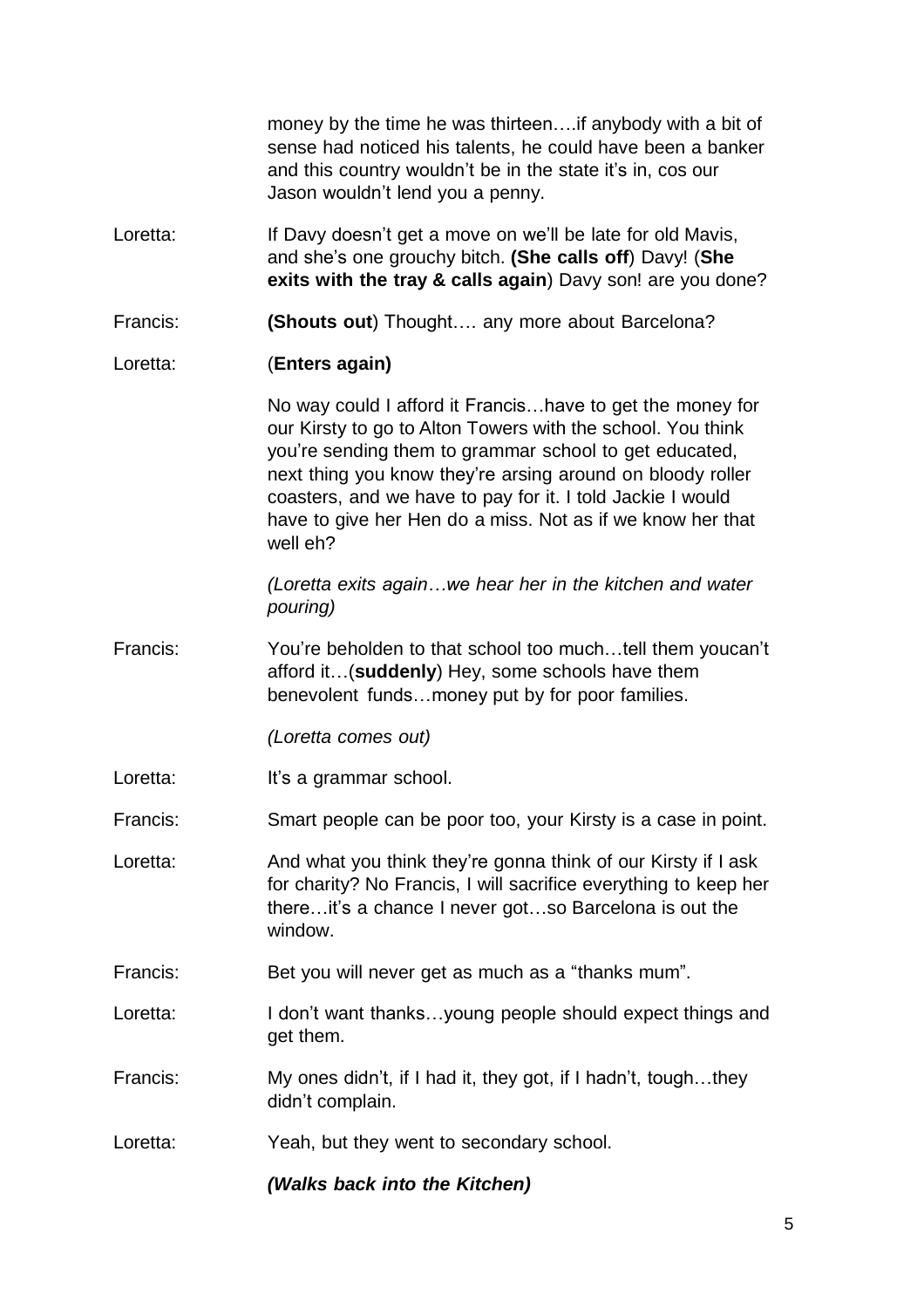| Francis: | Secondary school or not, they never looked for money to<br>take them to amusements parks it was nature rambles or<br>museum trips. If it had been Alton towers I would have paid<br>the moneyat least that would give them something to<br>remember I wasn't gonna pay for them to go and look at a<br>load of old statues and paintings by dead men and if they<br>wanted to know what tree was what, all they had to do was<br>run over to the park and ask the groundsman. |
|----------|-------------------------------------------------------------------------------------------------------------------------------------------------------------------------------------------------------------------------------------------------------------------------------------------------------------------------------------------------------------------------------------------------------------------------------------------------------------------------------|
|          | (Comes out with the basin of water and towel and<br>throws Lorettaa cloth)                                                                                                                                                                                                                                                                                                                                                                                                    |
| Loretta: | You need to give that wheelchair a little wipe. Francis:<br>That's' not our job, that's the home help's.                                                                                                                                                                                                                                                                                                                                                                      |
| Loretta: | Well, you haven't done much else this morning.                                                                                                                                                                                                                                                                                                                                                                                                                                |
| Francis: | That's cos I have a back injury.                                                                                                                                                                                                                                                                                                                                                                                                                                              |
| Loretta: | Just wipe it, it won't kill you.                                                                                                                                                                                                                                                                                                                                                                                                                                              |
|          | Are you going to Barcelona?                                                                                                                                                                                                                                                                                                                                                                                                                                                   |
|          | (Exits to kitchen)                                                                                                                                                                                                                                                                                                                                                                                                                                                            |
| Francis: | (Speaking out to Loretta) No way, not with Christmas and<br>allbut wait till you hear this LorettaI says to him last<br>night, Jackie Trainer that works with us is having her Hen<br>weekend in Barcelona and wants me to go. I was sure he<br>was gonna say, what with? Know what he said? "You should<br>go love, you deserve a break, and we'll get the money up<br>some way".                                                                                            |
| Loretta: | (enters with basin of hot water) He said what?                                                                                                                                                                                                                                                                                                                                                                                                                                |
| Francis: | Exactly He's screwing somebody else, radar was bleeping<br>big time. I said, all dead calm like, 'how come you're all<br>anxious for me to go love'?                                                                                                                                                                                                                                                                                                                          |
| Loretta: | Exactly                                                                                                                                                                                                                                                                                                                                                                                                                                                                       |
| Francis: | He says, "you work hard babe and life is too short"                                                                                                                                                                                                                                                                                                                                                                                                                           |
| Loretta: | Bastard! (She exits again into the kitchen)                                                                                                                                                                                                                                                                                                                                                                                                                                   |
| Francis  | That's exactly what I thoughtI says, "Oh life is too short",<br>so you're shagging some tart on the side in case you<br>suddenly drop dead? Then he says, 'Maybe I should just go<br>out and screw somebody if I'm gonna to get accused of it". I<br>said, "Oh, is that right? Then take yourself off and she is                                                                                                                                                              |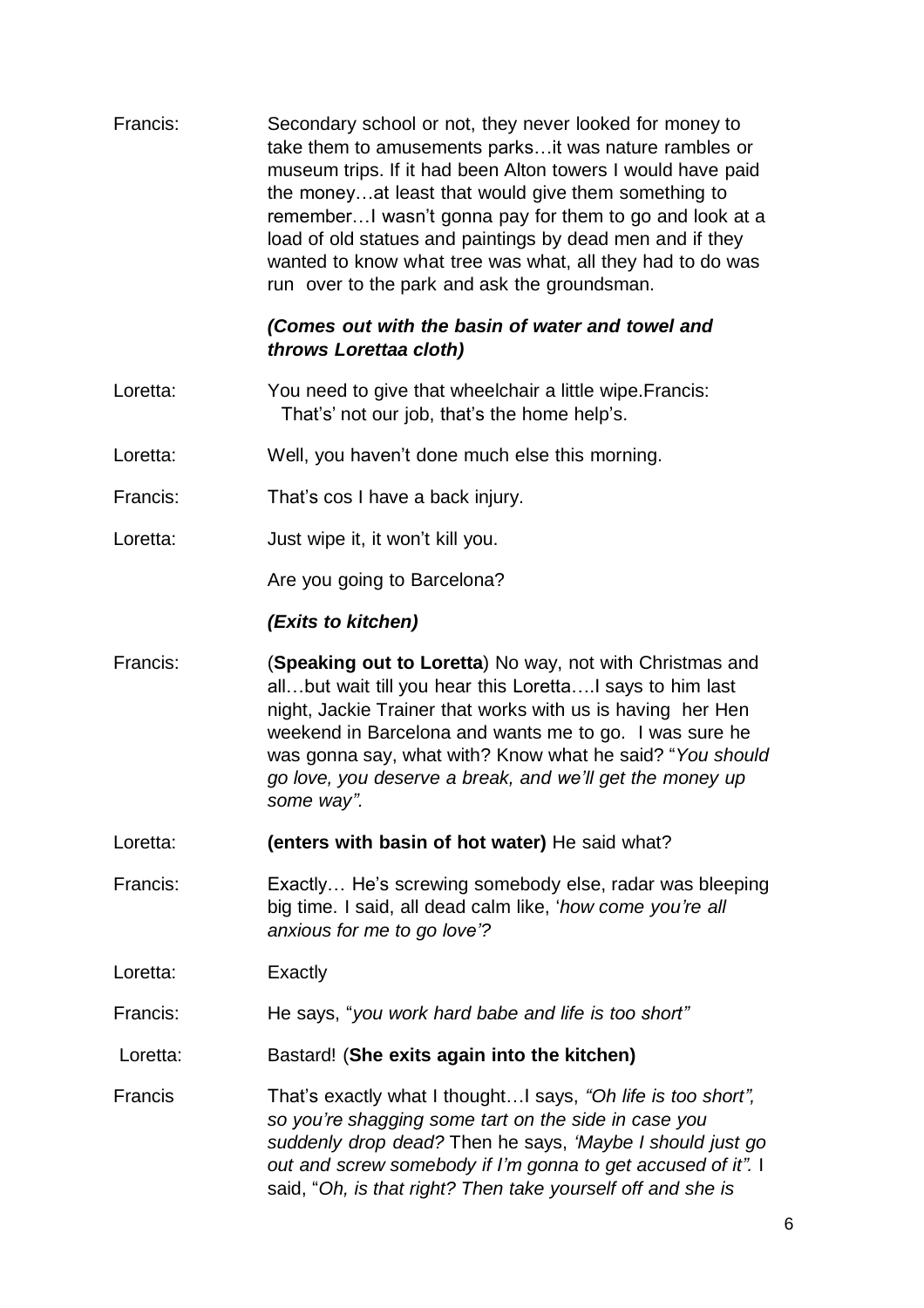*welcome to you whoever she is"…."I will",* he says, "*and don't come back!"* I said, "*you can let the whore you're sleeping with keep you!"*

- Loretta (**from the kitchen**) What did he do?
- Francis: He pissed off out to work. He's a Bouncer now at that new Night club. So, I shouts down the street after him. *"Hey Bouncer, tell that whore you're bouncing she can keep you*! I'd all his stuff in two bin bags when he waltzes back half an hour later with two kebabs. He was lucky I was starving, or he would have been wearing them. So we're back on again, but, no more mention of Barcelona.
- Loretta: **(Brings on a tray with 3 cups of tea)** Jackie will be going on her own Hen weekend, nobody has any money. She could a picked somewhere cheap.She's 42, not as if she is in the first flush, eh? Where's her fella from again? Was it er…Marakesh or somewhere?
- Francis: No, I thought she said Morocco. I don't know, somewhere Ryan Air flies to cheap. He doesn't even speak English according to Jackie and he's coming over here to live. I said, what will you be called then, Mrs. What? She says, she can't pronounce it. Jesus!
- Loretta: Where was that other one from, the one she nearly got married to? Remember she met him on her sister's Hen weekend.
- Francis: Oh yeah, Crackof or Checkof or somewhere. He was Polish anyway. When you think of it Loretta, all them places like Czechoslovakia and Latvia, Romania, all them weird places that end in an eea, they used to be places you only read about, or seen in them old foreign films…you couldn't imagine ever actually being there.
- Loretta: My Brian says, nobody can fly to them eea places no more 'cos of Brexit.
- Francis: Nothing to do with that. It's cos EasyJet has made all them places cheap to get to. They have taken the mystery out of it all…

People will just start going back to Spain. Least it's warm, eh?

Loretta (**Agreeing**) Yeah…So, this one from Morocco or whatever, he can't speak to her and she can't speak to him or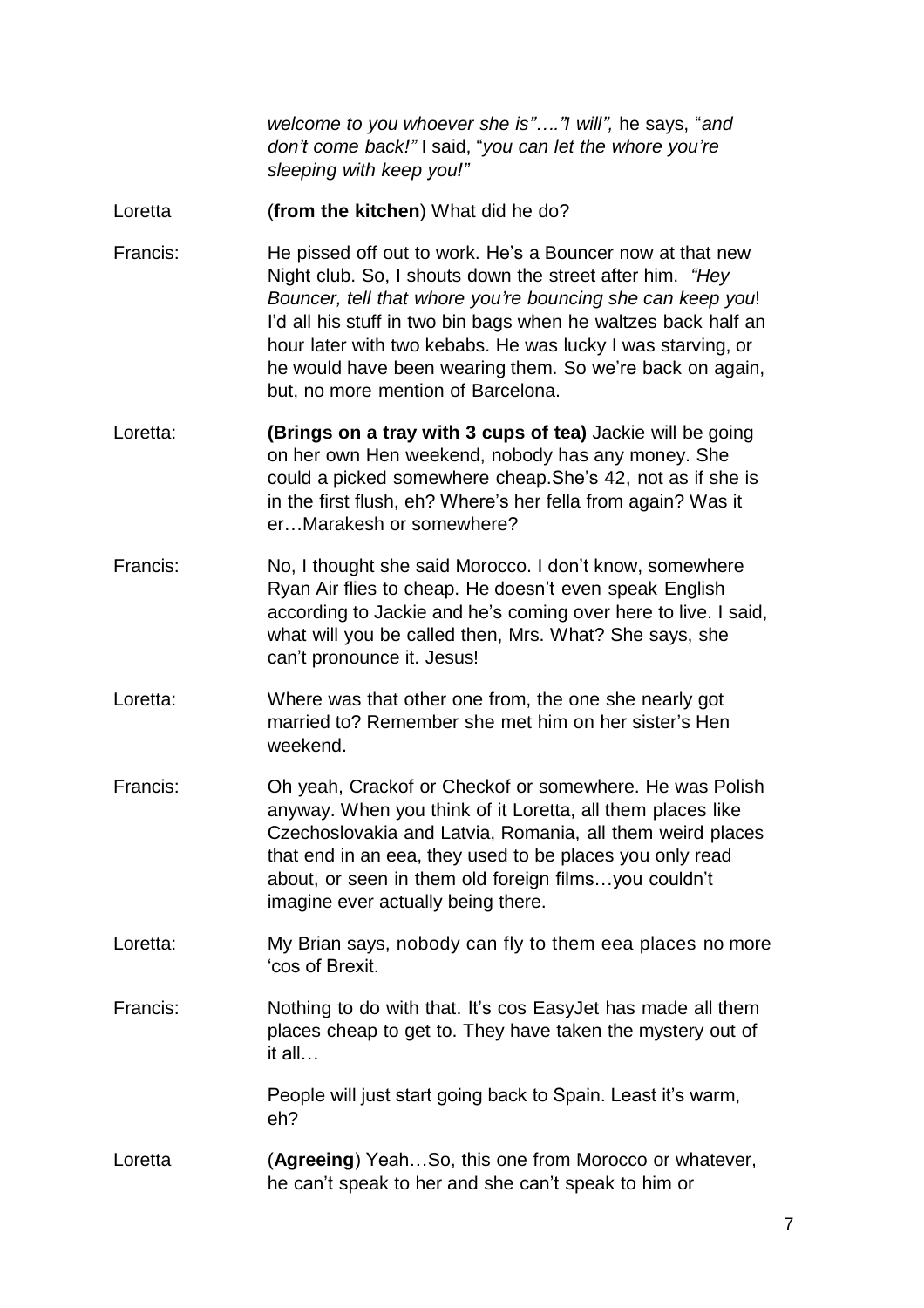pronounce his name.

- Francis: She says they can both say hello and cheerio.
- Loretta: Sounds like that's a marriage that'll last.
- Francis: He'll probably end up working with us. Oh God, Look at the time! Go and give him a shake.
- Loretta: **(Shouts**) Davy, what are you doing in there?

#### **As Loretta exits**

- Loretta: You think your Mickey is screwing somebody else?
- Francis: **(Shouts in after her**) Tell ya the truth, I don't really care. I'd get shot of him, only the kids have got attached to him…When their Dad pissed off I said, *no way am I gonna bring another man across my door for him to leave my kids.*
- Loretta: You let Mickey in.
- Francis: Yeah, he got me at one of my low points…. next thing you know his size tens are under my table and the kids think he's great...so I'm stuck with him...at least he's got a job…..used to be you judged fellas on how good lookin, they were, how fit they were in the "you know what" department, now it's…. Are ye workin? you'll do.
- Loretta: **(off)** Davy? (silence) (**SFX. banging on door**) Davy!

(**Panic in her voice**) Davy?

- Francis: **(Stops what she is doing**) Oh Christ! No..please…no!
- Loretta: **(Loretta comes back on and just looks at her**) Oh fuck!
- Francis: Oh Jesus…Oh no…did you check?
- Loretta: No, but there is not a sound coming from the bathroom…nothing.
- Francis: He couldn't be, could he? Oh God, nobody has ever died on me….Oh Christ….…he could have fallen asleep? Maybe he just fainted…oh, please don't be dead.
- Loretta: We have to check. Did you hear a thud before I came, he could have fallen off the toilet, knocked himself out?
- Francis: I don't know, I had my earphones in. I can't go in there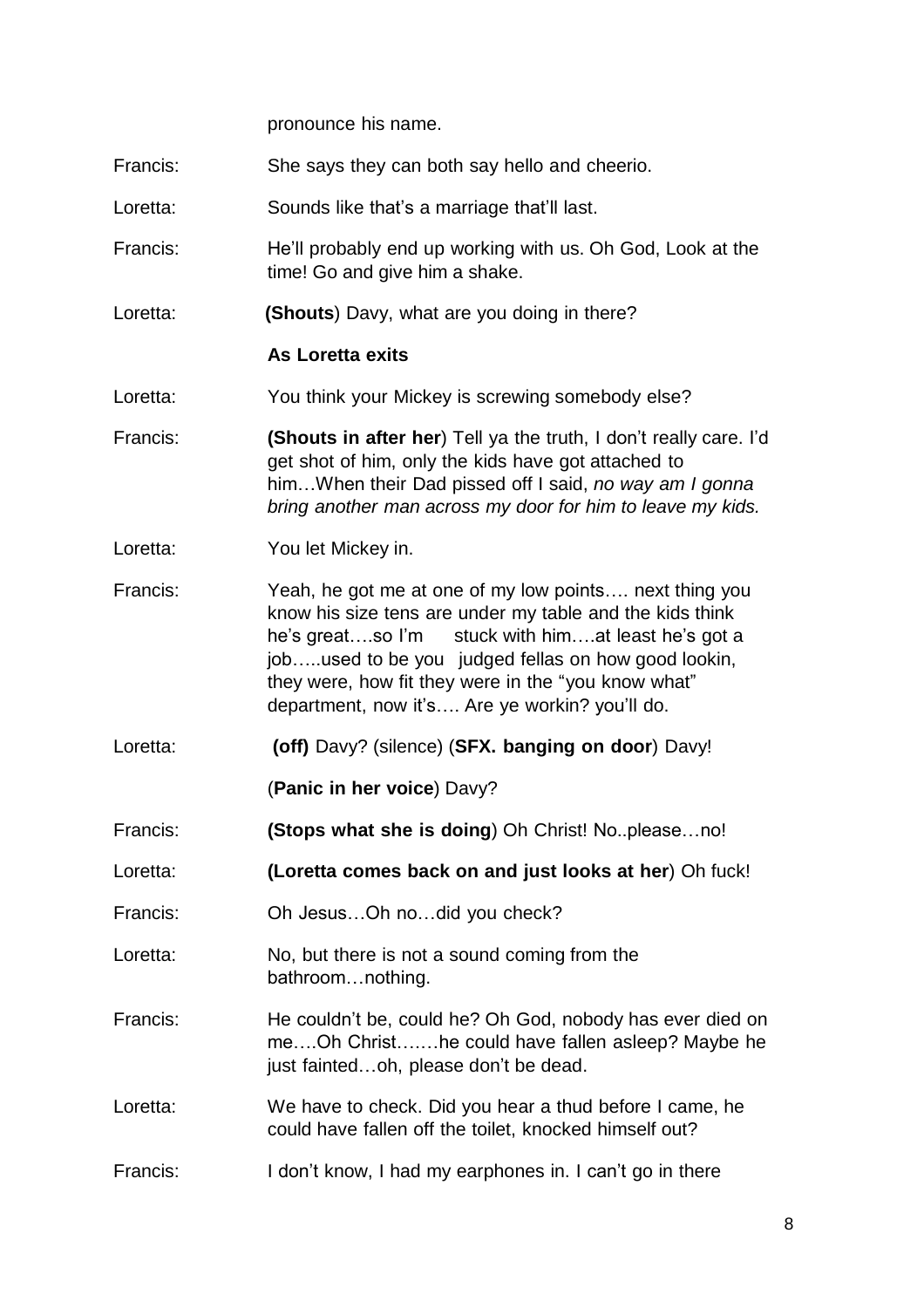| Loretta, | I swear I can't. What if he's dead? He might be. You think<br>he is?                                                                                                                                                                                                                                                                                                          |
|----------|-------------------------------------------------------------------------------------------------------------------------------------------------------------------------------------------------------------------------------------------------------------------------------------------------------------------------------------------------------------------------------|
| Loretta: | We better phone somebody.                                                                                                                                                                                                                                                                                                                                                     |
|          | (She goes to the phone on the bedside cabinet)                                                                                                                                                                                                                                                                                                                                |
| Francis: | What for?                                                                                                                                                                                                                                                                                                                                                                     |
| Loretta: | What for? To come and check if he's dead or notthat's<br>what for.                                                                                                                                                                                                                                                                                                            |
| Francis: | Like who?                                                                                                                                                                                                                                                                                                                                                                     |
| Loretta: | A doctor or something999fire brigade, anybody.                                                                                                                                                                                                                                                                                                                                |
| Francis: | And what if he's not dead, just fainted or something? We're<br>gonna look like right mugs calling the emergency<br>services You know there's a fine for calling them on false<br>pretenses. Just keep calmcalmrighterwhat should<br>we do?                                                                                                                                    |
| Loretta: | What's the procedurewhat were we told? (Thinks)<br>Contact next of kin?                                                                                                                                                                                                                                                                                                       |
| Francis: | And tell them what? We're phoning you to tell you we don't<br>know if Davy is dead or not?                                                                                                                                                                                                                                                                                    |
| Loretta: | Why us? Why could it not be Jackie and Sherry? They're<br>used to it. The last three or four to die in our area was on<br>their shift. They are like the grim friggin' reapers. That's it,<br>call them and ask them what to do. Get one of them round.<br>I've got Jackie's number here.                                                                                     |
| Francis: | And what if he's not dead, they will love it, dine out on itand<br>have a laugh at our expense. They'll tell our manager we<br>left the poor man on a toilet cos we were too scared to see if<br>he was dead or not and we lose our jobs Then just suppose<br>he is dead, we will be the care workers that can't deal with a<br>dead person. So we, well, you have no choice. |
| Loretta: | I have no choice?                                                                                                                                                                                                                                                                                                                                                             |
| Francis: | I don't do dead people Loretta. Sorry.                                                                                                                                                                                                                                                                                                                                        |
| Loretta: | Right fuck ithere goes.                                                                                                                                                                                                                                                                                                                                                       |
|          | (She walks to the door and stops)                                                                                                                                                                                                                                                                                                                                             |
| Francis: | Hurry up.                                                                                                                                                                                                                                                                                                                                                                     |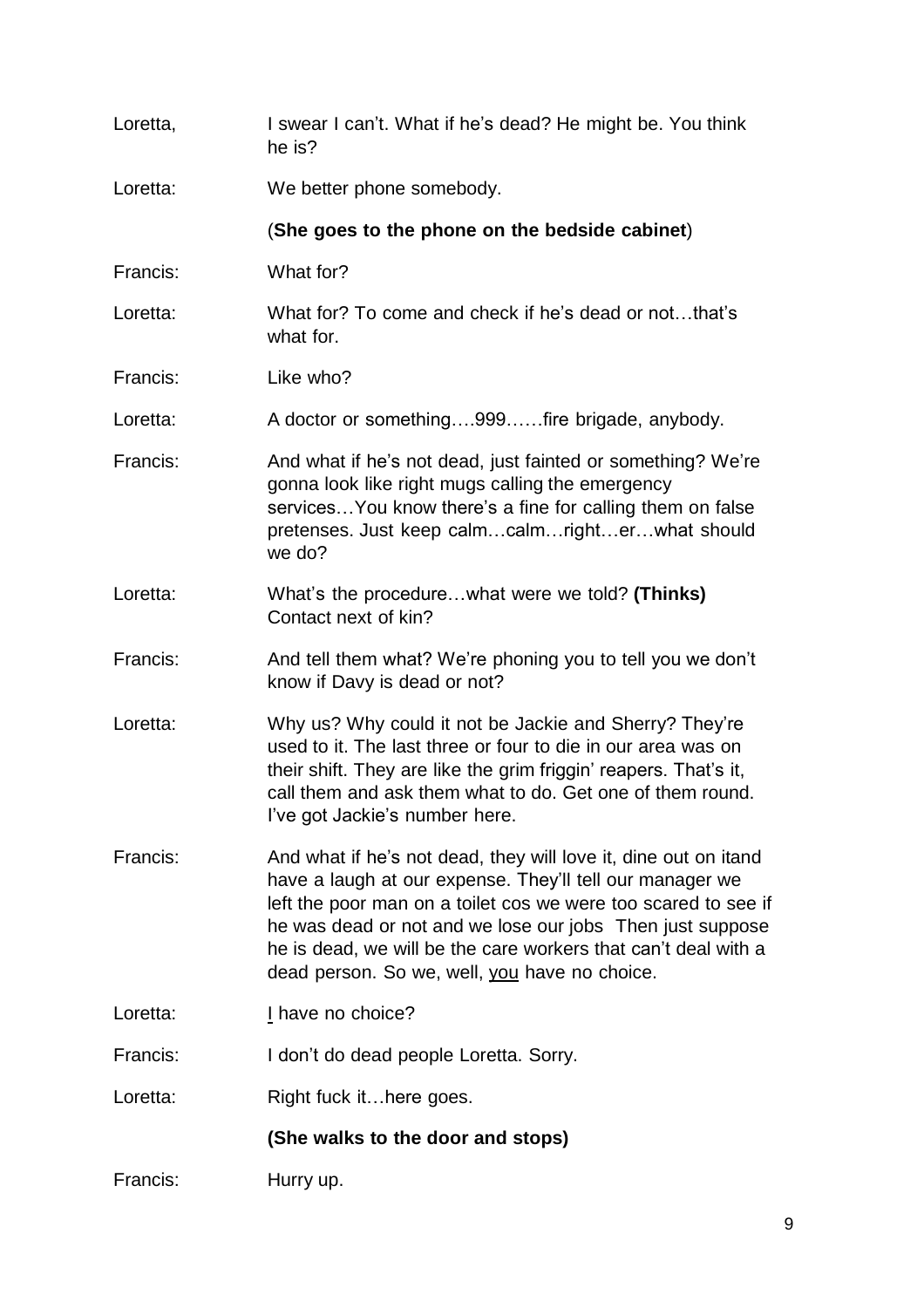- Loretta: What if he's not dead, but nearly dead? You'll have to come in and help me do that…er…CPR on him.
- Francis: What? We've only done that on a dummy and it was lying on a table. I don't know if I could do it on a live person on a floor…and what if he has requested no resuscitation? We would get in trouble for reviving him…just go and check…Go!

#### **Lx down on room and Loretta and Francis walk to their originalspots and speak.**

- Loretta: He was dead alright...Iying on the bathroom floor, dead. I swear on my kid's lives. I called his name, I shouted in his ear. I shook him a little bit, but nothing', he was a funny colour, he wasn't breathing or anything, he just looked,…well……. you know, like he wasn't alive.
- Francis: It's then we realized we knew nothin' about this poor man. We didn't know if he had anybody belonging to him. Two years we have been going to him, we never saw another living soul call to his door, apart from meals and wheels and the odd nurse and us Care workers, nobody. We knew he was called Davy Magee and he loved Frank Sinatra, read the Daily Mirror and did a little bet on the horses. To us he was just, our 17 Millers Row

#### **Lx up on stage. Loretta and Francis move to the bedside tableand Loretta starts to leaf through a book.**

- Loretta: There's some names here, but he's scored most of them out, he must have fallen out with them all.
- Francis: No, probably means they have died too. Look there's one not scored out. W. Hill, there's the number, you phone.
- Loretta: What will I say?
- Francis: Ask them do they know Davy Magee of 17 Millers Row and if they say yes, say, well we are sorry to have to inform you, he's dead.
- Loretta: No not dead, that's a bit much...has just died?
- Francis: No, what about passed away? That's better, yes, that has a better ring to it, passed away.
- Loretta: Right. God I hate this…(**dials the number and listens**)..Sorry, wrong number.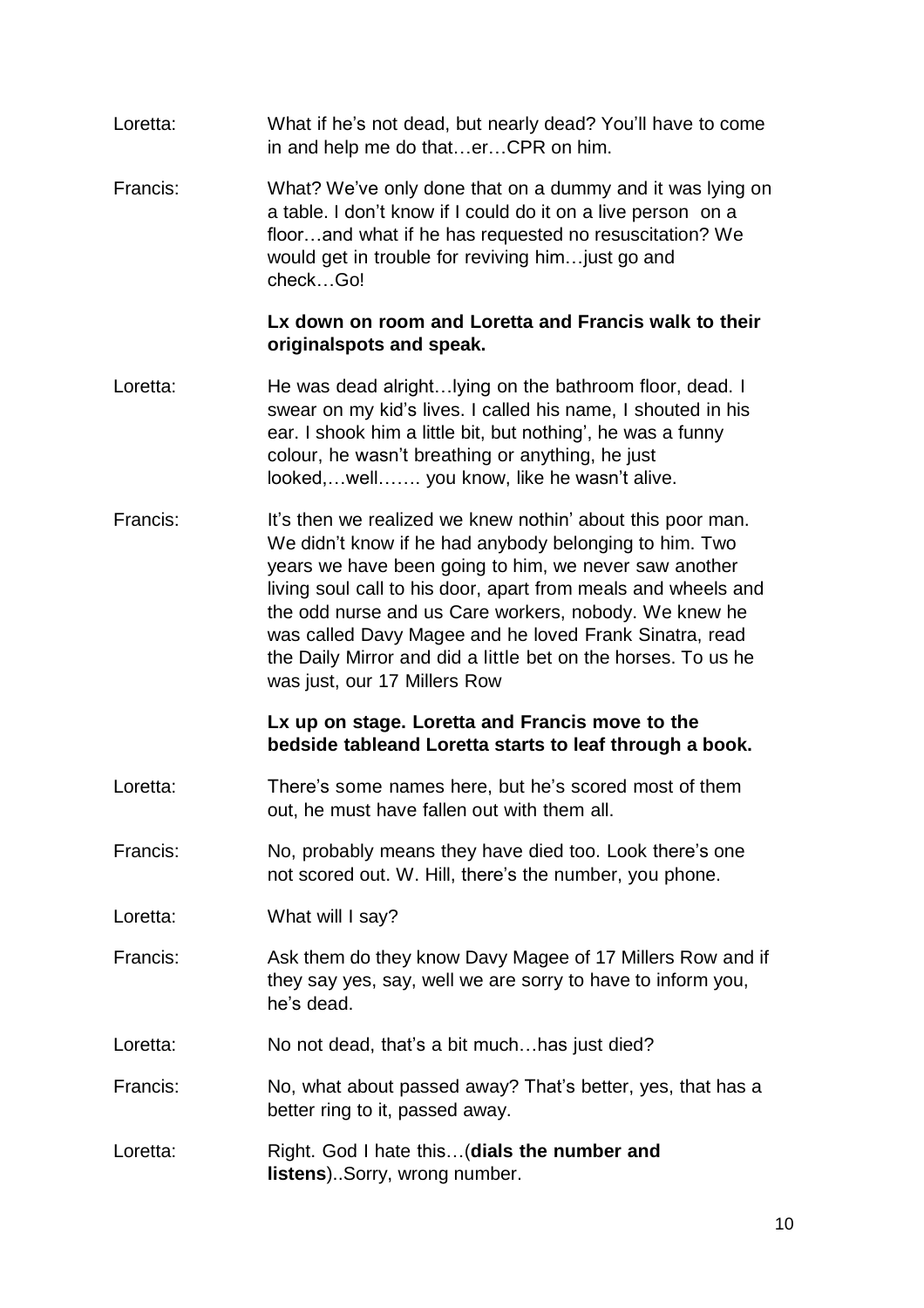| Francis: | What?                                                                                                                                                                                     |
|----------|-------------------------------------------------------------------------------------------------------------------------------------------------------------------------------------------|
| Loretta: | W. Hill, we're thick. That was William Hill the bookmakers,<br>his bookies.                                                                                                               |
| Francis: | Why did you not tell them?                                                                                                                                                                |
| Loretta: | Jesus, you think they care if he is dead or not?                                                                                                                                          |
| Francis: | They bloody well should, he has given them enoughmoney<br>in his time.                                                                                                                    |
| Loretta: | D for Doctor, where's D? (Flicks through the book)                                                                                                                                        |
| Francis: | Poor Buggar, dying on a Monday, not even getting the<br>benefit of his pension.                                                                                                           |
| Loretta: | Here we go, "Doctor Quinn", that must be his Doctor                                                                                                                                       |
|          | (About to dial)                                                                                                                                                                           |
| Francis: | (Takes the phone of her.) Hold on, just a minute.                                                                                                                                         |
| Loretta: | What! What for?                                                                                                                                                                           |
| Francis: | Think about what I just said there. Loretta: What did you say?                                                                                                                            |
| Francis: | I said, "the poor buggar dying on a Monday, won't get the<br>benefit of his pension."                                                                                                     |
| Loretta: | I know, bad timing, but what can you do?                                                                                                                                                  |
| Francis: | Sit down a minute and hear me out, ok?                                                                                                                                                    |
| Loretta: | I don't believe you. You were the one going ape shit cos<br>there's a dead man in the toilet, now you want to sit down<br>and have a conversation about it?                               |
| Francis: | This is serious; say nothing until I finish, okay? Now, what<br>do you do every Monday when we leave here?                                                                                |
| Loretta: | I don't know, what are you on about.?                                                                                                                                                     |
| Francis: | What do we do when we leave here every Monday.?                                                                                                                                           |
| Loretta: | Go and do old Mavis, go home, have lunch, come back here<br>for the next shift, what are you asking me for? You do it too.                                                                |
| Francis: | No, but we do other things for him. I go and put his bet on,<br>get his Daily Mirror so he can check his race results and<br>you? There is one thing you do for Davy that I don't. You do |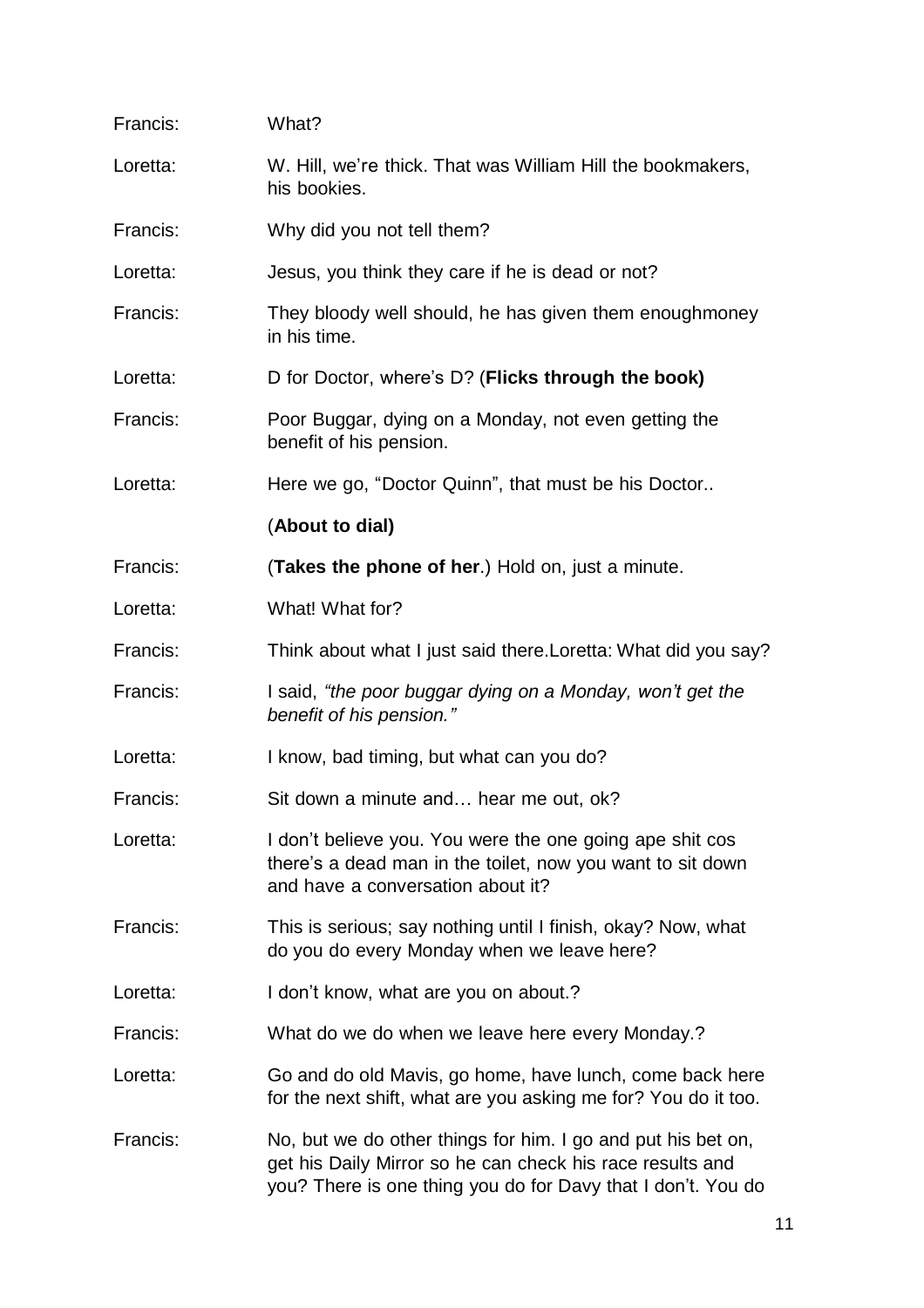it every Monday, right?

Loretta: Er…don't know… (remembers) I take his card to the ATM for his pension?

Francis: Exactly.

- Loretta: Exactly what?
- Francis: Just say Davy hadn't died…you would collect it as usual?
- Loretta: But he is dead.
- Francis: I know that, you know that, but the ATM doesn't know it,the Government don't know it, nobody knows he is dead, but us, so… think about it.
- Loretta: (**a beat)** Ah fuck no…no way…no way….no, no way.
- Francis: Loretta, just…hear me out…listen…listen for a minute. Don't open your mouth till I have finished. He gets 120 quid. If you don't pick it up today, the government will get it…but, if we were to come back here as usual at quarter to two…you have the pension...we split it... that is 60 quid each…then we report him dead. We say he must have went to the toilet himself and we came here as usual at for our shift and found him dead…let them work out how he managed to get to the toilet himself.
- Loretta: We can't do that.
- Francis: Why not? You don't think the government owes us? We clean up piss and shit for 6 quid an hour. They owe us that money. Who's gonna know? Who will care? Davy? I don't think so.
- Loretta: I don't know. It's stealing.
- Loretta: Off the government? Wise up. We have to leave here as normal cos her 'across the street' watches every move. We come back as normal at 2'o'clock. Nobody else is gonna turn up here while we are away, nobody. Tell the God's honest truth., could you not be doing with 60 quid to spend on yourself for a change?
- Loretta: Yeah, it could go towards Alton Towers & our Kirsty.
- Francis: No, you dopey cow, you can't suddenly have 60 quid. Your Brian would wonder where it came from. You keep it for you. You sneak off and buy yourself something decent and say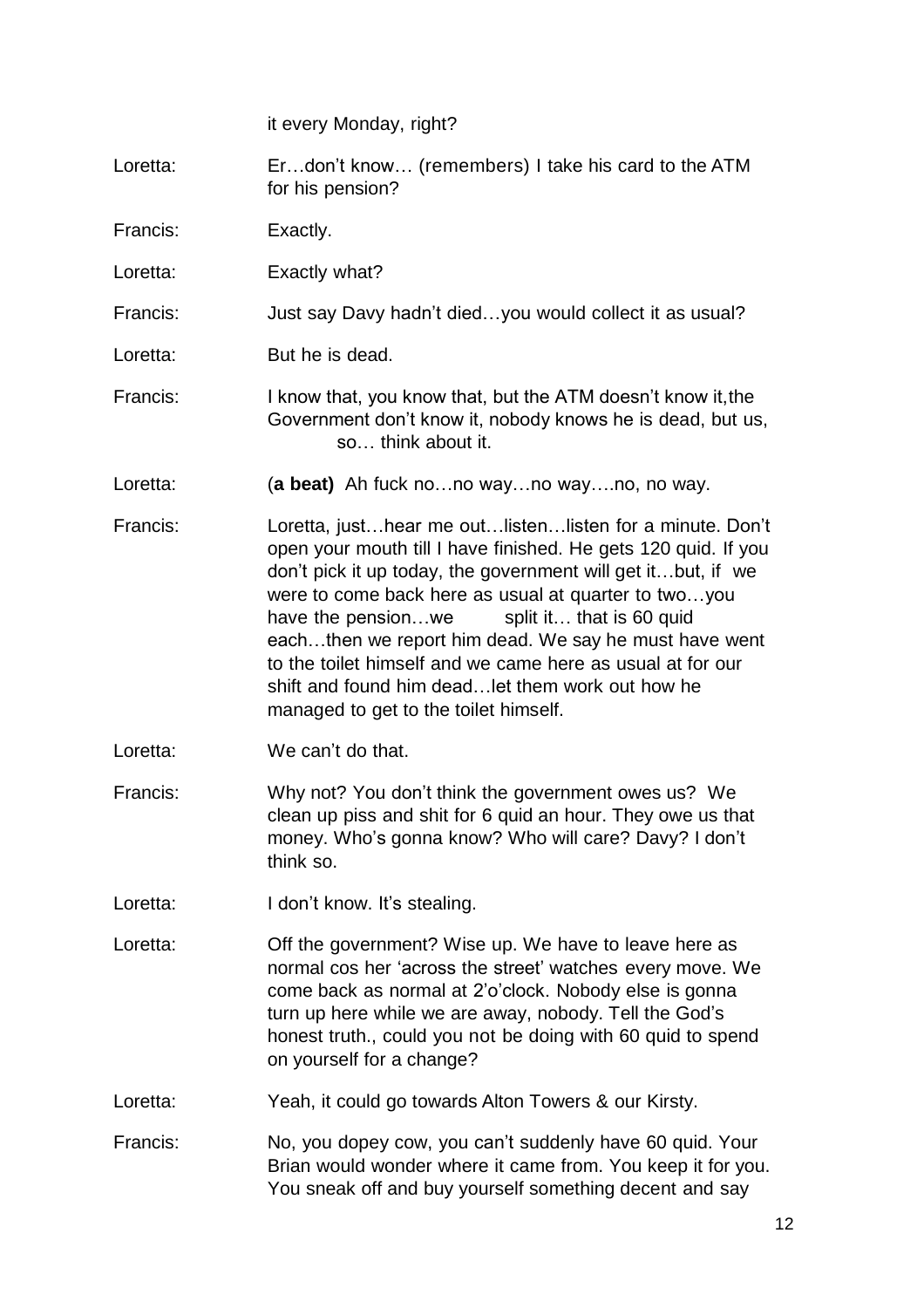you got it in a charity shop. That's what I am gonna do with mine.

- Loretta: Yours? Your what? You have it all sorted. It's me that has to go the ATM.
- Francis: Okay, okay, bad idea, forget it, just get on the phone and get the doctor.
- Loretta: Right…(**She goes to the phone. She lifts it, then stops**) Fuck it, you swear we won't get into trouble?
- Francis: How? We haven't done anything wrong. I know Davy in there would want us to do this. You think he would want the government to keep his pension?
- Loretta: How do you know that's what he'd want? He never spoke.
- Francis: But when he was reading the Daily Mirror. Articles about all them politicians robbin' the country with their dodgy expenses…and all those parties at number 10 during lockdown, he got dead agitated. Punching the paper and making noises.
- Loretta: That's what he does when his bet doesn't come in.
- Francis: No, this was different. I could see it in his eyes…I knew he wanted to say, "*Greedy robbin bastards, that's us they're robbi*n" So, you think if Davy had a choice he would pick them over us, after all we've done for him?
- Loretta: You're right...it is what Davy, God rest his soul, would have wanted. But, when we report him dead, will they not want to know where we put his money?
- Francis: Like who? The doctor? The undertaker? Nobody knowsor cares that he gets his pension on a Monday but us.

#### **LX fade on room Loretta and Francis come forward.**

Loretta: Francis had me convinced we were doing nothing wrong, Davy was dead, we didn't kill him, the money was no good to him, it was his right and it was our right. I just kept saying over and over, It's what Davy would have wanted; it's what Davy would have wanted. I keyed in his number, my hands were shaking, I was nearly sick. I kept thinking the woman behind me was watching me and as soon as I keyed in his number a sign would come up on the screen, "*Loretta Mackie you are now under arrest for attempted fraud",* but out it came, 120 quid!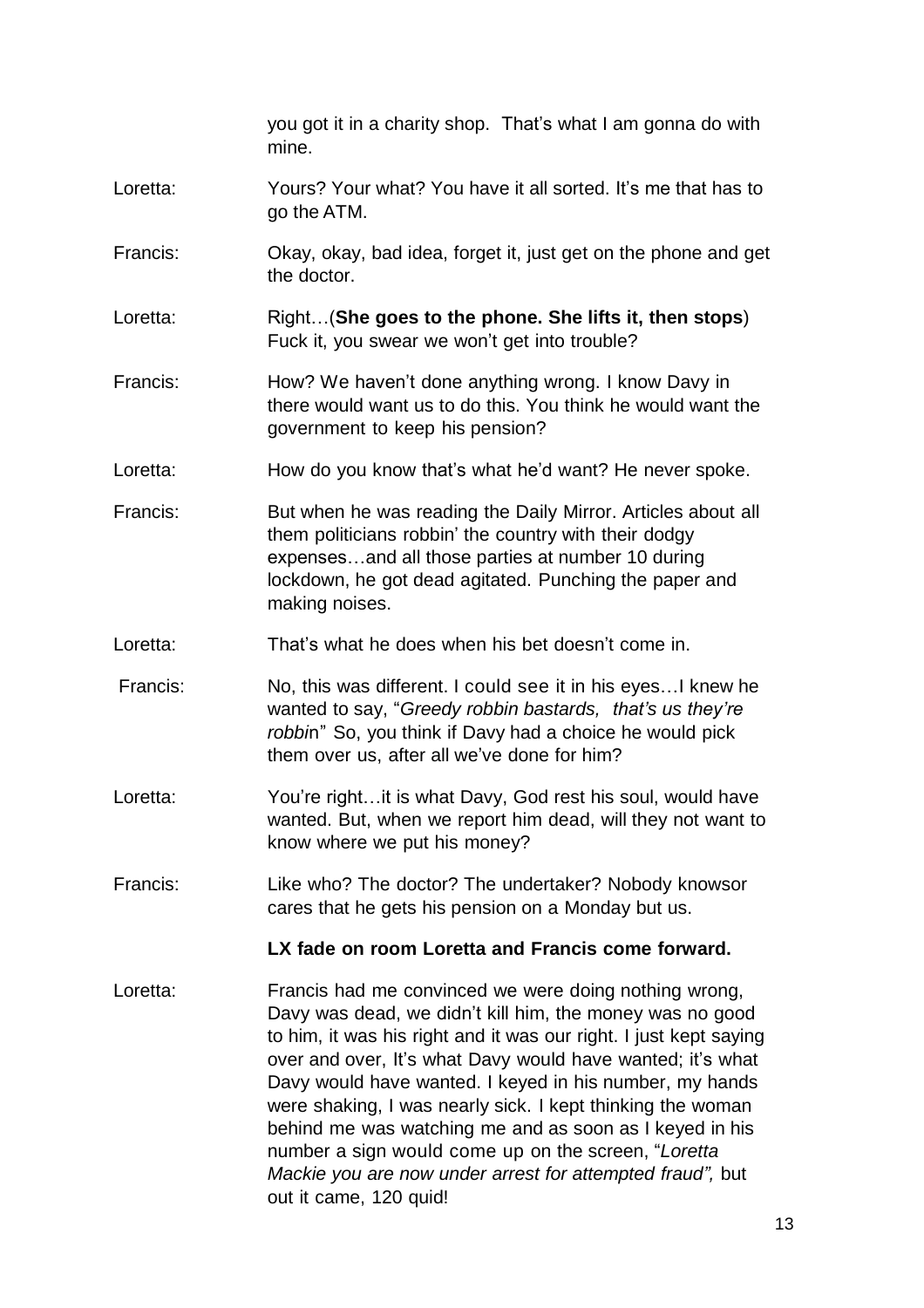| Francis: | I put his small bet on, two pounds each way, on Moon River.<br>I got his Daily Mirror; he always picked a horse that meant<br>something to him, mostly a name of an old song that Frank<br>sang. He never won any more than a couple a quid, but that<br>was his life. That was all he had, his paper, the horses,<br>memories of singing along with Frank Sinatra and a life of<br>miserySitting there day after day, no company, not able to<br>talk, just scribbling notes and making noises, he was better<br>off dead in my opinion.                                                                     |
|----------|---------------------------------------------------------------------------------------------------------------------------------------------------------------------------------------------------------------------------------------------------------------------------------------------------------------------------------------------------------------------------------------------------------------------------------------------------------------------------------------------------------------------------------------------------------------------------------------------------------------|
| Loretta: | I put the money in my purse and started to run home to<br>make my Brian lunch. I didn't want to walk cos I knew if<br>somebody stopped me I couldn't act normaland then I<br>thought, what if somebody stops me and asks why I'm<br>running, then I would have to make up an excuse why I<br>wasn't acting normalso I started to walk fast I knew<br>walking fast would be okay cos I could say, I'm late for his<br>lunchthat was okaythat was normal.                                                                                                                                                       |
| Francis: | I went home, acted normal, made his lunch, gave it to him,<br>he ate it, then I walked straight back into the kitchen and<br>made it all over again, gave it to himthen I thought fuck,<br>what have I done?                                                                                                                                                                                                                                                                                                                                                                                                  |
| Loretta: | When I got it in he was sitting on the sofa, swearing at the<br>phone as usual, trying to get through to game shows: 'Deal<br>Or No Deal', "Goldenballs", or that bloody stupid one called<br>"Pointless" Any that will answer him. God love him he is so<br>desperate he just sits there, calling them all the names he<br>can think off, but not taking the chance on putting the phone<br>down. I felt bad with him being a brickie and having no work,<br>and them not answering and wearing away at his pride', and<br>oh my god there was me with 120 quid in my purse and a<br>dead man in a bathroom. |
| Francis: | So, on the button at quarter to, we met at the top of Millers<br>Row. Loretta wanted to wave at her across the street, just<br>so she knew we were there. I told her that was stupid cos<br>we never, ever, waved before. She was behaving like a<br>criminal.                                                                                                                                                                                                                                                                                                                                                |
| Francis: | You waved at her across the street!                                                                                                                                                                                                                                                                                                                                                                                                                                                                                                                                                                           |
| Loretta: | Just to let her know we were here.                                                                                                                                                                                                                                                                                                                                                                                                                                                                                                                                                                            |
| Francis: | You have never done that beforeyou're behaving like a<br>criminal.                                                                                                                                                                                                                                                                                                                                                                                                                                                                                                                                            |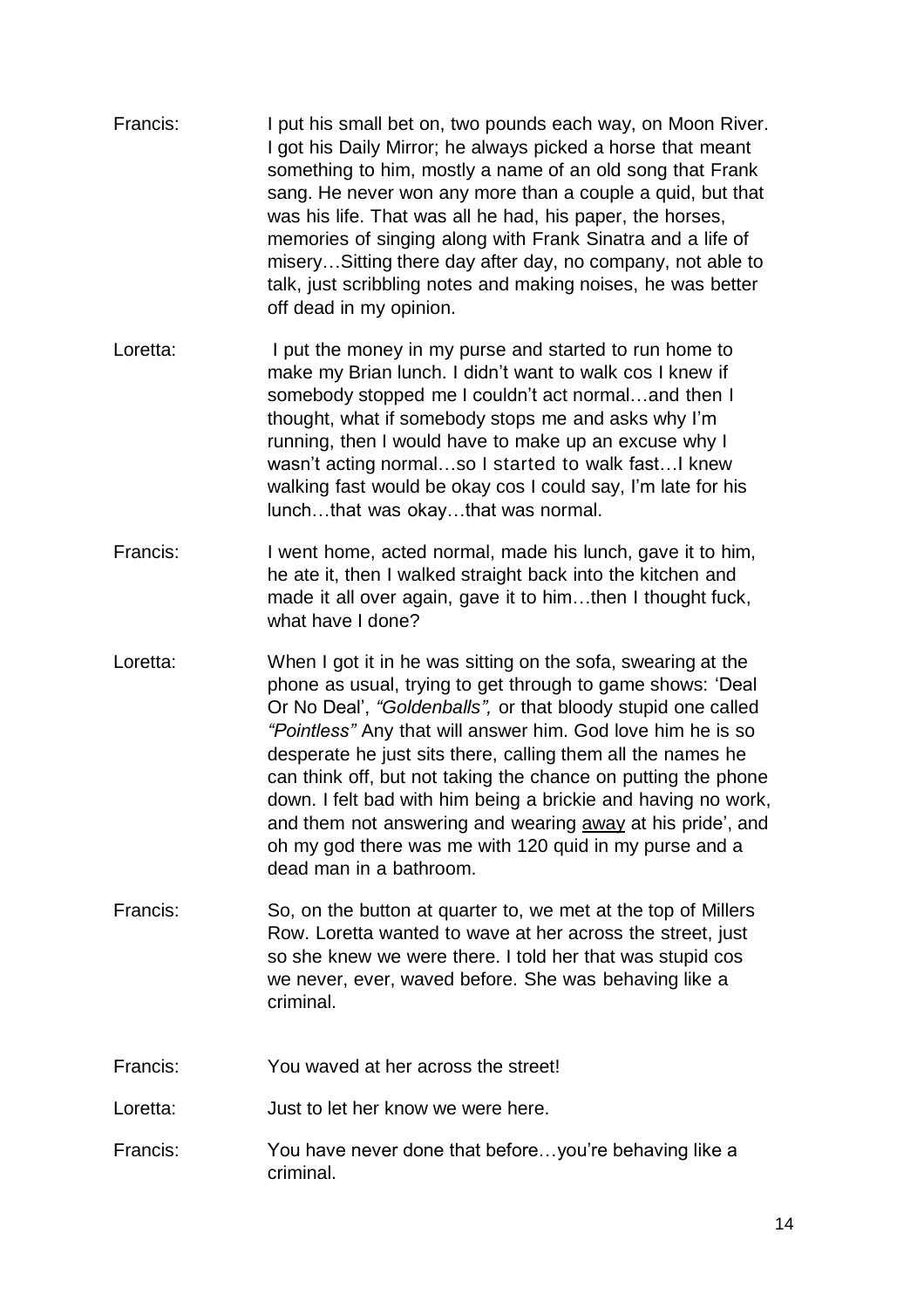#### **LX up on room and Loretta and Francis move into the scene**

- Francis: Right, okay, we have to put things in their usual places. here is his paper on the bedside table. Here's his little betting slip from Saturday for him to check,…(**reads it)** *."Fly Me To The Moon'*…Jesus you think he must a known something? Now where's my 60 quid and then you can phone.
- Loretta: Look at my hands, they're shaking... I need to get rid of this money quick.
- Francis: You will, as soon as we leave, just be discreet…you know what people round here are like if you they think you have a few quid….Oh look at Loretta Mackie throwing her money about, who does she think she is?
- Loretta: Exactly....60 quid up and I can't even get any pleasure out of it.
- Francis: Give it to me then if you don't want it.
- Loretta: What, you think I went through all that for nothing?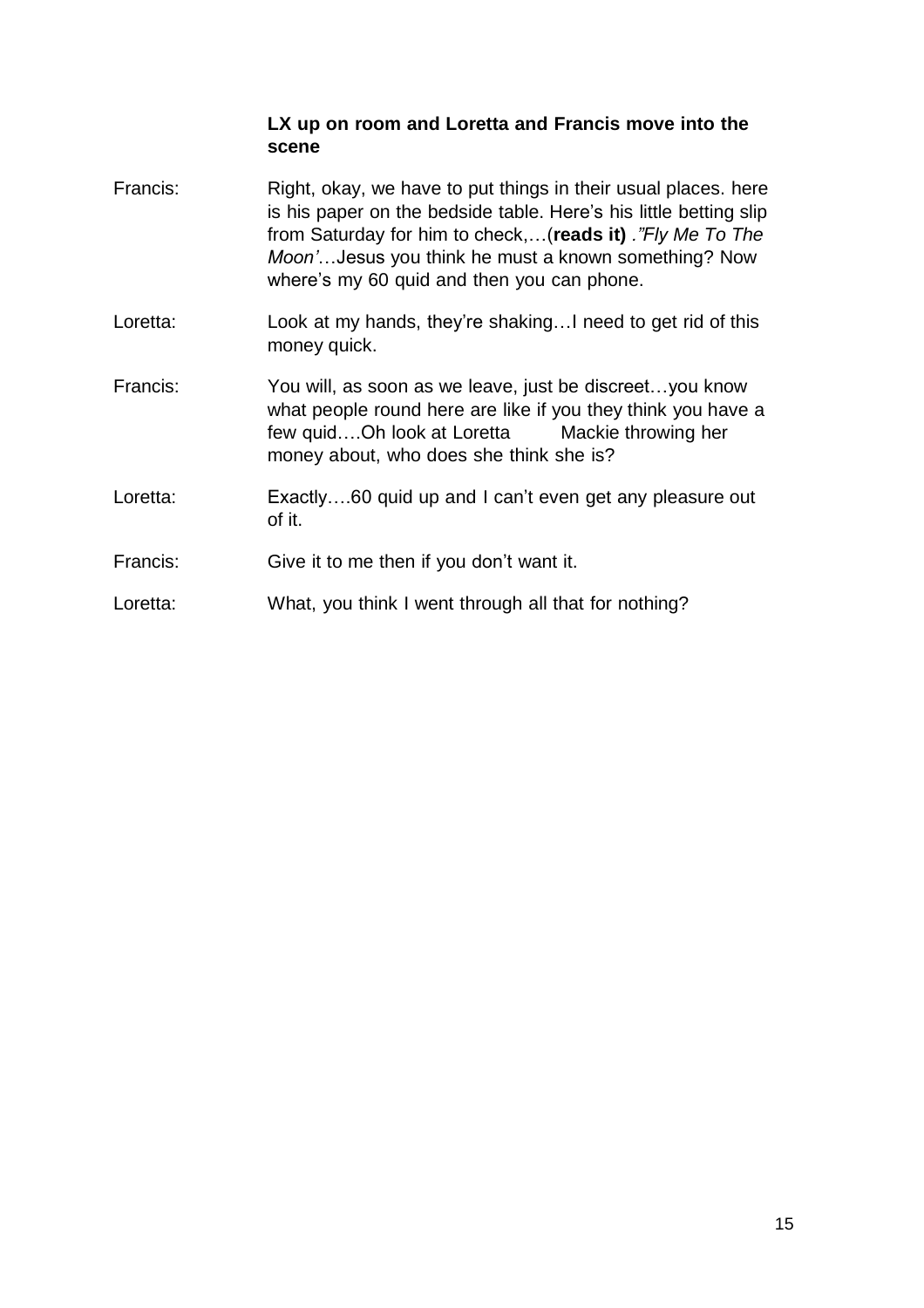| Francis: | Right, go on (Hands Loretta the phone)                                                                                                                                                                                                                                                                                                                  |
|----------|---------------------------------------------------------------------------------------------------------------------------------------------------------------------------------------------------------------------------------------------------------------------------------------------------------------------------------------------------------|
| Loretta: | Not yet we have to do it as if we don't know he is dead. I<br>have to go check in the bathroom and find him dead.                                                                                                                                                                                                                                       |
| Francis: | We know he's dead.                                                                                                                                                                                                                                                                                                                                      |
|          | (Checks phone book) Doctor Quinn, wasn't it?                                                                                                                                                                                                                                                                                                            |
|          | Say we have just arrived at Davy Magee's bungalow and<br>found him dead in his bathroom, say, he was fine when we<br>left him this morning at 12 o'clock, so you'd better come<br>quick, okay?                                                                                                                                                          |
| Loretta: | I think we have to check the bathroom first.                                                                                                                                                                                                                                                                                                            |
| Francis: | What for, you think he has suddenly got up?                                                                                                                                                                                                                                                                                                             |
| Loretta: | I don't know, just, I have to do it. Maybe somebody came<br>and found him and maybe he is already in the funeral home<br>and then when we phone, the Doctor will say, I have already<br>been and declared him deceased. What the fuck am I<br>gonna say? Oh, sorry Doctor it was a mistake there is<br>nobody in the bathroom I just thought there was. |
| Francis: | Off you go then, you know I can't go in, I don't do death.                                                                                                                                                                                                                                                                                              |
| Loretta: | All this for 60 friggin' quid, I should have followed my own<br>instincts.                                                                                                                                                                                                                                                                              |
| Francis: | What? It was me that said forget about it, remember, when<br>you went to the phone, you said fuck it? So don't blame me.<br>We are in this together, so just get in there and double<br>check if he is still there and dead. Then we ring the Doctor<br>and then take ourselves off 60 quid the wiser, simple.                                          |
| Loretta: | Okay, here goes (She leaves. we hear her opening and<br>closing the bathroom door then coming back)                                                                                                                                                                                                                                                     |
|          | Ah Jesus it's disgustingthe smell, he is whatdoyacallit?<br>"Decomposing!" I am gonna be sick.                                                                                                                                                                                                                                                          |
| Francis: | He couldn't be, it's only been a couple of hours, don't be<br>daft, he should just be a little bit cold.                                                                                                                                                                                                                                                |
| Loretta: | Well get you "Quincey"Thought you didn't do dead<br>bodies?                                                                                                                                                                                                                                                                                             |
| Francis: | I seen it on TV.                                                                                                                                                                                                                                                                                                                                        |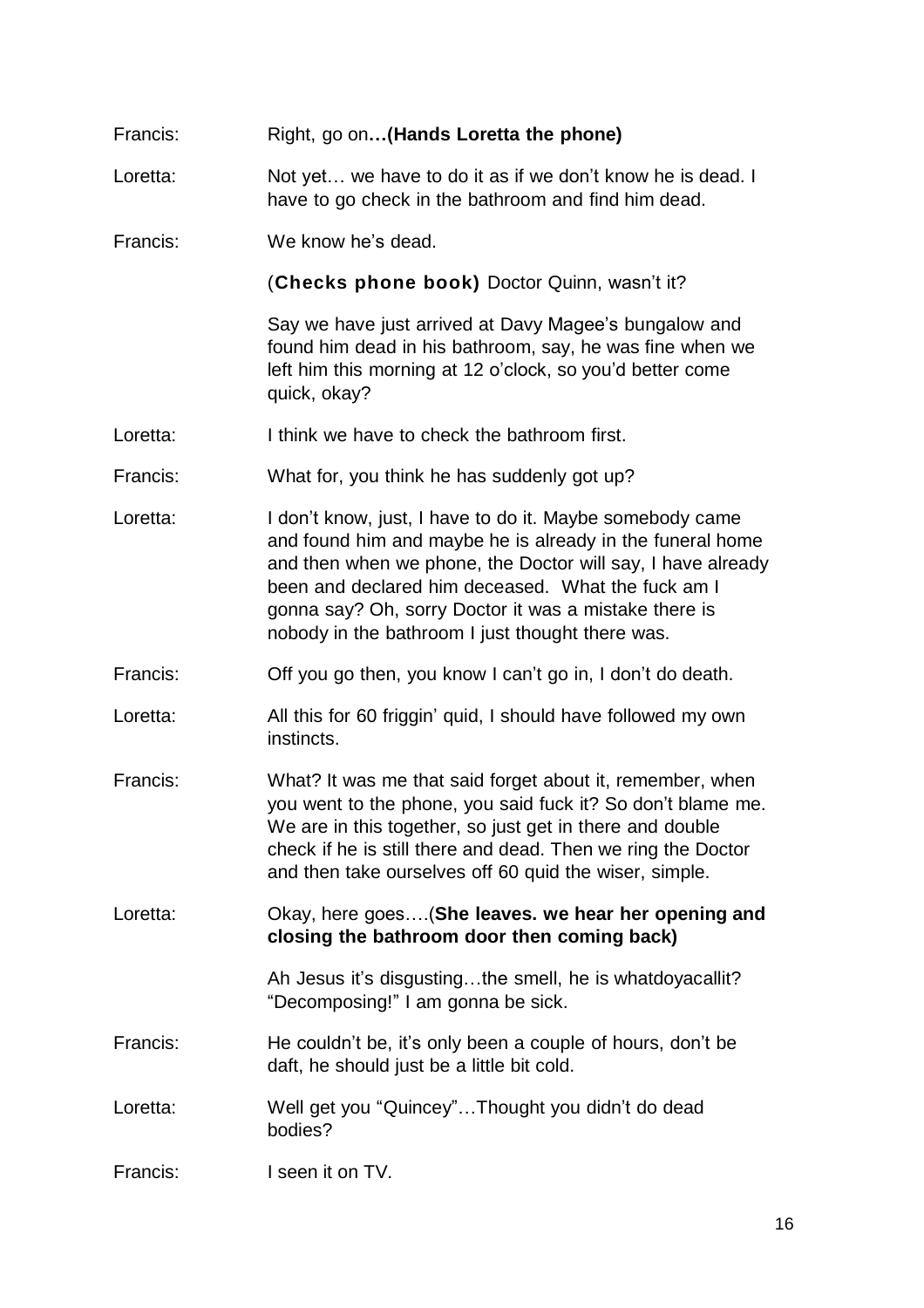| Loretta: | Well there's nothing like the real thing, so away you go.                                                                                                                                                                                             |
|----------|-------------------------------------------------------------------------------------------------------------------------------------------------------------------------------------------------------------------------------------------------------|
| Francis: | I told you I am not going in. I will stand at the door and<br>smell. (she exits)                                                                                                                                                                      |
| Loretta: | (To herself) What are we gonna do now smartie arse?                                                                                                                                                                                                   |
| Francis: | (Comes back) You're a daft cow. You didn't pull the chain.                                                                                                                                                                                            |
| Loretta: | This is disgustin', the poor old man, is there no dignity? You<br>can't have the Doctor coming into that.                                                                                                                                             |
| Francis: | Go and do it.                                                                                                                                                                                                                                         |
| Loretta: | What?                                                                                                                                                                                                                                                 |
| Francis  | Pull the chain. You know I can't go in there. Loretta: Then<br>you phone the Doctor, right?                                                                                                                                                           |
| Loretta: | Right.                                                                                                                                                                                                                                                |
|          | (Loretta exits)                                                                                                                                                                                                                                       |
|          | Francis goes to the phone. Is about to pick it up. She<br>lifts up the bookies docket and reads it. She then<br>checks the paperchecks the betting slip again. She<br>can't believe what she is seeing. During this we hear the<br>chain being pulled |
| Loretta: | I sprayed the place with air freshener, so it's okay now.<br>Have you not phoned yet?                                                                                                                                                                 |
| Francis: | Loretta you are not gonna' believe this. On Saturday, his<br>little bet was on a horse called, 'Fly Me To The Moon'. I just<br>checked the paper; it came in at 100 to one. He would've<br>won 500 pounds!                                            |
| Loretta: | Ah, for Christ's sake, never gets a penny off them robbing<br>bastards and the day he dies, he wins 500 quid, is there no<br>justice?                                                                                                                 |
| Francis: | Five hundred quid that the bookies are gonna pocket. Not<br>bloody fair.                                                                                                                                                                              |
| Loretta: |                                                                                                                                                                                                                                                       |
|          | It's criminal. Anyway, hurry up and phone that doctor I need<br>to get outta here                                                                                                                                                                     |
| Francis: | Lorettawaithear me out                                                                                                                                                                                                                                |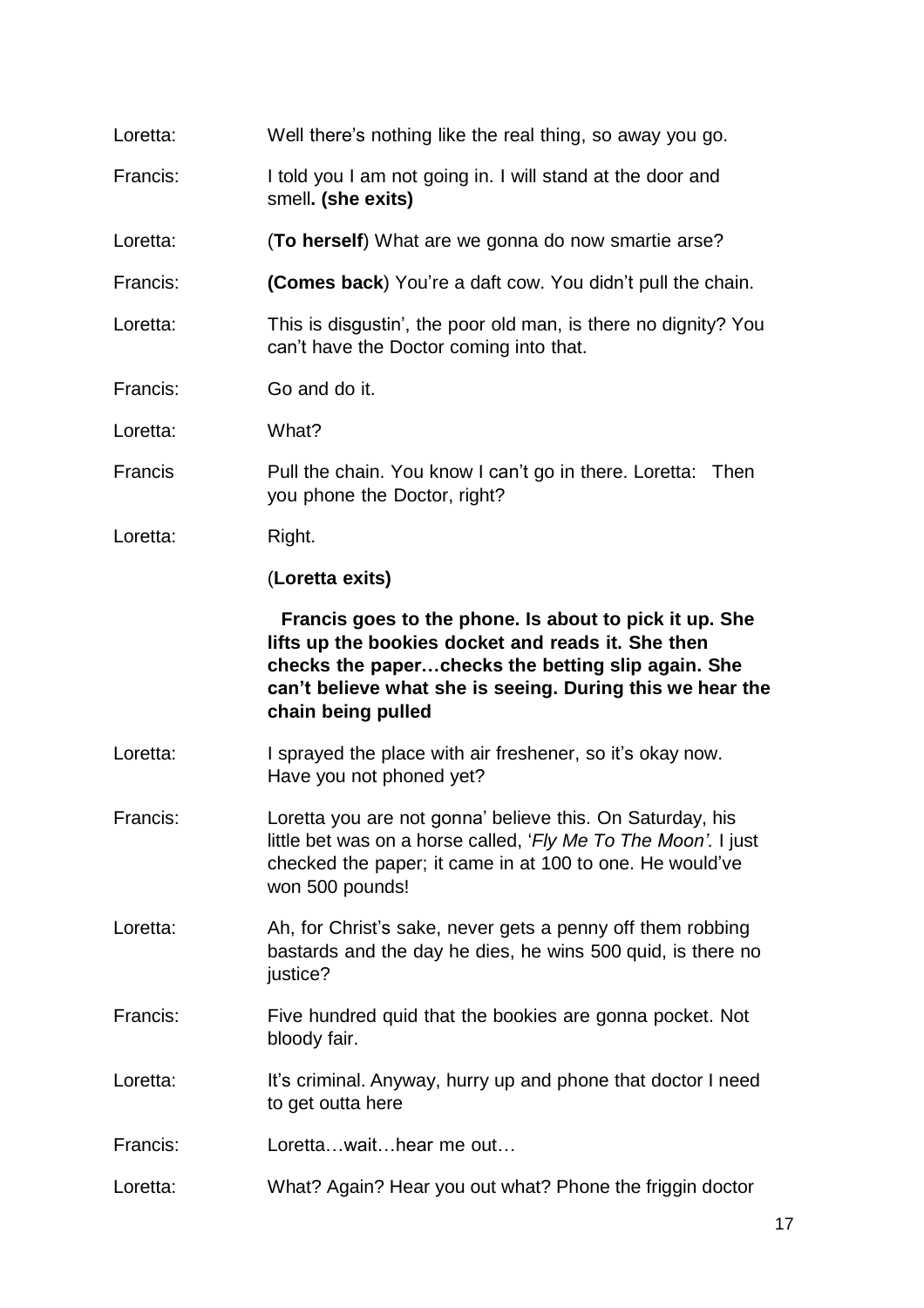and then I'll "hear you out" on the way home. I swear I am getting the creeps in here.

- Francis: If Davy hadn't died, we would be here to quarter past, right? His, meals on wheels, comes at two, right? and we give him his dinner?
- Loretta: Give him his dinner? He's dead in case you didn't notice. Francis: What I mean is, if we go to the door as usual when Mo from meals on wheels arrives, we take the dinner in, so it appears he's still alive.
- Loretta: I am not listening, I am not listening**…(sings to drown her out)** la la la la la...gimmie the phone… gimme that phone.
- Francis: (**Holding the phone away from her**) We are talking 500 pounds here Loretta…500. We leave at our usual time, 'cos her across the street' is watching us. I collect the winnings, we change the 4 o'clock shift with Jackie and Sherrie, we come back, and split the winnings. It's what Davy would have wanted. Then we report him dead, its simple. 500 quid? We could go to Barcelona..

#### **Loretta lies on the bed covering her ears. The Telephone rings. They both look at, it but don't answer it.**

- Francis: Answer it.
- Loretta: You answer it.
- Francis: Answer it, or whoever it is will think there is something

wrong.

Loretta: **(Answers**)….Hello…..Loretta Mackie…oh Hi Nurse…………right….right…..okay…yes ....yeah we should be here, but......nothing...,okay...right Nurse...thanks Nurse….see you then…bye bye.

> **(Puts phone down**) …Oh Jesus Francis…that was the community Nurse…she took me by surprise.

Francis: What did she say?

Loretta: She just says, who's that, and I says its Loretta and she says, its Nurse, something, I can't pronounce it. You know, the nice, Pilipino one …then she says, "*Let Mr. Magee know I'll call tomorrow morning to take his blood sample, will you be there to let me in?"…*and I said yes.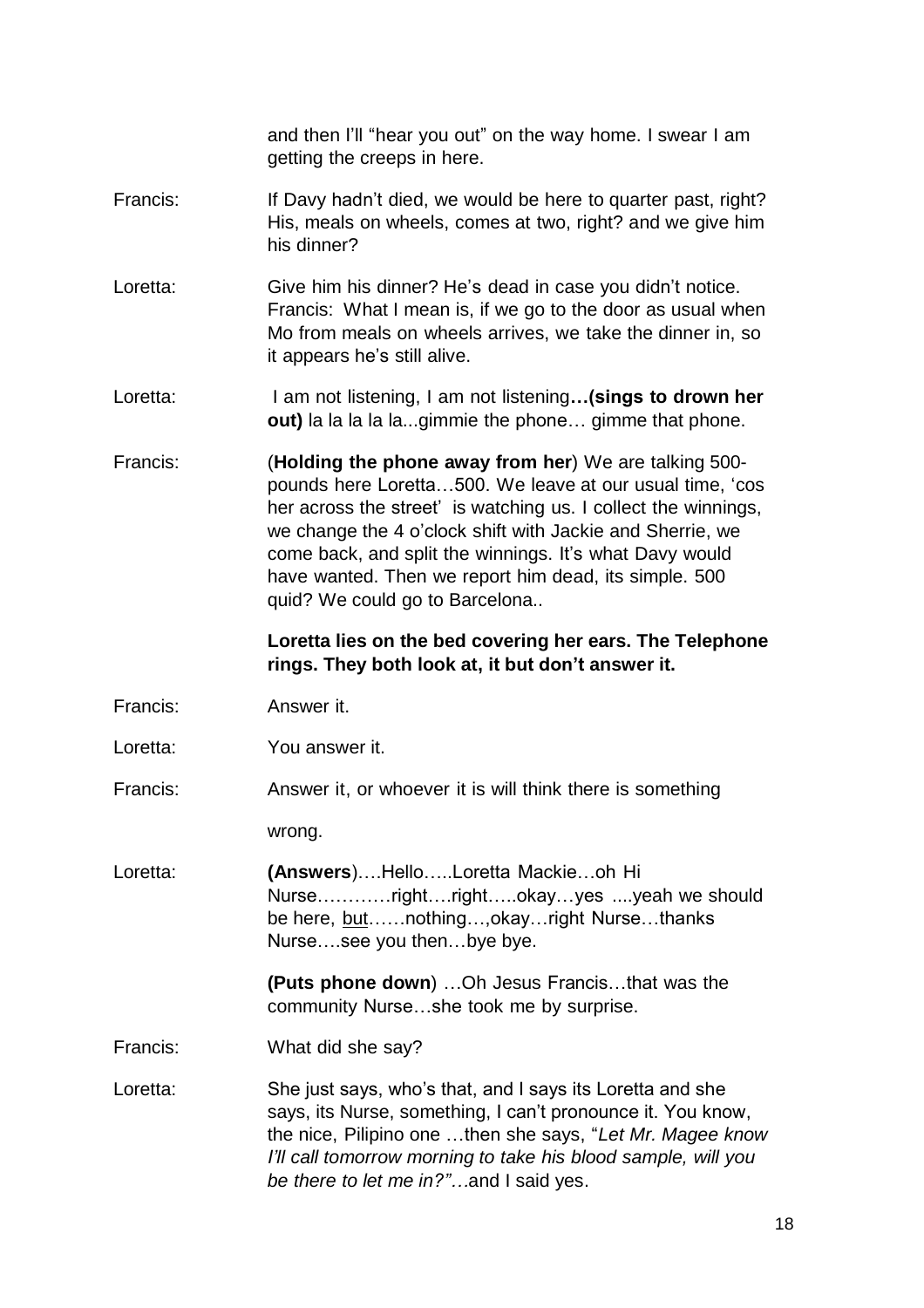| Francis: | You said yes.?                                                                                                                                                                                                                                                                                                                                                                                                                                                                                                                                                                                                                                                                                                            |
|----------|---------------------------------------------------------------------------------------------------------------------------------------------------------------------------------------------------------------------------------------------------------------------------------------------------------------------------------------------------------------------------------------------------------------------------------------------------------------------------------------------------------------------------------------------------------------------------------------------------------------------------------------------------------------------------------------------------------------------------|
| Loretta: | And then I said, "but"I was gonna say, but actually he's<br>dead, but because I just said we would be there to let her in,<br>I couldn't then say he just died. So, she just went, bye bye<br>and I went bye bye and put the phone down.                                                                                                                                                                                                                                                                                                                                                                                                                                                                                  |
| Francis: | Well, there ye go.                                                                                                                                                                                                                                                                                                                                                                                                                                                                                                                                                                                                                                                                                                        |
| Loretta: | There you go what?                                                                                                                                                                                                                                                                                                                                                                                                                                                                                                                                                                                                                                                                                                        |
| Francis: | Well, there is no turning back now is there? You didn't tell<br>her he was dead, so according to her Davy Magee is still<br>alive. Why did you not tell her he was dead?                                                                                                                                                                                                                                                                                                                                                                                                                                                                                                                                                  |
| Loretta: | I was scared.                                                                                                                                                                                                                                                                                                                                                                                                                                                                                                                                                                                                                                                                                                             |
| Francis: | Well then, we might as well take in the meals on wheels,<br>when it comes. Then we leave as usual, I collect his<br>winnings. Just need to change shifts with Jackie and<br>Sherrie.                                                                                                                                                                                                                                                                                                                                                                                                                                                                                                                                      |
| Loretta: | Jackie hates changing shifts, it has to be an emergency and<br>she has her routine.                                                                                                                                                                                                                                                                                                                                                                                                                                                                                                                                                                                                                                       |
| Francis: | You think? Watch and learn                                                                                                                                                                                                                                                                                                                                                                                                                                                                                                                                                                                                                                                                                                |
|          | (Francis gets her mobile out of her bag and dials)                                                                                                                                                                                                                                                                                                                                                                                                                                                                                                                                                                                                                                                                        |
|          | Hello Jackie love, Francis herehow did you know I was<br>gonna ask that?I knowI know ye dobut listen me<br>and Loretta are gonna be able to go to Barcelona after<br>allnot jokingscratch card, couldn't believe it500<br>quidI knowso I am gonna lend Loretta the dough,<br>yeah, so put us down on the listI know, brilliant isn't<br>itso that's why we wanted to change shiftsYou know the<br>way the Hen do is next week end? well, if you do our 11 in<br>the morning and we do your today, that gives us the morning<br>to get down to the shops and get our bits and pieces for<br>Barcelona Yeah, and could you get Davy shaving<br>cream?he's run out thanks Jackie you're a starviva la<br>Espaniaadios amigo. |
| Loretta: | Scratch card bloody scratch card?                                                                                                                                                                                                                                                                                                                                                                                                                                                                                                                                                                                                                                                                                         |
| Francis: | Good wasn't it? and see the way I asked for the shaving<br>cream so she thinks he is still alive it's a walk in the park.                                                                                                                                                                                                                                                                                                                                                                                                                                                                                                                                                                                                 |
|          | (SFX intercom)                                                                                                                                                                                                                                                                                                                                                                                                                                                                                                                                                                                                                                                                                                            |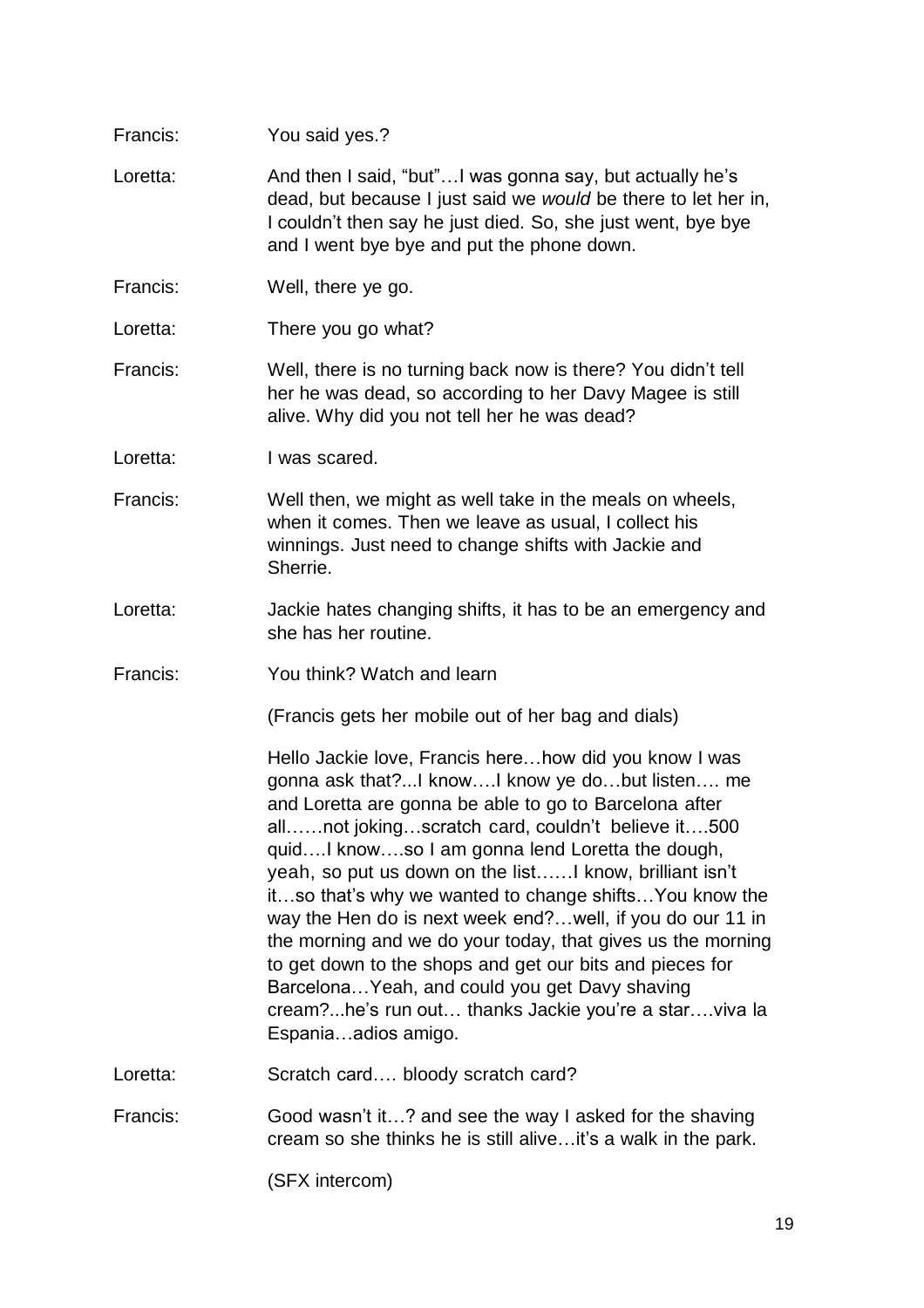| Loretta  | Shit.                                                                                                                                                                                                                                                                                                                                                                                                                            |
|----------|----------------------------------------------------------------------------------------------------------------------------------------------------------------------------------------------------------------------------------------------------------------------------------------------------------------------------------------------------------------------------------------------------------------------------------|
| Francis: | It's okay, it will be Mo.                                                                                                                                                                                                                                                                                                                                                                                                        |
| Loretta: | We can't let her in.                                                                                                                                                                                                                                                                                                                                                                                                             |
| Francis: | (Presses the intercom to speak) Yes Francis speaking?                                                                                                                                                                                                                                                                                                                                                                            |
| V/O      | (Womans voice) Alright Francis? Only me.                                                                                                                                                                                                                                                                                                                                                                                         |
| Francis: | Alright Mo, I'll come out and get it Just getting Davy<br>changedwhat is it today?                                                                                                                                                                                                                                                                                                                                               |
| $V/O$ :  | Shepherd's Pie and Turnip.                                                                                                                                                                                                                                                                                                                                                                                                       |
| Francis: | (shouts) Hey Davy, your favourite                                                                                                                                                                                                                                                                                                                                                                                                |
|          | (Into the intercom) Right Mo, coming now.                                                                                                                                                                                                                                                                                                                                                                                        |
|          | Hey Mo, do you want any DVD's?                                                                                                                                                                                                                                                                                                                                                                                                   |
|          | (A look from Loretta)                                                                                                                                                                                                                                                                                                                                                                                                            |
|          | Forget it Mo, doesn't matter.                                                                                                                                                                                                                                                                                                                                                                                                    |
|          | <b>Francis exits.</b>                                                                                                                                                                                                                                                                                                                                                                                                            |
|          | Loretta paces, looks out the window.                                                                                                                                                                                                                                                                                                                                                                                             |
|          | Francis enters with the dinner on a tray.                                                                                                                                                                                                                                                                                                                                                                                        |
| Loretta: | I swear to Jesus, I don't know how you are so calm.                                                                                                                                                                                                                                                                                                                                                                              |
| Francis: | Because we are not doing anything wrong that's why. Davy<br>is dead, we didn't kill him, this money is his rightand why<br>shouldn't we have iteh? Money, for the first time in our<br>lives that we don't have to slog forHe would want us to<br>have it, who else gives a damn about him.?                                                                                                                                     |
|          | (Francis exits with the tray to the kitchen, Loretta<br>speaks out to her.)                                                                                                                                                                                                                                                                                                                                                      |
| Loretta: | I dream about money Francis, do you? One dream I keep<br>having is there's this big bundle of 20-pound notes in an<br>elastic band, just sitting on a table waiting for me to put it in<br>my purse, and then the same thing happens every time. As<br>soon I get within reach of it, I'm like a dead weight, my body<br>won't move an inchthen I wake up. Maybe people like us<br>just aren't meant to have that kind of money? |
|          |                                                                                                                                                                                                                                                                                                                                                                                                                                  |

## **Loretta enters again with the tray, there are two plates**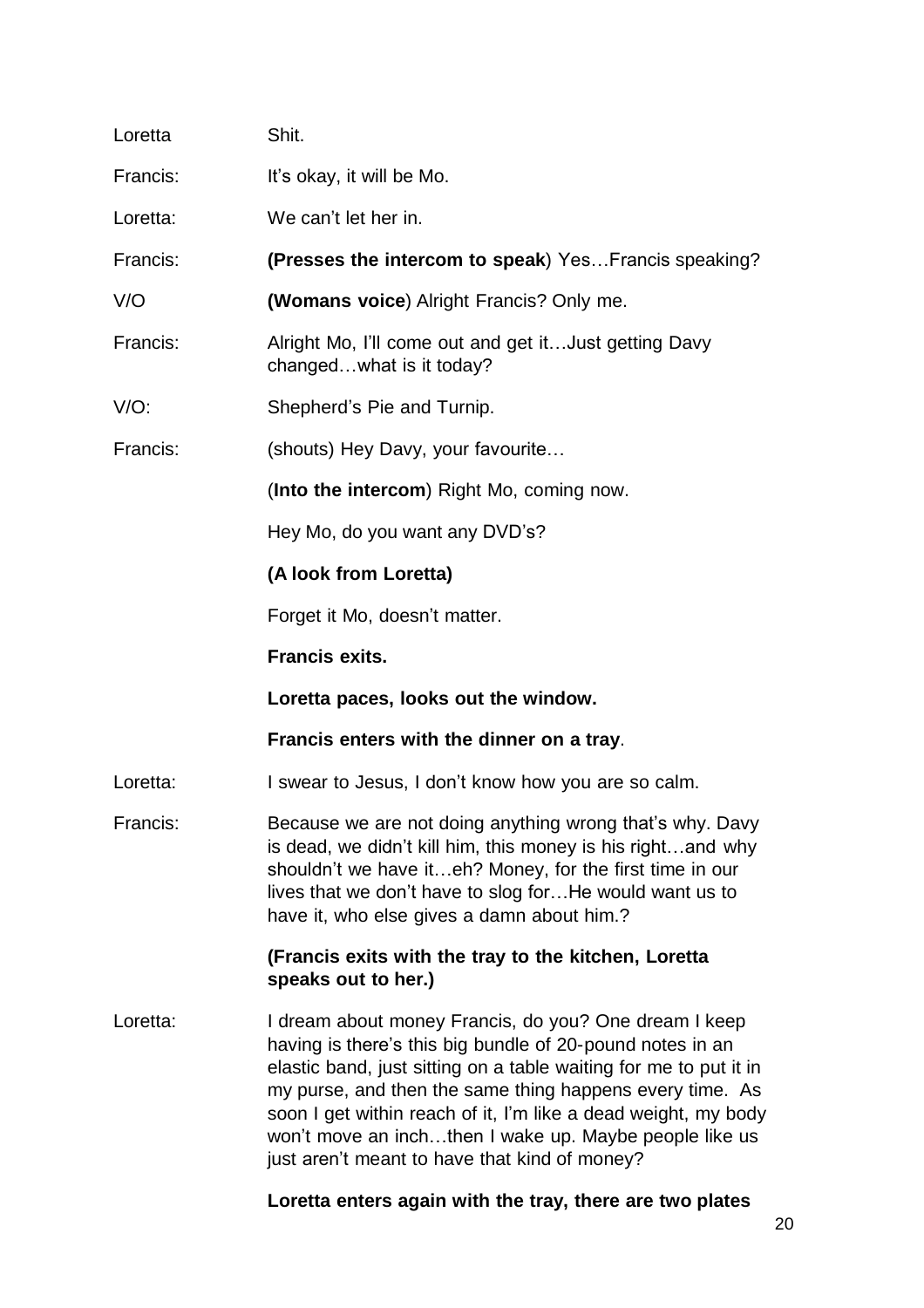## **of food.**

| Francis: | Bollocks! You're watching too much of that "Dragons Den!"<br>Cocky bastards lounging back on big leather chairs, and all<br>that money sitting in piles on their tables like it's a cuppa tea<br>or somethingteasing people'Look at all this, that's ours,<br>and if you minions want it, you can grovel"                                                                                                                                                                                                                                                                                                                                                                                                                               |
|----------|-----------------------------------------------------------------------------------------------------------------------------------------------------------------------------------------------------------------------------------------------------------------------------------------------------------------------------------------------------------------------------------------------------------------------------------------------------------------------------------------------------------------------------------------------------------------------------------------------------------------------------------------------------------------------------------------------------------------------------------------|
| Loretta: | Why didn't you throw that food in the bin?                                                                                                                                                                                                                                                                                                                                                                                                                                                                                                                                                                                                                                                                                              |
| Francis: | You never watch Crime Scene Investigation?                                                                                                                                                                                                                                                                                                                                                                                                                                                                                                                                                                                                                                                                                              |
| Loretta: | Crime? You said it's not a crime?                                                                                                                                                                                                                                                                                                                                                                                                                                                                                                                                                                                                                                                                                                       |
| Francis: | It's not, but the same rules apply. Listen, when he is<br>reported dead just say now just say, for talks sake, the<br>police were called.                                                                                                                                                                                                                                                                                                                                                                                                                                                                                                                                                                                               |
| Loretta: | Police? You never said nothing about peelers.                                                                                                                                                                                                                                                                                                                                                                                                                                                                                                                                                                                                                                                                                           |
| Francis: | Just say they were called, just routine, cos he like died on<br>his own.                                                                                                                                                                                                                                                                                                                                                                                                                                                                                                                                                                                                                                                                |
| Loretta: | He didn't, we were here, oh Jesus, no that's right we<br>weren't here I am no good at all this.                                                                                                                                                                                                                                                                                                                                                                                                                                                                                                                                                                                                                                         |
| Francis: | Just listen to me and you'll be okayso the police are<br>called, to establish a time of death. We say, check with the<br>community nurse and she'll say he was alive at around<br>quarter to two cos I talked to Loretta. If they check with<br>meals on wheels, Mo will say he was alive at half two cos I<br>left his dinner and heard Francis talking to himthen Jackie<br>will say, he was alive when I called cos Francis asked me to<br>get his shaving cream. So, we don't want the coppers to find<br>his dinner chucked in the bin cos everybody knows, he can't<br>walk to the bin. So, here's what we do. You take a spoonful<br>of that pie and turnip and rub some down his PJ's so it will<br>look like he was eating it. |
| Loretta: | And the rest?                                                                                                                                                                                                                                                                                                                                                                                                                                                                                                                                                                                                                                                                                                                           |
|          | (Francis hands the plate)                                                                                                                                                                                                                                                                                                                                                                                                                                                                                                                                                                                                                                                                                                               |
| Francis: | "Bon appetite", as they say in the movies.                                                                                                                                                                                                                                                                                                                                                                                                                                                                                                                                                                                                                                                                                              |
|          | LX fades on room, Loretta and Francis move forward<br>into their spots.                                                                                                                                                                                                                                                                                                                                                                                                                                                                                                                                                                                                                                                                 |

### **Possible cut:**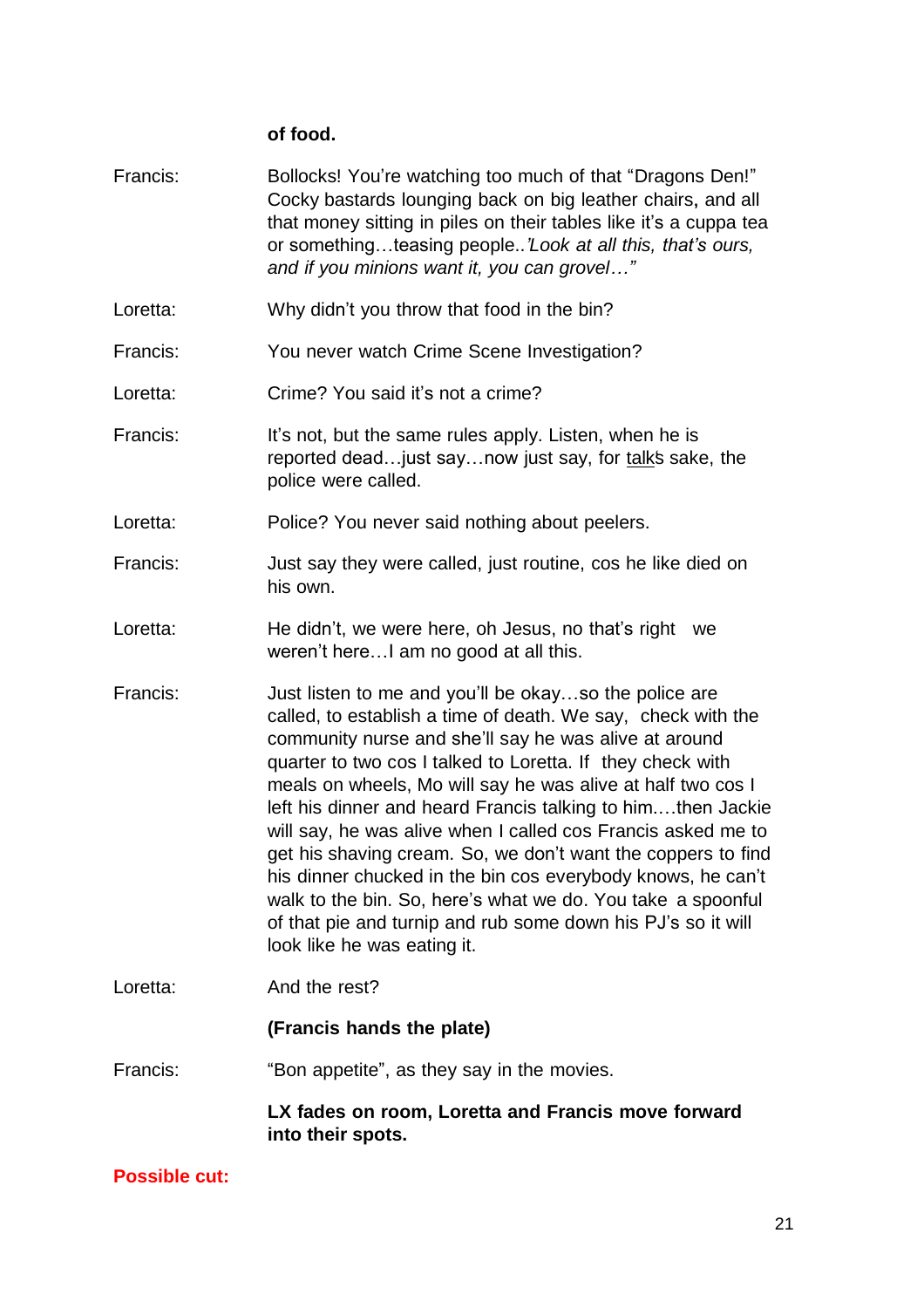"Loretta: There was even custard and jam sponge for afters. I didn't feel like eating. I went back to the bathroom. It was horrible, the poor man lying there dead and me smearin' turnip and shepherds' pie all down his PJ's. Then I noticed the bruise on his head. He must have hit his head on the door when he fell. I just put it to the back of my mind. I wanted to scream and run back to my Brian, but it was too late, there was no turning back. So I went home, told him I had to change shifts. He didn't care, he was too busy on the phone, swearing….our Kirsty was going on about Alton Towers, our Curtis had lost his PE kit again and our Rocky was barking it's head of cos Rinty next door stole his rubber chicken. It was just a normal Monday in our house. I wanted out. I couldn't stick the normality. I prayed to God it was a bad dream., I am gonna wake up any minute. Typical…you dream about something good happening and you wake up, you dream about something bad and you wake up and realize it's not a frigging dream in the first place.

Francis: The bookie had a bit of a face on him when he handed me the money. I thought to myself, you might show a wee bit of compassion you miserable bastard, after all the money he has given you. The man is dead and you still begrudge him his winnings. I nearly said it, but I remembered he's not supposed to know he's dead. So, there was me with 500 quid in my bag plus the sixty. I thought I should feel great. I felt terrible. I went home as usual, he was watching some crime thing. Then just as I am about to leave I hear a pathologist talking on the tv about a man that was found murdered.…I freaked, I never knew that. I run out to meet Loretta at the top of Millers Row We walked down to Davys door, across the street was, watching. I waved at her…wrong move…wrong…I am now behaving like a criminal.

#### **Music. Short blackout. Lights up in the room as they reenter Loretta and Francis move into the scene.**

- Loretta: You waved at 'across the street' again, she will suspect something!
- Francis: Oh just shut up will you! I'm not perfect. I have arranged nearly all of it, no thanks to you. So, I slip up

**Francis is counting out the money on the bed.**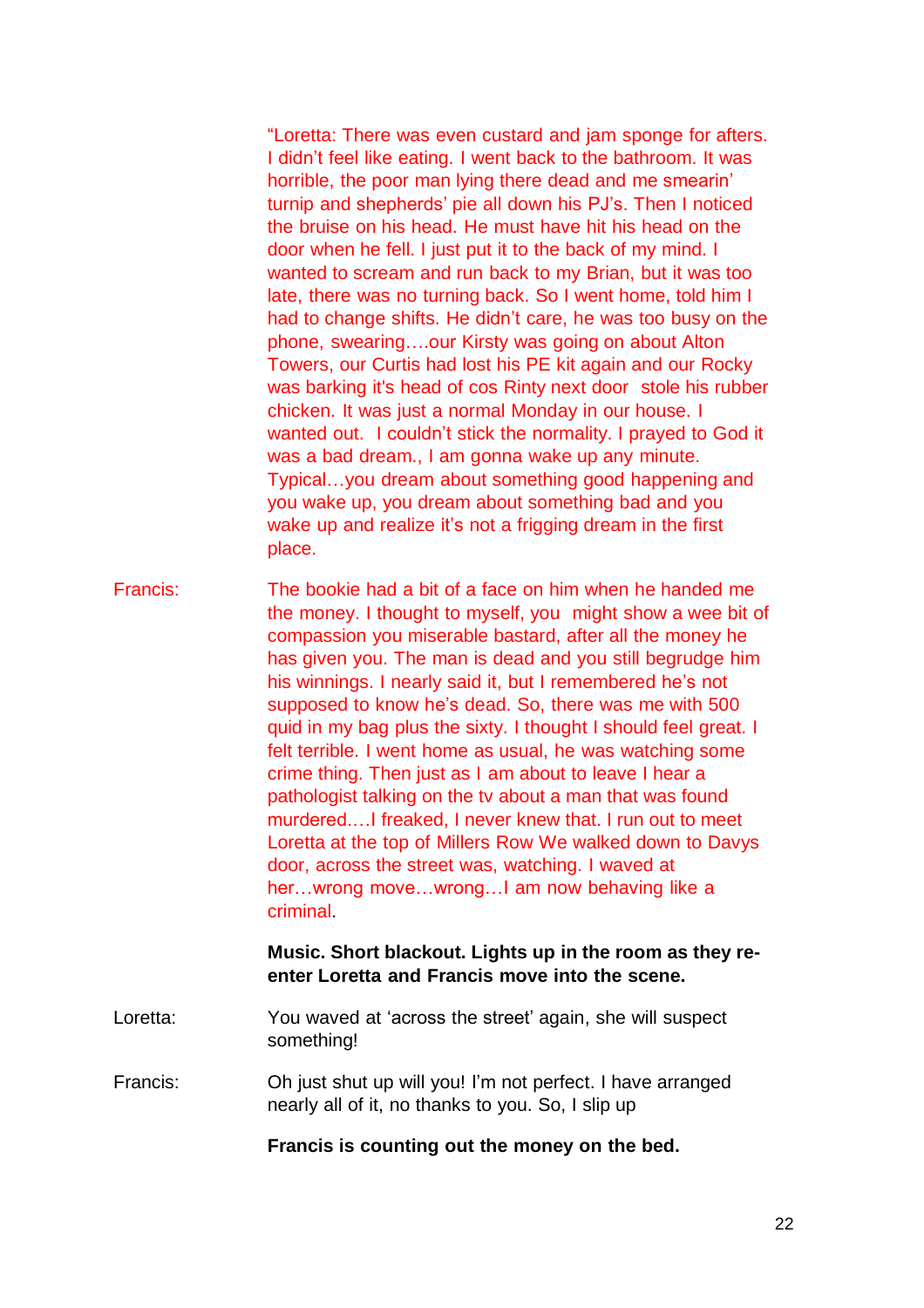| Francis  | One to you, one to me, one to you one to me.                                                                                                           |
|----------|--------------------------------------------------------------------------------------------------------------------------------------------------------|
|          | Loretta stands and looks at it                                                                                                                         |
| Francis: | Don't just stand and look at ittake it.                                                                                                                |
| Loretta: | I can't.                                                                                                                                               |
| Francis: | You think I'm finding it easy?                                                                                                                         |
| Loretta: | Well, sorry, but if my memory serves me correct it was all<br>your idea in the first place.                                                            |
| Francis: | Oh, so you're innocent? You went to the ATM and got the<br>pension, I got the bookie money, so don't start trying to<br>blame all this on me.          |
| Loretta: | Right, right, just make that call and get the hell out of this<br>place, my nerves are wrecked                                                         |
| Francis: | We can'tnot yet.                                                                                                                                       |
| Loretta: | I'm ringing, I have had it.                                                                                                                            |
| Francis: | You can'tsomething has come up.                                                                                                                        |
| Loretta: | Ah Jesus, what is it now? Maybe we should steal his<br>wheelchair and sell it? After all he has hardly any need for it.                                |
| Francis: | Loretta love, this is serious just hear me out                                                                                                         |
| Loretta: | Serious? No, sure this happens every day.                                                                                                              |
| Francis: | No this is really serious. You see if(Pause)                                                                                                           |
| Loretta: | What? If What?                                                                                                                                         |
| Francis: | It's just an if, but it's a kind of a serious if, and if that if<br>becomes a fact, thenerthen, the fact is, there will be a<br>post mortem.           |
| Loretta: | Oh, bloody hell what will that mean then.?                                                                                                             |
| Francis: | A post mortem will tell the time of death. They know within a<br>half an hour when somebody dies a pathologist<br>reportthat's what I heard on the TV. |
| Loretta: | Why would they do that to Davy, he's 84 he wasn't<br>murdered, who cares what he died of?                                                              |
| Francis: | They wouldn't normally do one with somebody his age cos                                                                                                |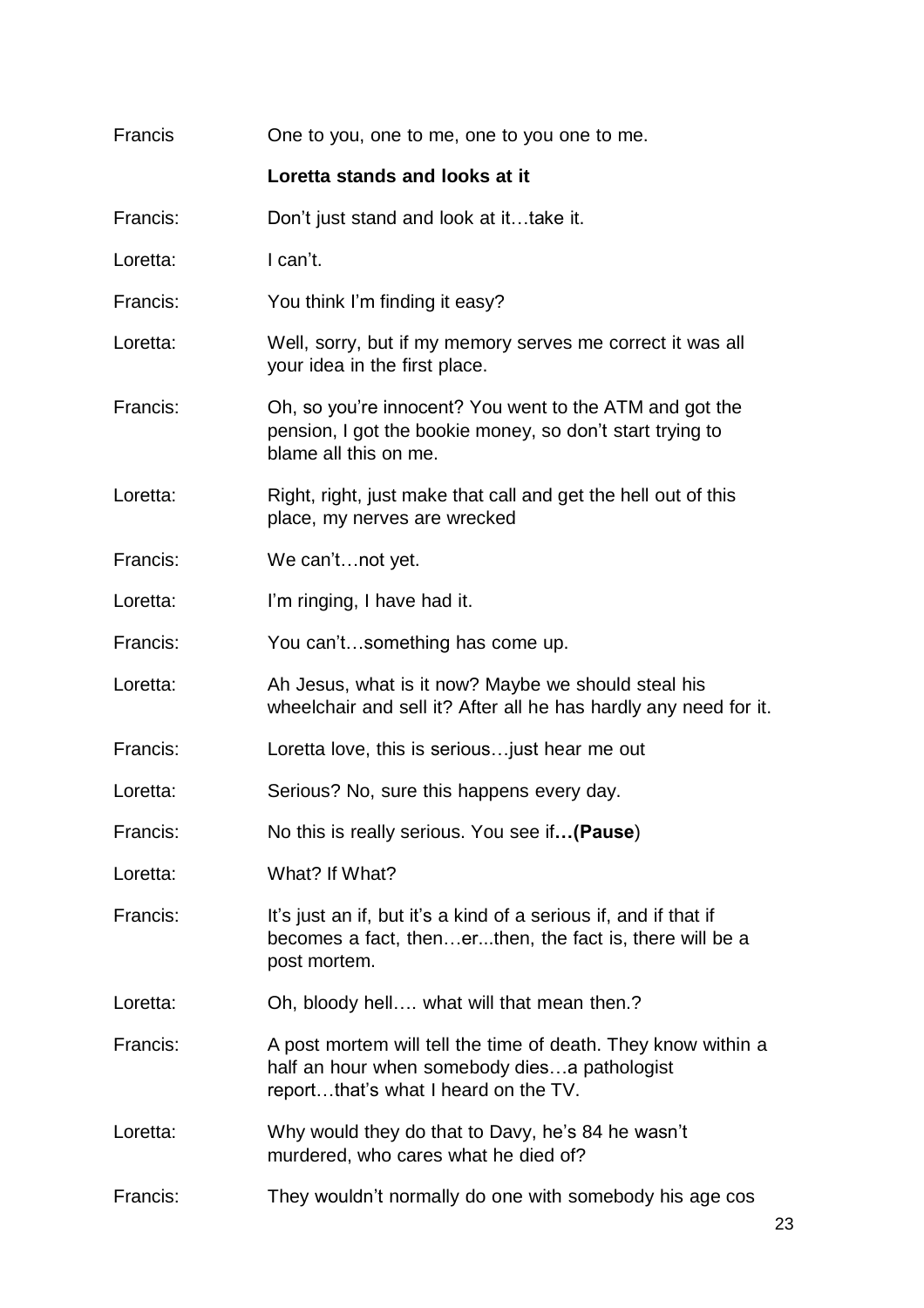|          | he just could have died of a stroke or a heart attack and<br>who gives a fuck likebut what if they did?                                                                   |
|----------|---------------------------------------------------------------------------------------------------------------------------------------------------------------------------|
| Loretta: | Oh Godand when they see the bruise on his head it will<br>look likeit will just look like, I don't know what it will look<br>like, but it won't look good.                |
| Francis: | Bruise, what bruise? There's a bruise?                                                                                                                                    |
| Loretta: | Yes, a big one, on his headmaybe when he fell against<br>the door?                                                                                                        |
| Francis: | You never said anything about a bruise.                                                                                                                                   |
| Loretta: | I just hoped it would go awaythe know the way when you<br>die you eventually turn blue and a bruise is blue, I just<br>thought it would all melt into the one colour.     |
| Francis: | What? you are a daft cowthe bruise will still be darker<br>than the colour he turns.                                                                                      |
| Loretta: | We are screwed, right?                                                                                                                                                    |
| Francis: | Yes. They will suspect we murdered him for money. Who is<br>gonna believe us? Us nobodies? We couldn't even get real<br>lawyers. We would end up with legal aid.          |
| Loretta: | We would be right up there with Myra Hindley and Fred<br>West" The Miller's Row Murderers".                                                                               |
| Francis: | 'NONoJesus! do we look like two murderers?                                                                                                                                |
| Loretta: | I know what the Sun will do, they will use our passport<br>photos. Everybody looks like murderers in those Why the<br>hell did you not think of all this when we started? |
| Francis: | If I'd have thought of all that when we started then we<br>wouldn't have started.                                                                                         |
|          | A moment, they pace around wondering what to do.                                                                                                                          |
| Loretta: | Got it, make-up. Cover the bruise with a bit of make-<br>upthey won't see it.                                                                                             |
| Francis: | Greatgreat do you have concealer? That would do it.                                                                                                                       |
| Loretta: | (Loretta looks in her bag brings out make-up bag and<br>starts searching). I don't believe we're doing this.                                                              |
| Francis: | Well we are, don't think about it, just do it.                                                                                                                            |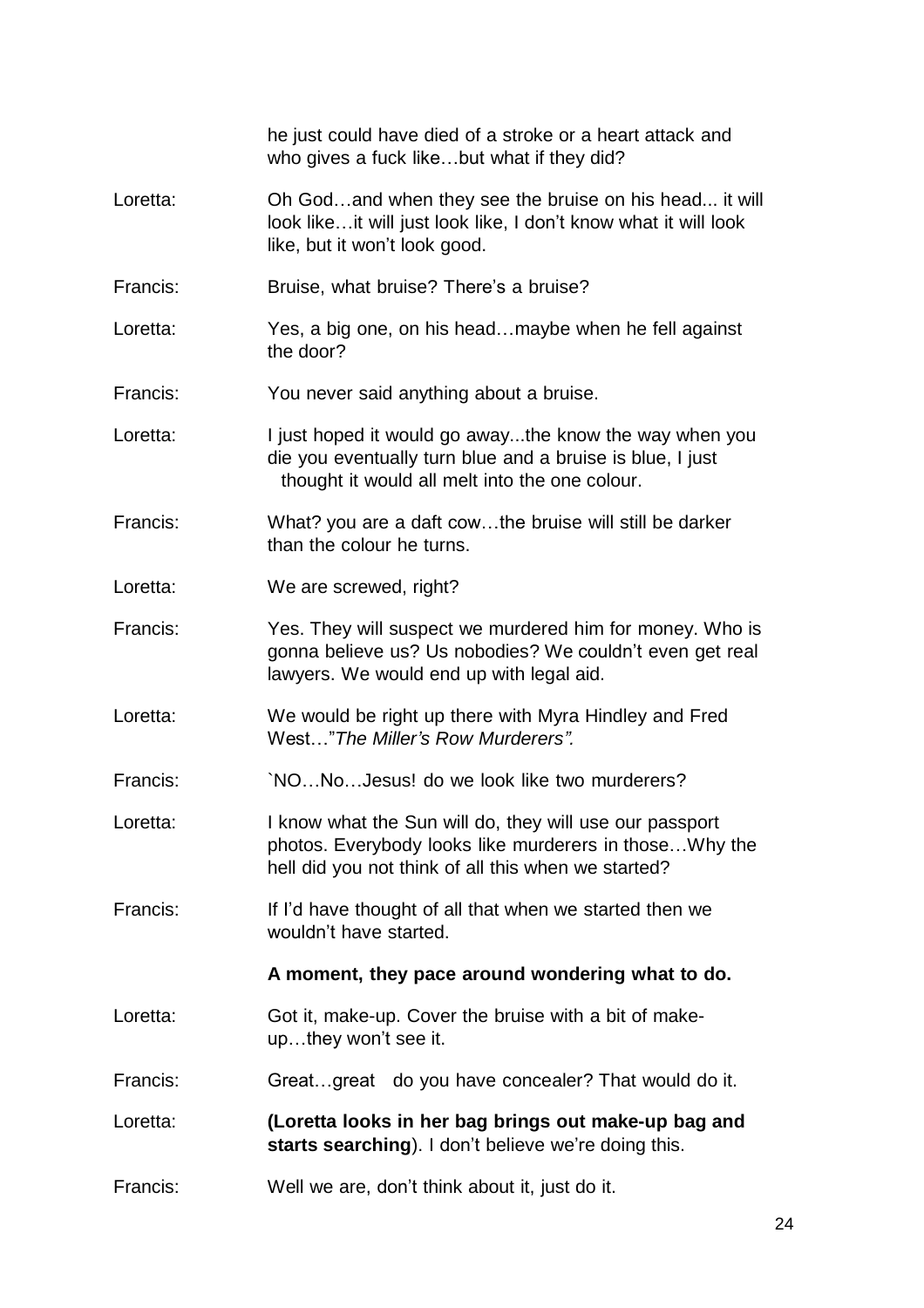what's this, peach melba? Francis: Jesus, I don't know. Wait no…he'll turn a bluey grey, it won't work…this is ridiculous. Loretta: What if we did his whole face the same colour? Francis: Then soon as the undertaker gets him to wash him, he will know it's make-up…and he will think that we were trying to cover up something. Loretta: We are trying to cover up something. Francis: Yeah, a bruise that he did to himself, not that we killed him. Loretta: So, if we cover it up it will look like we covered it up to cover it up! Christ of Almighty! We have to do something. I know, run, why don't we just run? Get out…we have over 500 quid, we could go somewhere start a new life…oh stop talking bollocks Loretta…Oh Christ this is a nightmare…do something Francis! Francis: I will. Just stop shouting...I have to think, just let me think. Loretta: We could get accused of murder. Francis: I said shut up, my head is splitting. Loretta: You got us into this. Francis: Oh, did I now? Loretta: Maybe if you hadn't taken him to the toilet on his own, he would still be alive? Francis: Maybe if you hadn't turned up late, he would still be alive? Loretta **Oh so you did drop him then?** Francis: When I put him on the toilet, he was alive. What, are you saying, It's my fault he's dead? You think I killed him? Loretta: I don't know that do I? I wasn't here… Francis: I don't believe this. Loretta: How do I know you didn't drop him and that's how he got the bruise on his head? Maybe that's what killed him? Is that how he died Francis? How do I know you didn't know he

Loretta: What would you say his skin tone was? I have fair here and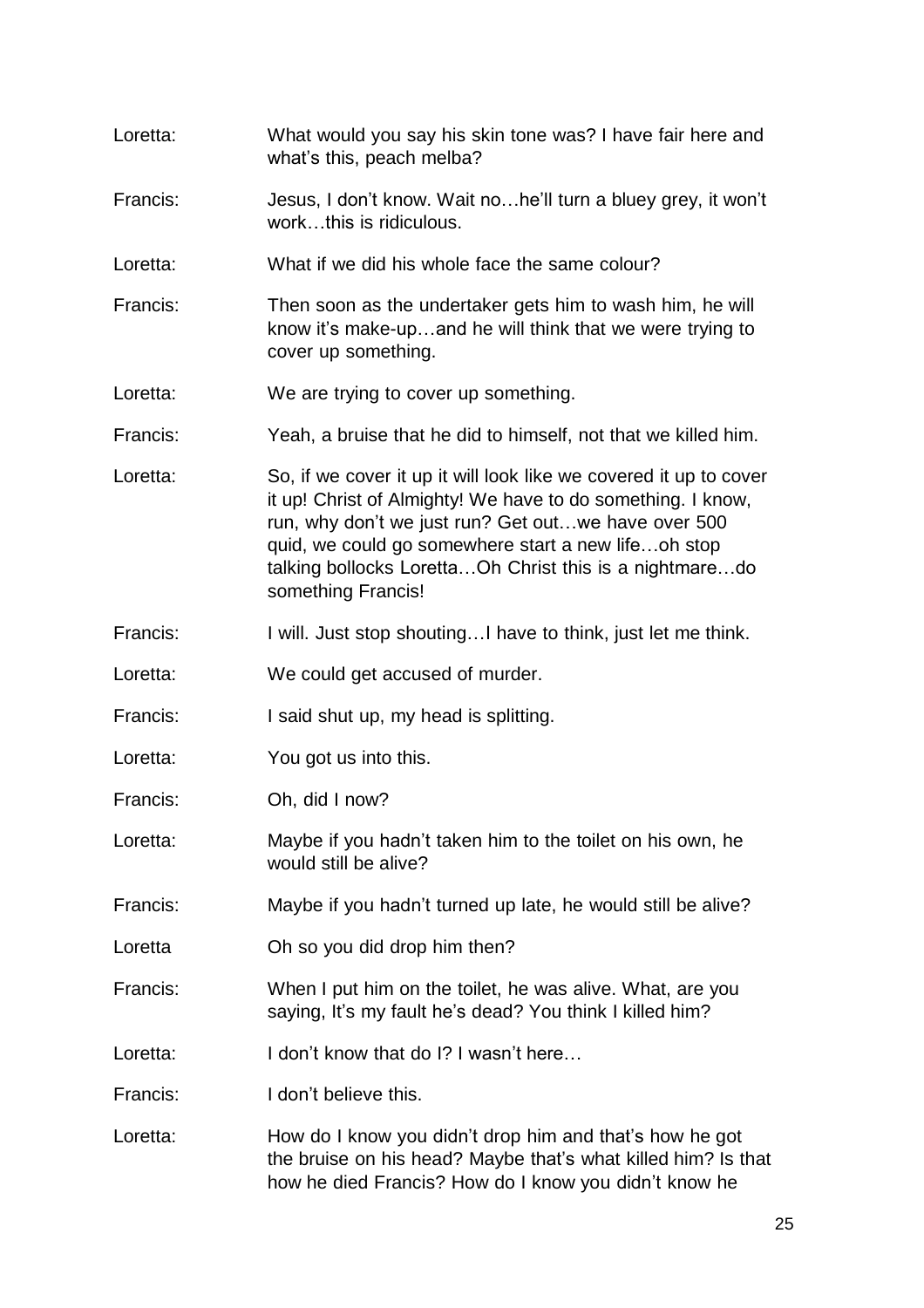was dead from when I got here and you were only letting on you didn't know? Francis: Don't you dare accuse me of murdering Davy…what a thing to say, you're losing it girl. Loretta: Sorry Francis, sorry... I want to cry. I want to scream...what are we gonna do? Francis: I don't know love, I don't know. **(Francis puts her arms round her. Loretta starts to cry)** Loretta: I don't know what is gonna happen to us. Oh God, they could take my kids away! My Kirsty won't even get to Alton towers. Oh Francis, do something. Francis: I am thinking., just give me a minute. Loretta: I thought my day was ruined cos our Curtis forgot his 'PE kit and made me late…now I could be arrested for theft, fraud, and murder and it's not even 4 o'clock.

**Francis looks at her and then laughs. Loretta then laughs too… this is laughter of hysteria…they laugh uncontrollably fall on the bed, they can't stop. The telephone rings…they stop….look at each other.**

**BLACKOUT.**

**END OF ACT ONE.**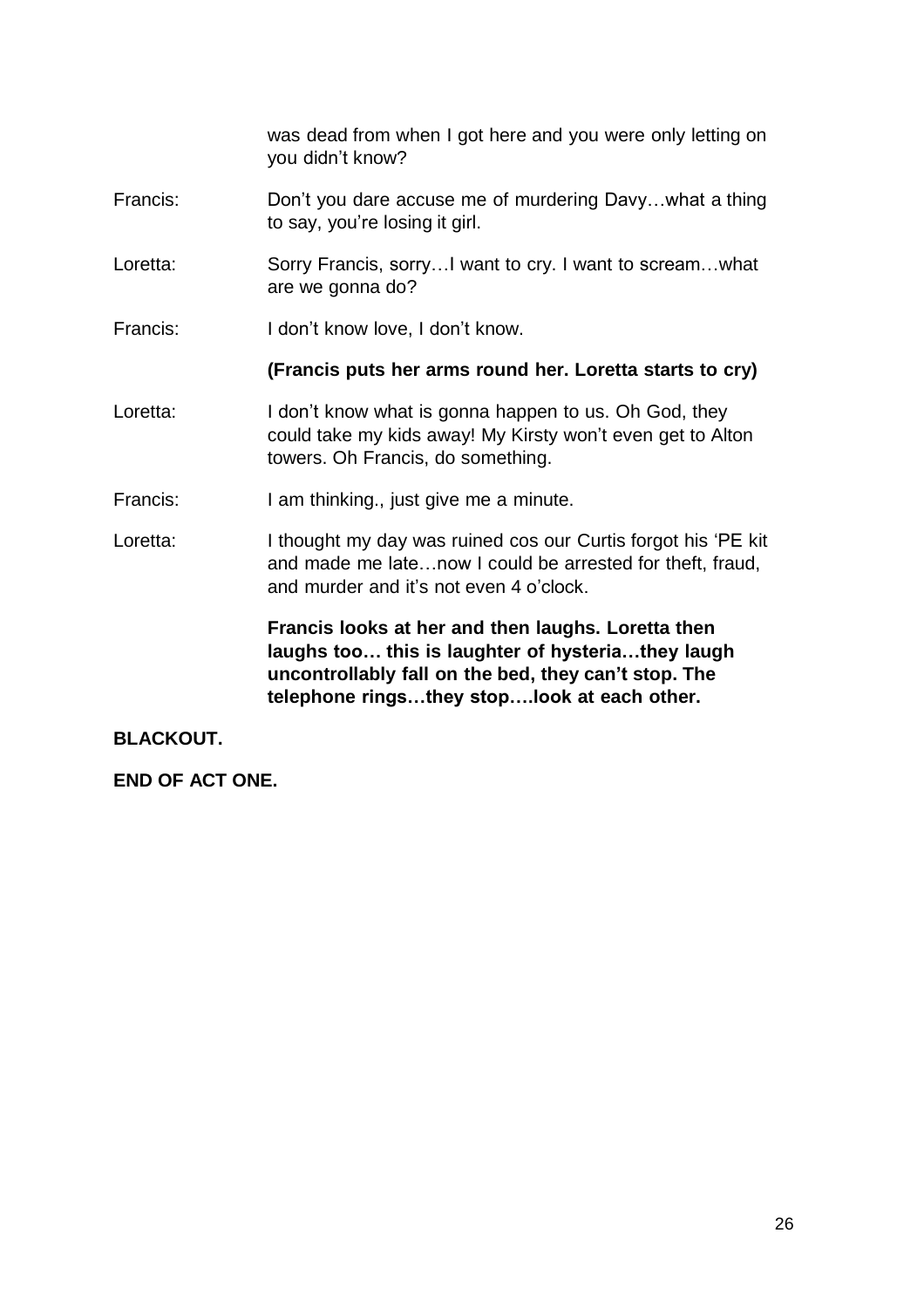## **Act Two**

**Loretta and Francis are in the same position as end of Act One…staring at the ringing Phone**

- Loretta: Don't answer it.
- Francis: We have to, could be the nurse or somebody that knows we're here, if we don't answer they'll think there's something wrong.
- Loretta: Something wrong? Something wrong? There's a man lying dead in the bathroom and we have stolen all his money, of course there is something fuckin' wrong.
- Francis: (**Grabs the phone**) Hello Francis speaking…. No, he can't come to the phone right now, I am his careworker. What?……no, I don't think so….no, he would have no need for that….I am sure….…..trust me love, he would have no use for it…..firstly he is dead, secondly he lives in a bungalow ……… goodbye.
- Loretta: What...what have you done?
- Francis: Somebody trying to sell him a chairlift.
- Loretta: You told them him he was dead.
- Francis: So? They don't care, they don't even know who he is. Loretta: How do you know that?
- Francis: If they did, for a start, they would know he lived in a bungalow…and you know why they don't know, cos they are probably ringing from frigging India. Look at that bitch across the street gawking out… she's probably saying, now those two usually don't do the four o' clock shift, wonder why they swapped?

#### **Loretta looks at her for moment and then makes a decision. She gets her coat and bag and prepares to go.**

- Francis: What, what you doing where are you going.?
- Loretta: To the Police, to confess, I can't take no more, there isno other way.
- Francis: (**Gets in front of her)** NO…you're not.
- Loretta: Get out of my way.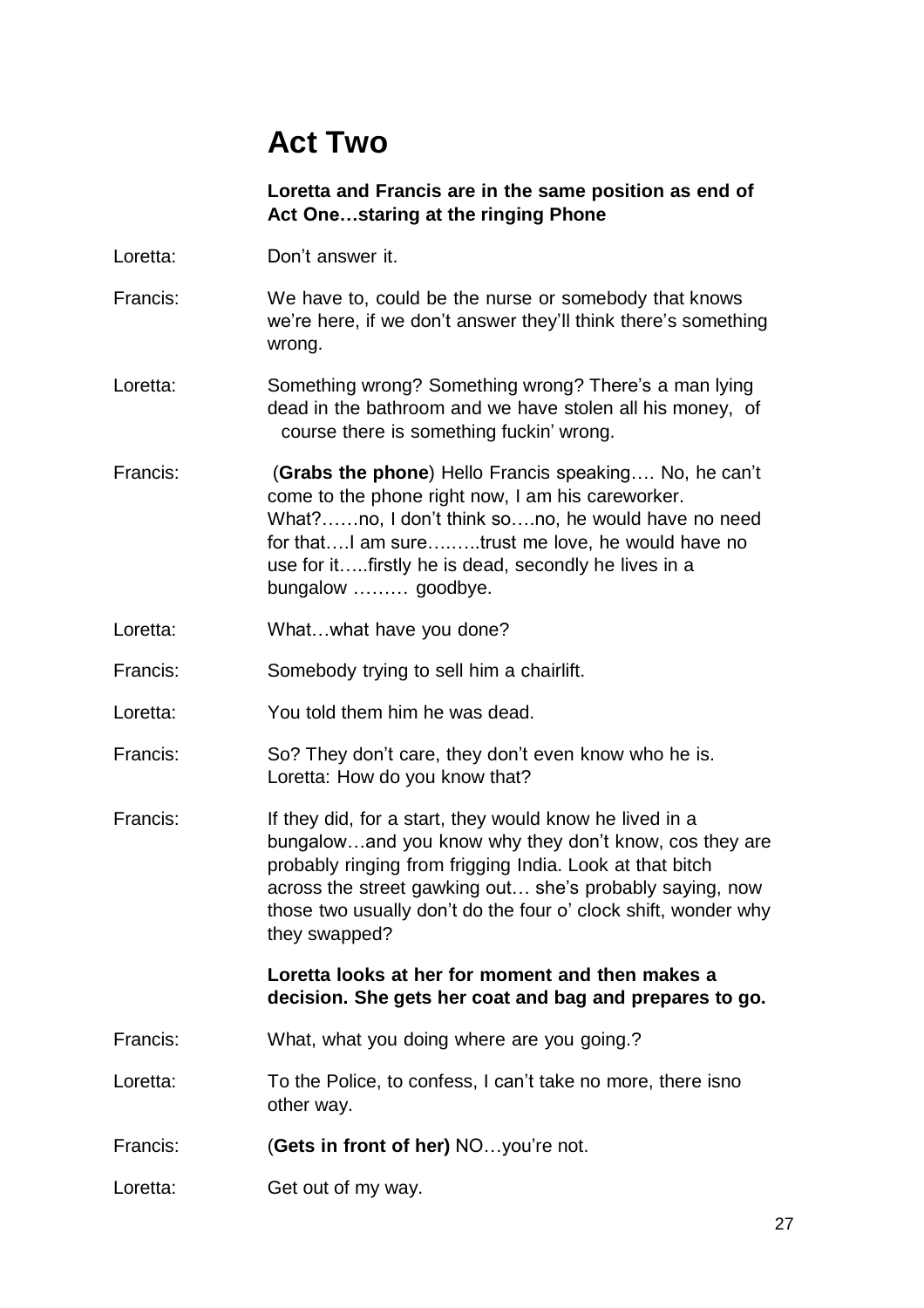| Francis: | (grabs her) Justhear me out!                                                                                                                                                                                                |
|----------|-----------------------------------------------------------------------------------------------------------------------------------------------------------------------------------------------------------------------------|
| Loretta: | Hear you out? No, I have had it with all the "hearing outs"<br>from you and I am not listening to no more hearing I want<br>out!                                                                                            |
|          | (Loretta pushes her out of the way and heads for the<br>doorshe turns back)                                                                                                                                                 |
|          | Sorry Francis, I have to.                                                                                                                                                                                                   |
| Francis: | Right, rightthen waitwait for me.                                                                                                                                                                                           |
| Loretta: | Are we gonna confess together.?                                                                                                                                                                                             |
| Francis: | We started this together and we will finish it together.                                                                                                                                                                    |
| Loretta: | Okthanks Francis; I didn't want to do it on my own. It's the<br>only thing we can do. They'll understand, if we just tell the<br>truth. Right, we are going out the front door.                                             |
| Francis: | Why? It's not even quarter past four, across the street will<br>be watching.                                                                                                                                                |
| Loretta: | We don't need to sneak around, we have nothing to hide<br>anymore, and we are going to the Police to tell the truth,<br>that's why.                                                                                         |
| Francis: | What about the money then, we have to put the money<br>back. Put it in his drawer, that will help our case.                                                                                                                 |
| Loretta: | Put the money back?                                                                                                                                                                                                         |
| Francis: | Yes. (Francis is in her handbag getting the money) To<br>prove that we didn't really mean to take it.                                                                                                                       |
| Loretta: | All of it?                                                                                                                                                                                                                  |
| Francis: | Yes, all of it (She looks at Loretta) What?                                                                                                                                                                                 |
| Loretta: | It's just, when I got home, it was all too much, our Kirsty &<br>Alton Towers.                                                                                                                                              |
| Francis: | You gave her the 60 quid?                                                                                                                                                                                                   |
| Loretta: | No just 40 of itI had toI just told her it was my rent<br>money and not to tell her Dad, then just as I was leaving I<br>looked at my Brian and I could have cried. He didn't cause<br>no recession, but he's is suffering. |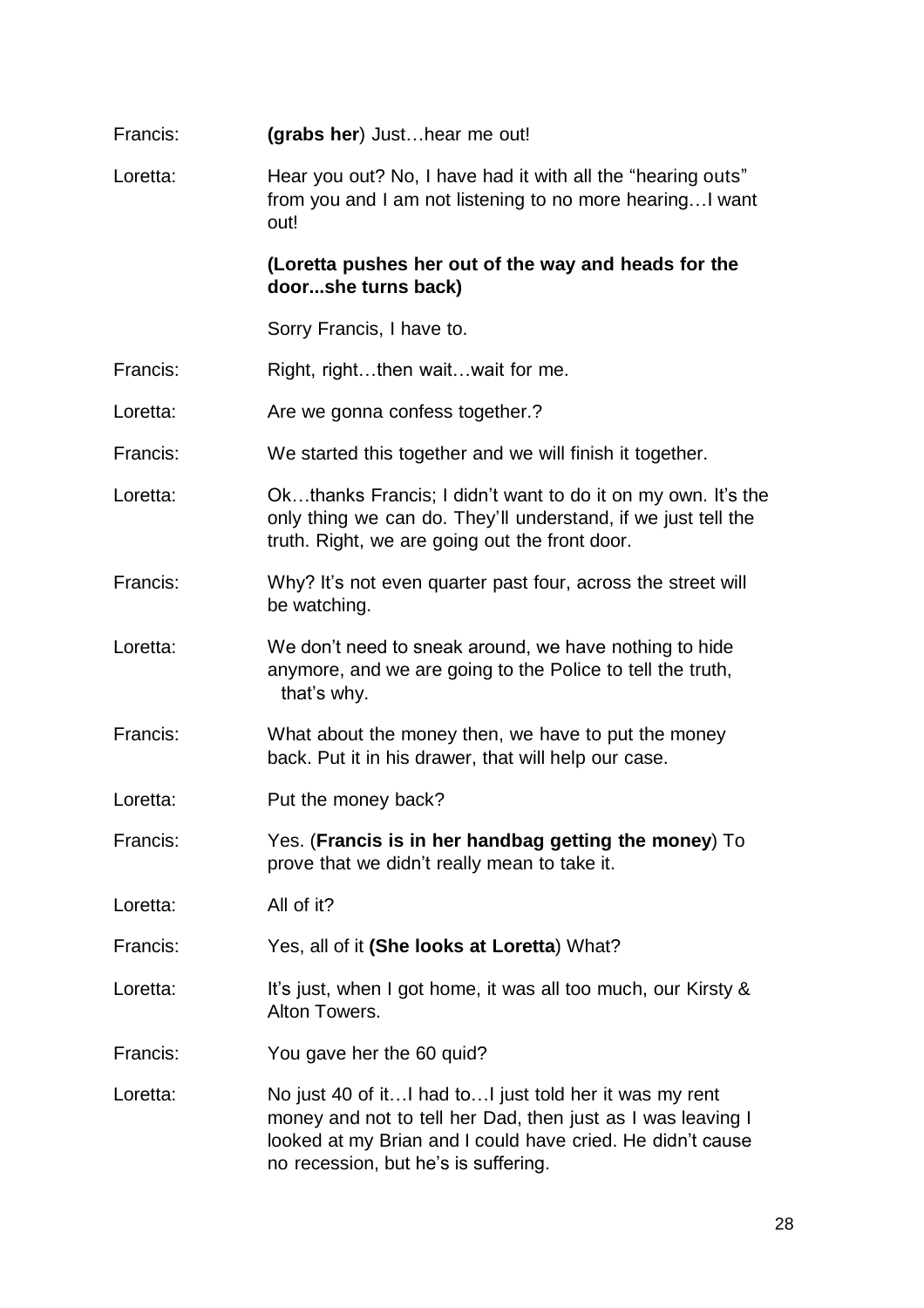|          | He loved bricklaying, the outdoors, he took pride in his<br>wallsthen some bastards he doesn't even know wreck his<br>worldmen need to work. I see him sitting there watching<br>mindless game showsthinking it's his only hope of getting<br>us out of this endless struggle for moneymy Brian is<br>prepared to stand in front of millions and be humiliated. He<br>doesn't even like getting his photo taken, so I gave him the<br>other 20 quid and said I got a tax rebate. |
|----------|----------------------------------------------------------------------------------------------------------------------------------------------------------------------------------------------------------------------------------------------------------------------------------------------------------------------------------------------------------------------------------------------------------------------------------------------------------------------------------|
| Francis: | Well, so much for you having a conscience about Davyand<br>his money, he is not even cold and you have spent 60 quid<br>of his pension.                                                                                                                                                                                                                                                                                                                                          |
| Loretta: | Okay, look, here. Here's my 250 quid share of the five<br>hundred, and I'm paying the 60 quid I owe him out of my<br>real rent money.                                                                                                                                                                                                                                                                                                                                            |
|          | Francis puts it on the bedside table.                                                                                                                                                                                                                                                                                                                                                                                                                                            |
|          | Fuck's sake! I started the day 60 quid up, then another 250<br>and a trip to Barcelona to look forward to. Now, I'm going<br>nowhere and am 60 quid in debt to the housing executive!<br>Let's get out of here, this place is bad luck.                                                                                                                                                                                                                                          |
| Francis: | Are you sure, we are doing the right thing?                                                                                                                                                                                                                                                                                                                                                                                                                                      |
| Loretta: | Yes, yes, just get it over and done with before anythingelse<br>happens to me this day.                                                                                                                                                                                                                                                                                                                                                                                          |
|          | Francis is not sure.                                                                                                                                                                                                                                                                                                                                                                                                                                                             |
|          | LX Fade in the room.                                                                                                                                                                                                                                                                                                                                                                                                                                                             |
|          | Lights up on their two spots.                                                                                                                                                                                                                                                                                                                                                                                                                                                    |
| Loretta: | So we left the house at 4.15. We knew across the street<br>would be checking her clock. She would probably phone<br>the Care manger. But we were gonna confess, so it didn't<br>matter. I looked right in through her window. I didn't care.<br>She wasn't there; first time I ever remember notseeing her<br>watching. Spying on us. She must have been in the toilet or<br>the kitchenor maybe she was dead too. Bloodyhell, not<br>another one.                               |
| Francis: | We walked arm and arm towards the police station. I'm sure<br>we just looked normal to the outside eye. Two care workers,<br>just two nobodies finishing their shift. I knew in my heart<br>what we were about to do was a bad move, a very bad<br>movenothing, only a sign from God could stop this                                                                                                                                                                             |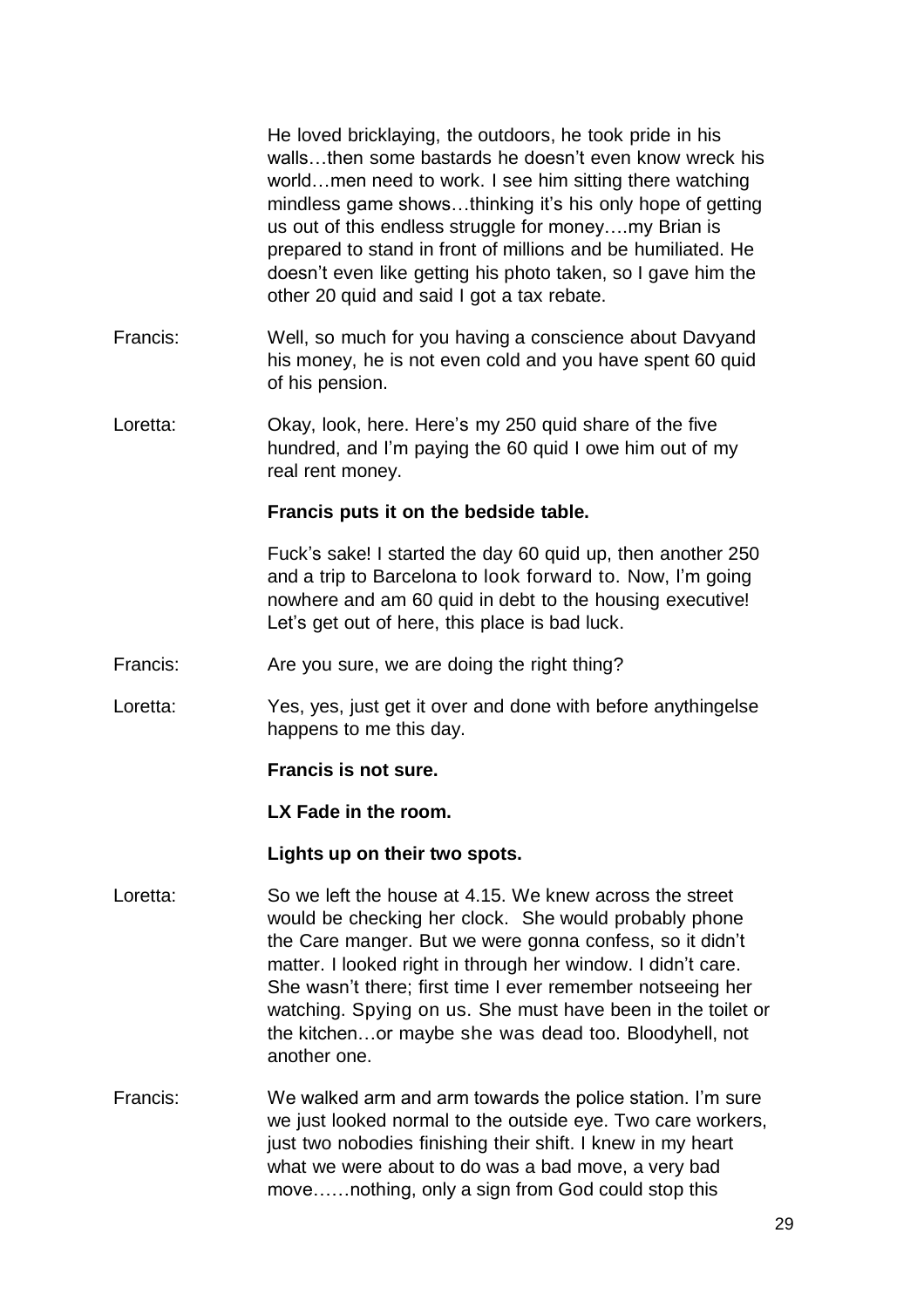disaster from happening.

- Loretta: I kept saying over an over to Francis, as long as we tell the truth, it will be okay, as long as we tell the truth. She was very quiet, just kept smoking away, saying nothing.
- Francis: Then I spied my Jason, strutting along with his mate, all dead proud of himself in his suit and his new career. I saw that child's little happy face and I knew we had to turn back….Thank you God I said…thank you.
- Loretta: Then she started pulling me and running and whispering...
- Francis: Keep your head down, keep your head down.
- Loretta: She pushed me into an entry I didn't know what happened, we were only two streets from the cop shop…and then, well she just give to me straight.
- Francis: Nobody will trust us again, as long as we live.
- Loretta: I could live with that if I had to, I don't care, I want to confess.
- Francis: We would lose our jobs as care workers.
- Loretta: We could find something. Tesco's, Asda.
- Francis: Be called *scum*, *low lives*, be all over the Daily Mirror.
- Loretta: Yesterday's chip paper.
- Francis: But the kids?
- Loretta: What about the kids, what has it got to do with my kids?
- Francis: If you were the child of a murderer, somebody would feel sorry for you, eventually. But what would happen to the kids of mothers who stole off an old man while he lay there dead?
- Loretta: Oh God, they could never live it down.
- Francis: They would have to leave the country.

#### **(They stop and look at each other…the decision is made)**

- Loretta: Young lives ruined!
- Francis: For the sake of 310 quid.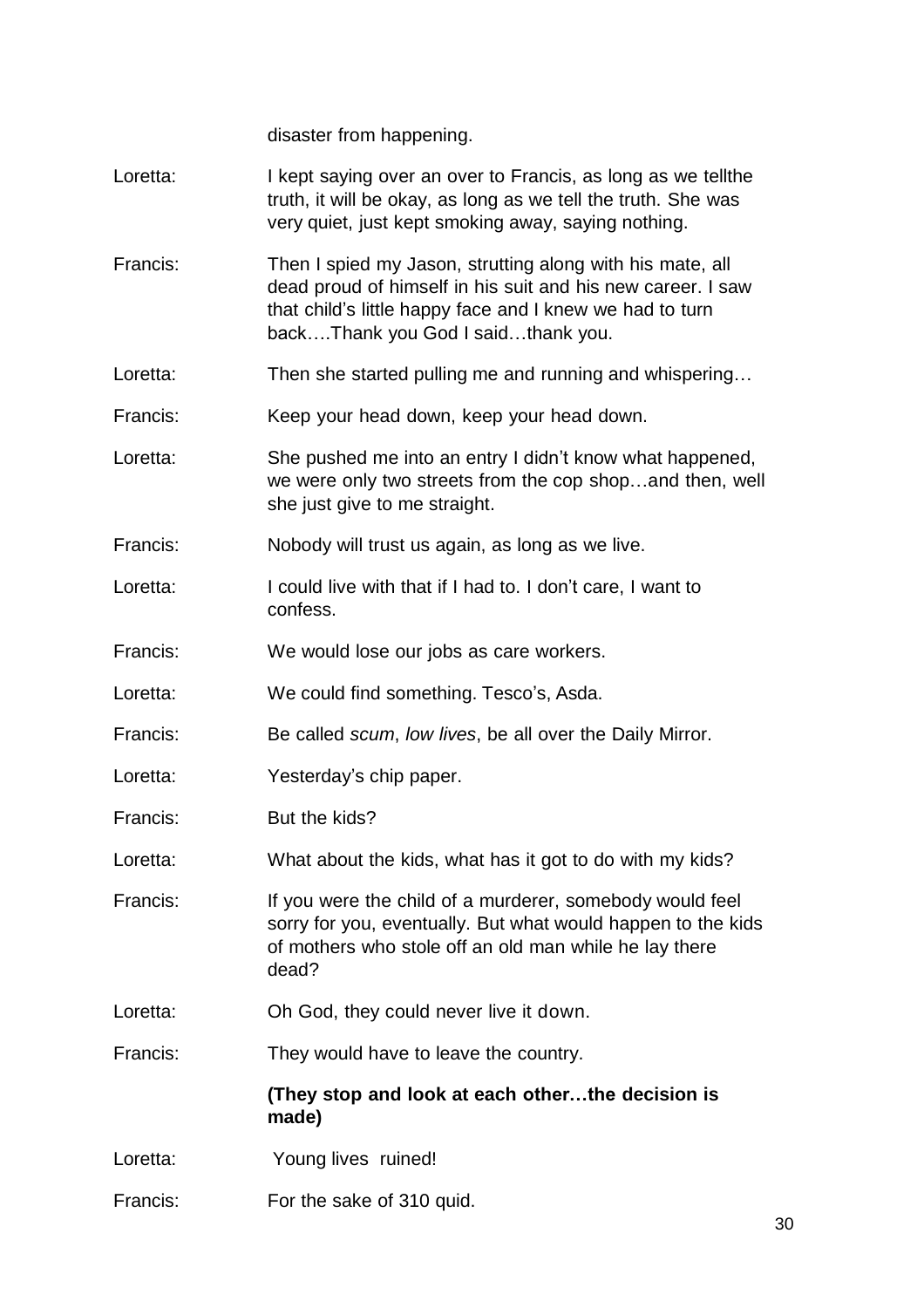**Lx down fade on them and up on the room. Francis and Loretta enter out of breath…Francis sits on the bed Loretta on the wheelchair.**

- Francis: This is an omen…a good omen…'across the street' wasn't there at her window, so she never saw us leave or come back.
- Loretta: Look, she is back now...looking out. We made that just in time!
- Francis: God is looking down on us…this was meant to be.

Loretta: Yeah, looking down and saying;

*"Those two are going roast in Hell!"*

#### **FX: POLICE SIREN approaching. Loretta and Francis freeze. They assume it's for them.**

- Francis: I've got it...thank you God for that inspiration...I know what we've got to do.
- Loretta: What?
- Francis: Burn the house down.
- Loretta: Burn the house down? Sure, why not add arson to everything else we've done. You've lost your mind.
- Francis: Well, if you are gonna knock my suggestion don't fucking ask.
- Loretta: (**A pause**) How do we do it?
- Francis: Well, that's the hard bit. We have to make it appear like it was an accident, then Davy gets burned with the house, nobody will know anything about what time he died 'cos he will be ashes. What harm eh, he is dead…right?…He won't feel nothing…..the Housing Executive own the house, no big deal to them. Nobody gets hurt and we go home. What do you think?
- Loretta: We could sneak round the back when we leave, throw a petrol bomb over the yard wall and run. Then the local hoods will get the blame.
- Francis: And who is the first person that will get arrested on suspicion? My Jason. No, I am not having that cos he is getting himself sorted now, doing well with his DVD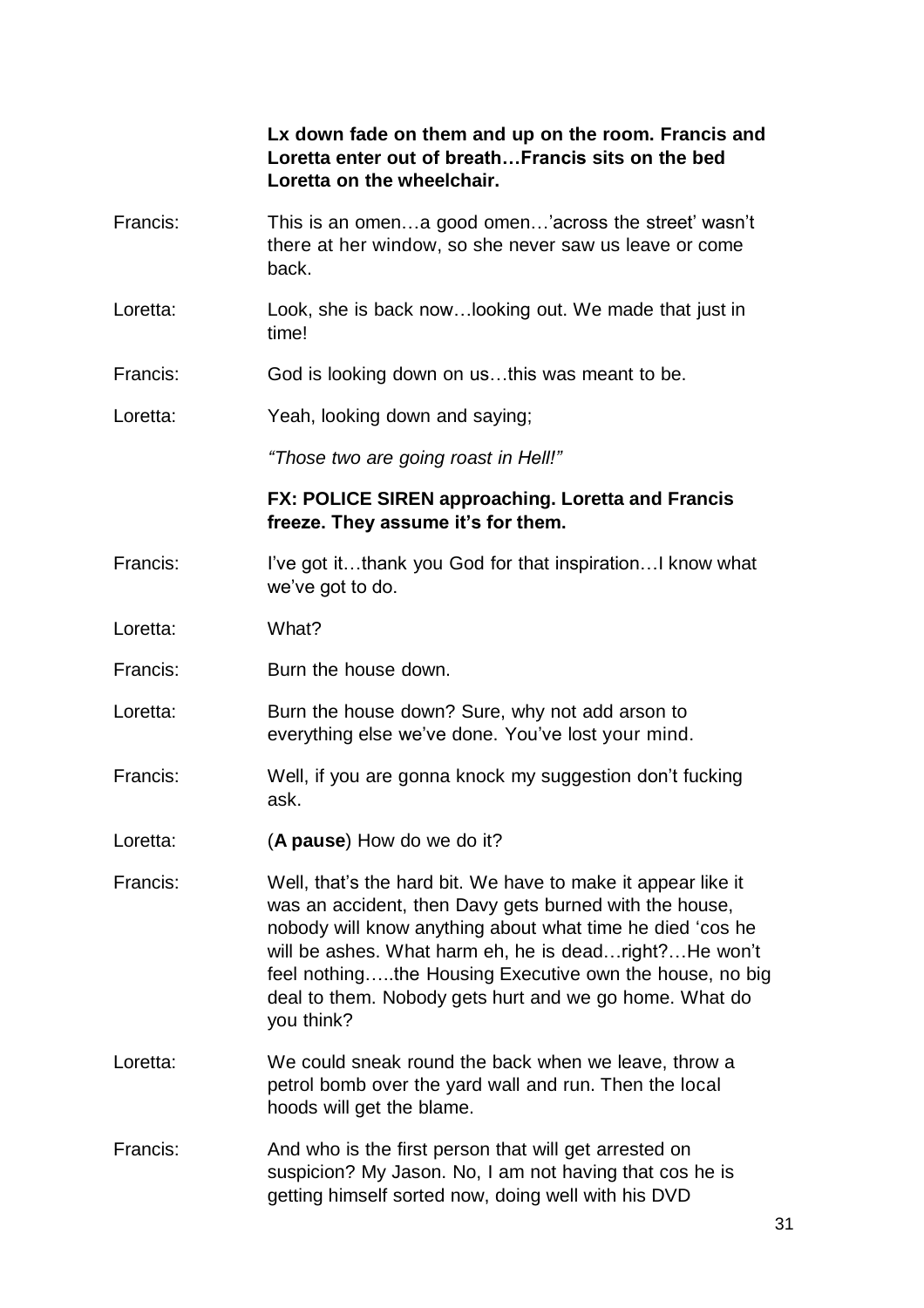business.

| Loretta: | That's right. Sorry.                                                                                                                                                                                                                                                      |
|----------|---------------------------------------------------------------------------------------------------------------------------------------------------------------------------------------------------------------------------------------------------------------------------|
| Francis: | Pity Davy didn't smoke or we he could have left his<br>cigarette lit so it would catch fire to something'.                                                                                                                                                                |
| Loretta: | Who knows he doesn't smoke, but us?                                                                                                                                                                                                                                       |
| Francis: | Jackie and Sherry know.                                                                                                                                                                                                                                                   |
| Loretta- | Yeah, but Jackie smokes and she smokes in this house and<br>she's not supposed to. I know 'cos 'I smell it.                                                                                                                                                               |
| Francis: | Doesn't matter, they know Davy doesn't and if there is an<br>investigation                                                                                                                                                                                                |
| Loretta: | Don't say that wordgives me the creeps. If a lit cigarette is<br>found to be the cause of the fire she ain't gonna say a word,<br>is she? She was on the early shift. She might think it was<br>one of hers smouldering in the bin. I have seen her fag ends<br>in there. |
| Francis: | I smoke too, but never in here.                                                                                                                                                                                                                                           |
| Loretta: | What does she smoke?                                                                                                                                                                                                                                                      |
| Francis: | Lambert and Butler.                                                                                                                                                                                                                                                       |
| Loretta  | And you?                                                                                                                                                                                                                                                                  |
| Loretta: | No, they would kill you. I smoke Marlboro. Why?                                                                                                                                                                                                                           |
| Francis: | Good, so it won't be one of yours they find.                                                                                                                                                                                                                              |
| Loretta: | We can't leave here until a quarter to. Across the street will<br>be watching and timing us. Then we sneak down the entry<br>and in the back door. I'll go now and leave the back door<br>open, then we come straight back, with a packet of Lambert<br>and Butler.       |
|          | Loretta leavesFrancis after a beat goes after her and<br>brings her back.                                                                                                                                                                                                 |
| Francis: | LorettaLoretta! Are you stupid? DNA! We need her DNA.<br>There won't be any of Jackie's DNA on a new packet. In<br>fact, there'll be some of her ciggie butts in the bin outside,<br>so we'll use one of those.                                                           |
| Loretta: | Wait! Flaw! Big flaw! Her shift was at 9the cigarette                                                                                                                                                                                                                     |
|          |                                                                                                                                                                                                                                                                           |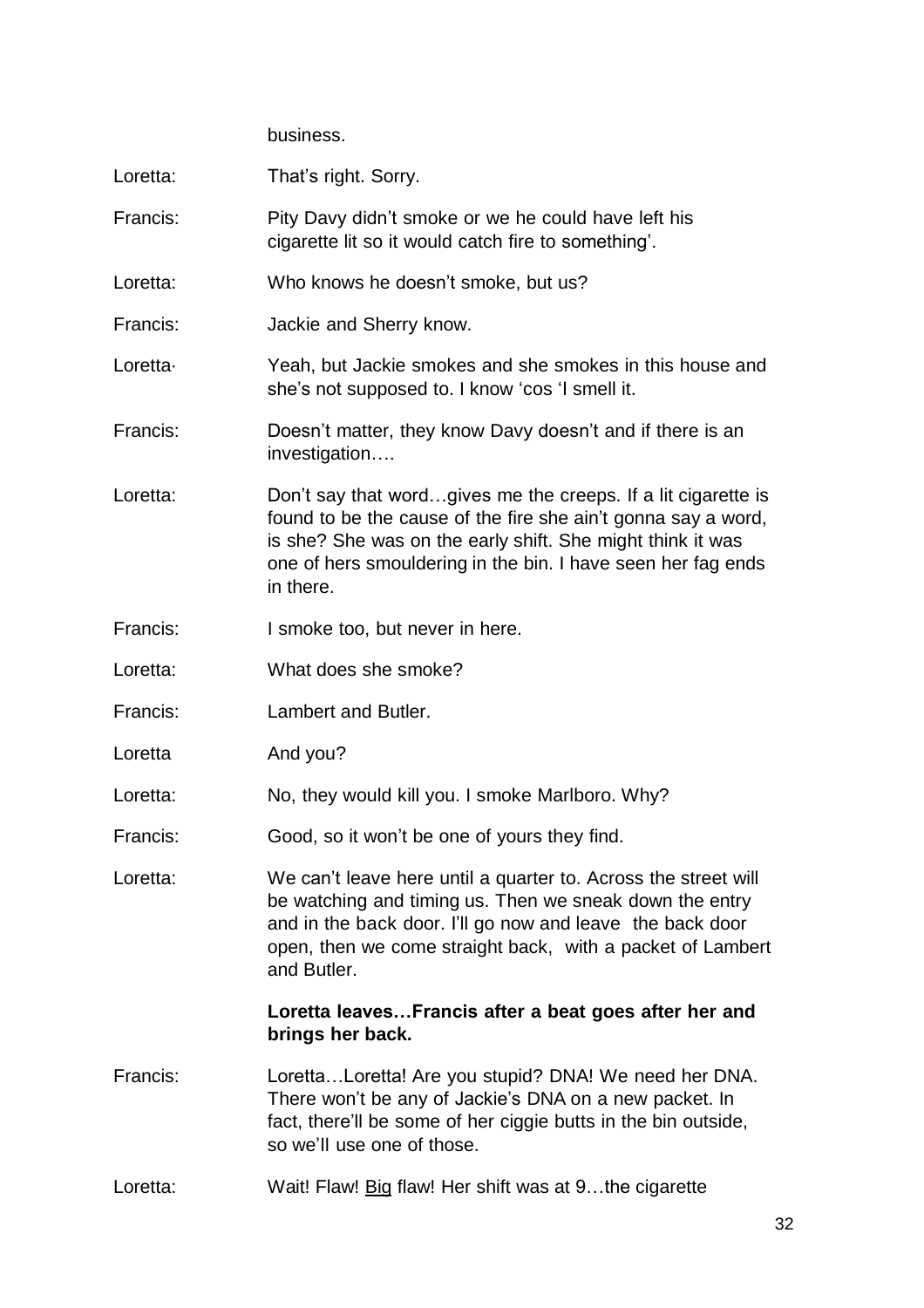couldn't have been smouldering from then to five. They'd want to know why we didn't smell it.

- Francis: Right …right…. there is only one thing for it…. we get a fag end, wipe her DNA off it, wipe it round Davys mouth so his DNA will be on it. When they discover the source of the fire, it will look like he was smoking. Good…that's it…so we put it beside the bed, next to the Daily Mirror…we light the paper and leave.
- Loretta: Right...I'll go and see if I can get a decent size ciggie butt in the bin, wipe it round his mouth.. Now, where would the wheelchair be if he had got himself to the toilet? We need it all to look like he did it himself…we need to know if he can manage to get into the wheelchair. Get into the bed and pretend you're Davy and then get yourself out into the wheel chair and get to the toilet door.

#### **(Francis gets in the bed and tries to get out as if she is Davy)**

- Loretta: (cont'd) Remember he has only the use of one eye onehand and one leg.
- Francis: Right …right….

#### **Loretta exits**

**Francis is left struggling to get out of bed as Davy and into the wheelchair. Just as she does Loretta comes back with a fairly large cigarette end.**

- Francis: Poor buggar, what a life.
- Loretta: Now make your way out of the room and towards the bathroom, push the door open and whatever shape the wheelchair is in, that's the way we leave it.

**Francis exits awkwardly on the wheelchair. Loretta sets the cigarette beside on the bedside table. Places the newspaper, looks around the room, then sits on the bed.**

**SFX intercom buzzer sounds. They look at each other…**

- Francis: Jesus…who's that.?
- Loretta: Nobody ever calls here. Ignore it.

#### **Intercom persists.**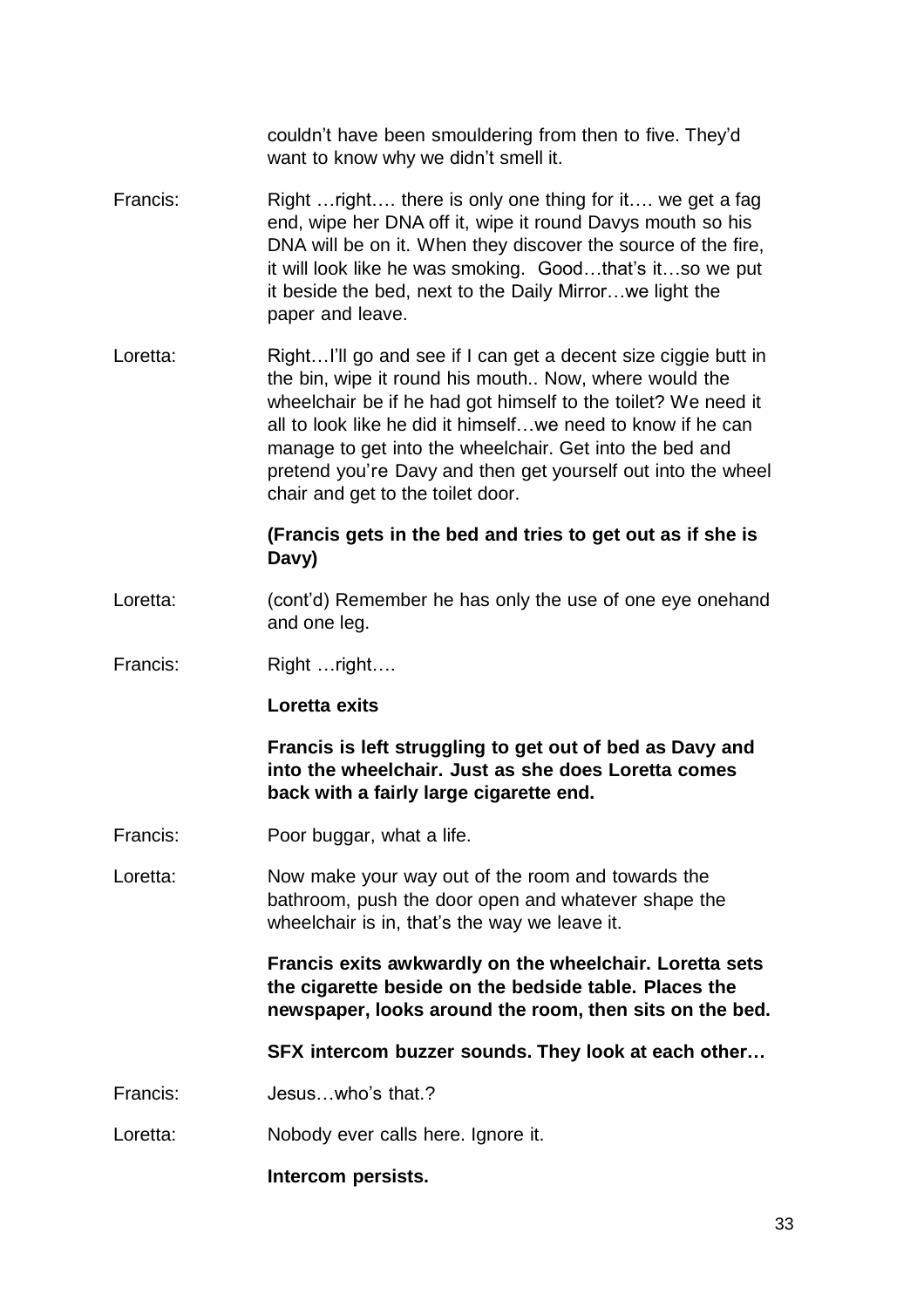| Loretta: | We have to do something.                                                                                                                                                                  |
|----------|-------------------------------------------------------------------------------------------------------------------------------------------------------------------------------------------|
| Francis: | Pretend we're not herehide.                                                                                                                                                               |
| Loretta: | Hide? They might have already seen us anyway You better<br>answer it.                                                                                                                     |
| Francis: | NO! I did the last one.                                                                                                                                                                   |
| Loretta: | I did the dead body in the toilet, remember?                                                                                                                                              |
| Francis: | Oh Christwhat will I say?                                                                                                                                                                 |
| Loretta: | Sayerlet me thinksay, who is it?                                                                                                                                                          |
| Francis: | (Presses the button to speak)                                                                                                                                                             |
|          | Hello, who is it please?                                                                                                                                                                  |
| V/O:     | On intercom. A man's voice.                                                                                                                                                               |
| $V/O$ :  | I need to speak to a Mrs. Francis Shields.                                                                                                                                                |
|          | Francis looks at Lorettamouths, "FUCK".                                                                                                                                                   |
| Francis: | Who wants to speak to her?                                                                                                                                                                |
| $V/O$ :  | This is Detective Constable Smith, I need to question her<br>about a recent misdemeanor, which I believe she may have<br>been involved.                                                   |
| Francis: | Oh, just hold on and I'll get her for you                                                                                                                                                 |
|          | (Takes her hand off the button)                                                                                                                                                           |
|          | GodA "misdemeanor", what's he mean?                                                                                                                                                       |
| Loretta: | I think it means you have done something bad.                                                                                                                                             |
| Francis: | I have? We have.                                                                                                                                                                          |
| Loretta: | How did he know? (Panics) Just confessconfess!                                                                                                                                            |
| Francis: | Shushshut up (Presses the button) Hello, Francis<br>speaking, I think you have the wrong person I'm just here<br>looking after old Mr. Magee, you must have the wrong<br>Francis Shields. |
| $V/O$ :  | I don't think so madam. Did I or did I not see you and a Mrs.<br>Loretta Mackie, behave very suspiciously? I need you to<br>explain why you were seen running down an alleyway in a       |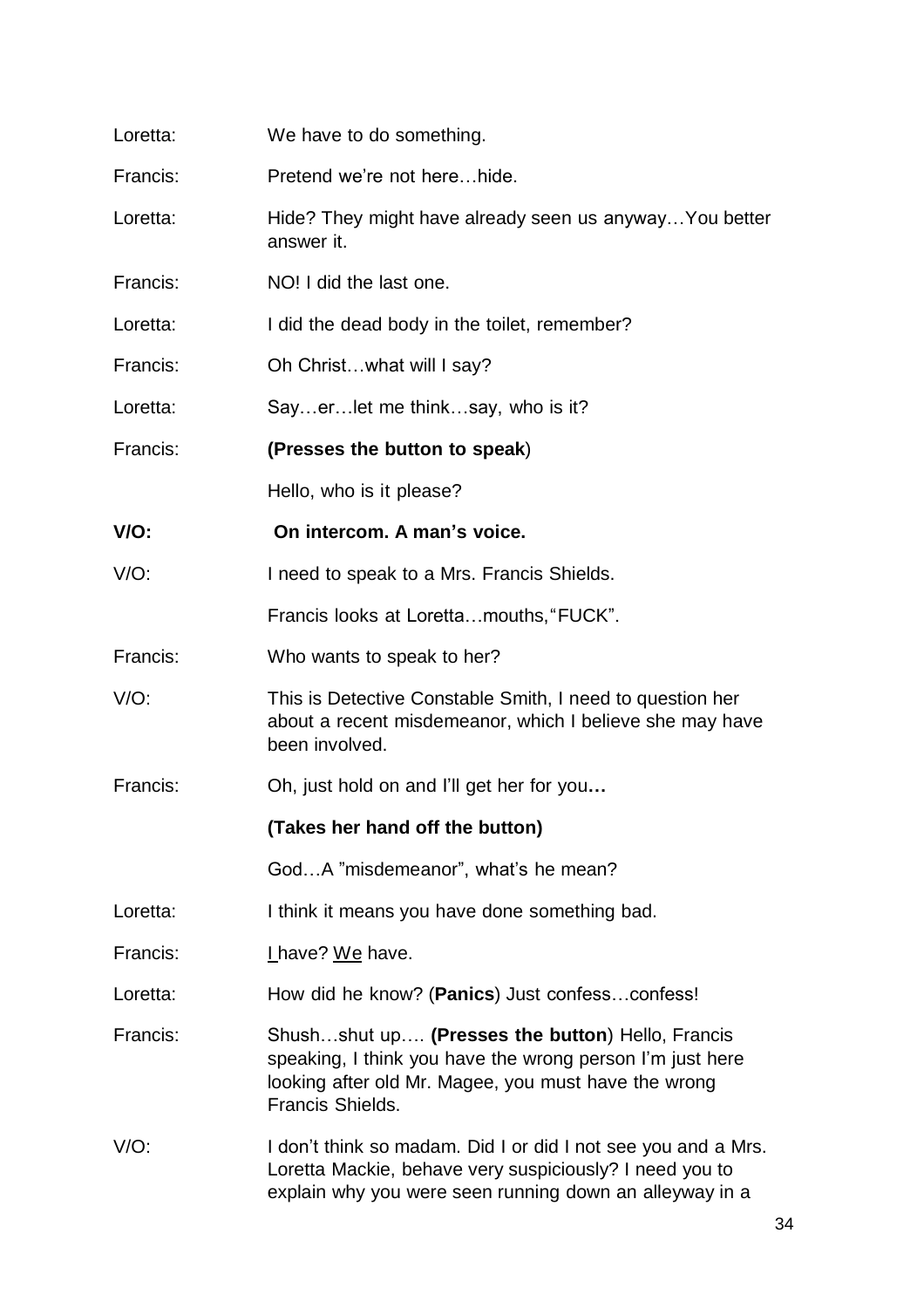|          | dubious manner appoximately 5 minutes ago?                                                                                                                                                                                                            |
|----------|-------------------------------------------------------------------------------------------------------------------------------------------------------------------------------------------------------------------------------------------------------|
| Francis: | Just a minute, Mr. Magee, needs my attention                                                                                                                                                                                                          |
|          | (To Loretta) How does he know me?                                                                                                                                                                                                                     |
| Loretta  | You? How the fuck does he know me too? I knowthat's<br>where she washer, across the streetthat's why she<br>wasn't at the windowshe was phoning the policeit all<br>fitsLet him in, give yourself upno point it's overgive<br>me the phonegive me it. |
| Francis  | NOlet's think  (speaks into the phone) We can't let<br>you in, Mr. Magee doesn't like strangers in his homehe<br>could take a bad turnhe's not wellwe will come out to<br>youcan you explain what er you think we are supposed to<br>have done?       |
| $V/0$ :  | (Jason Voice) Buying dodgy copies of DVD's. Fuck's sake<br>wise up Ma it's me!                                                                                                                                                                        |
| Francis: | Jason? (Overjoyed) It's our Jason!                                                                                                                                                                                                                    |
|          | (Into intercom) Jason, I will kill you!                                                                                                                                                                                                               |
| $V/O$ :  | Keep your knickers on Mum. Me and Wigsy saw you two<br>running down the alley. What are you up to Mum?                                                                                                                                                |
| Francis: | Running to get away from you  What do you want?                                                                                                                                                                                                       |
| Jason:   | I have a box set of Frank Sinatra films for that old boy you<br>look after  a tenner tell him.                                                                                                                                                        |
| Francis  | He has them all. Go away, we're busy.                                                                                                                                                                                                                 |
| Jason    | These are all re-makes.                                                                                                                                                                                                                               |
| Francis  | NO! he doesn't want any.                                                                                                                                                                                                                              |
| $V/O$ :  | I'll throw in "True Grit". He probably likes cowboy films. 15<br>notes the lot                                                                                                                                                                        |
| Francis  | NO son, just go awayMaybe tommorrowcheerio.                                                                                                                                                                                                           |
|          | (She takes her hand of the button and buzzer rings<br>immediately)                                                                                                                                                                                    |
| Loretta: | Fuck sake, just buy them and get rid of him he is drawing<br>attention to us.                                                                                                                                                                         |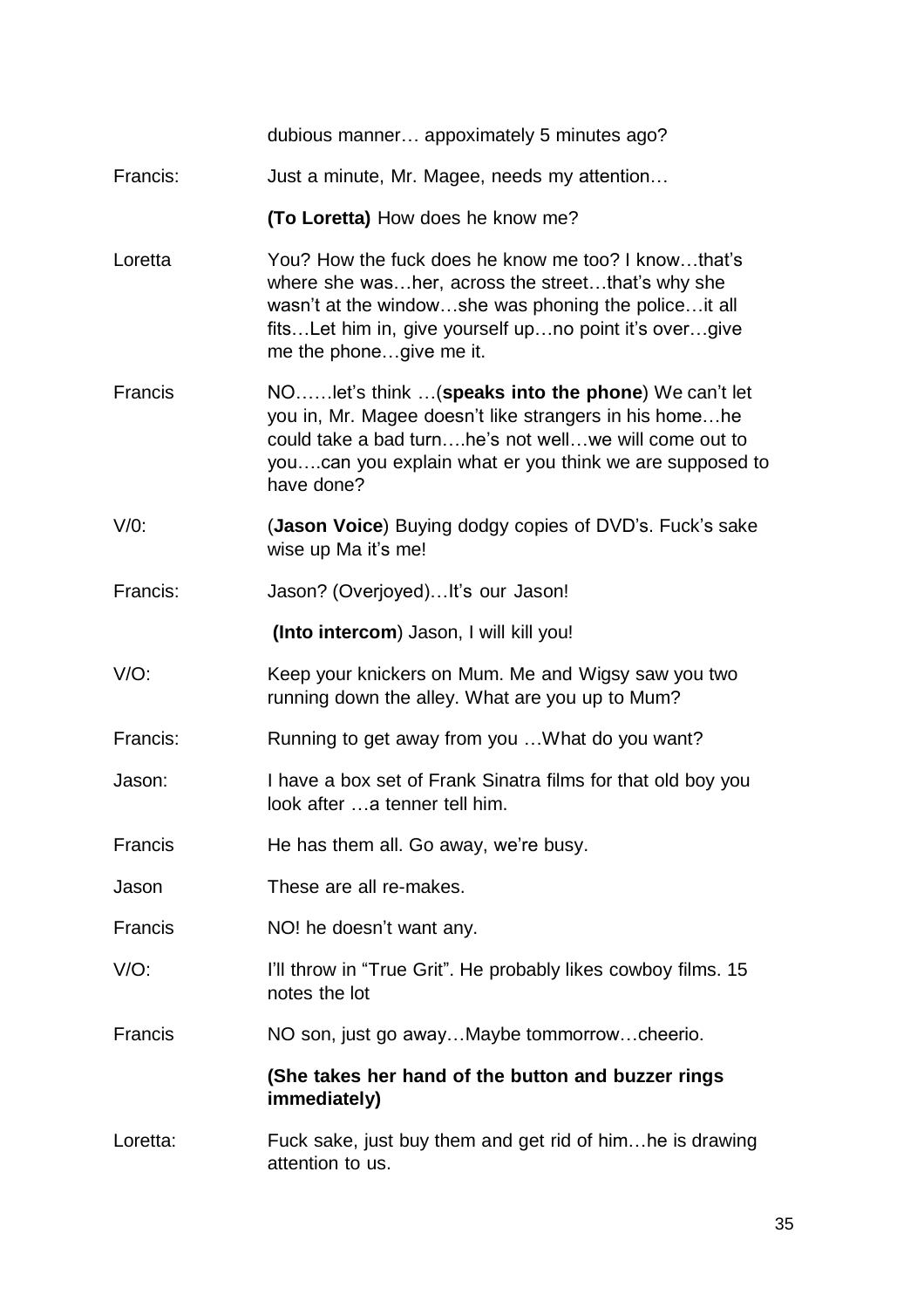| Francis: | What for, Davy's hardly gonna watch them.                                                                                                                                                         |
|----------|---------------------------------------------------------------------------------------------------------------------------------------------------------------------------------------------------|
|          | Loretta goes to the intercom                                                                                                                                                                      |
| Loretta: | Jason son, Loretta here, that's great love, your Mum is<br>coming out with the money now. (to Francis) Quick get the<br>money.                                                                    |
| Francis: | (grabs her purse) I'm gonna have to bloody well pay for<br>them.                                                                                                                                  |
| Loretta: | Jason, she's coming now son.                                                                                                                                                                      |
| Jason:   | Hey Loretta, I have the new Chipmunks One here for your<br>Curtis. 'Chipwrecked'. A fiver to you.                                                                                                 |
| Loretta: | Sureer just a moment (To Francis) Hurry up!                                                                                                                                                       |
| Francis: | 15 bloody quid for DVDs that nobody's gonna watch!                                                                                                                                                |
| Loretta: | You were all up your own a-hole this morning with your "Our<br>Jason and his little Business."                                                                                                    |
|          | (Buzzer again)                                                                                                                                                                                    |
| Loretta: | (Answering) What!                                                                                                                                                                                 |
| $V/O$ :  | Hey, tell ye what Loretta, I am gonna throw in <i>Happy Feet</i><br>Two' tenner the lot let me in and I'll show you my full<br>catalogueDoes your Brian fancy anything from the "adult"<br>range? |
| Loretta: | NO! Right  right okayokay!'ll take the two!'ll send the<br>money out with your mum. Francis get a tenner out of my<br>purseQuick (to intercom) She's just coming.                                 |
| V/O      | Fuck saketell her to hurry up, in case the fraud squad's on<br>our trail.                                                                                                                         |
|          | Loretta grabs her purse and looks for the money                                                                                                                                                   |
| Loretta: | Fraud squad? He thinks that's bad(Looks in her purse)<br>Francis, I only have a fiver, you are going have to lend me.                                                                             |
| Francis: | Christthat's my last.                                                                                                                                                                             |
|          | <b>SFX Buzzer.</b>                                                                                                                                                                                |
| Francis: | (cont'd)  Just give me the fiver!                                                                                                                                                                 |
|          | (Francis takes the money and exitsLoretta sits on the                                                                                                                                             |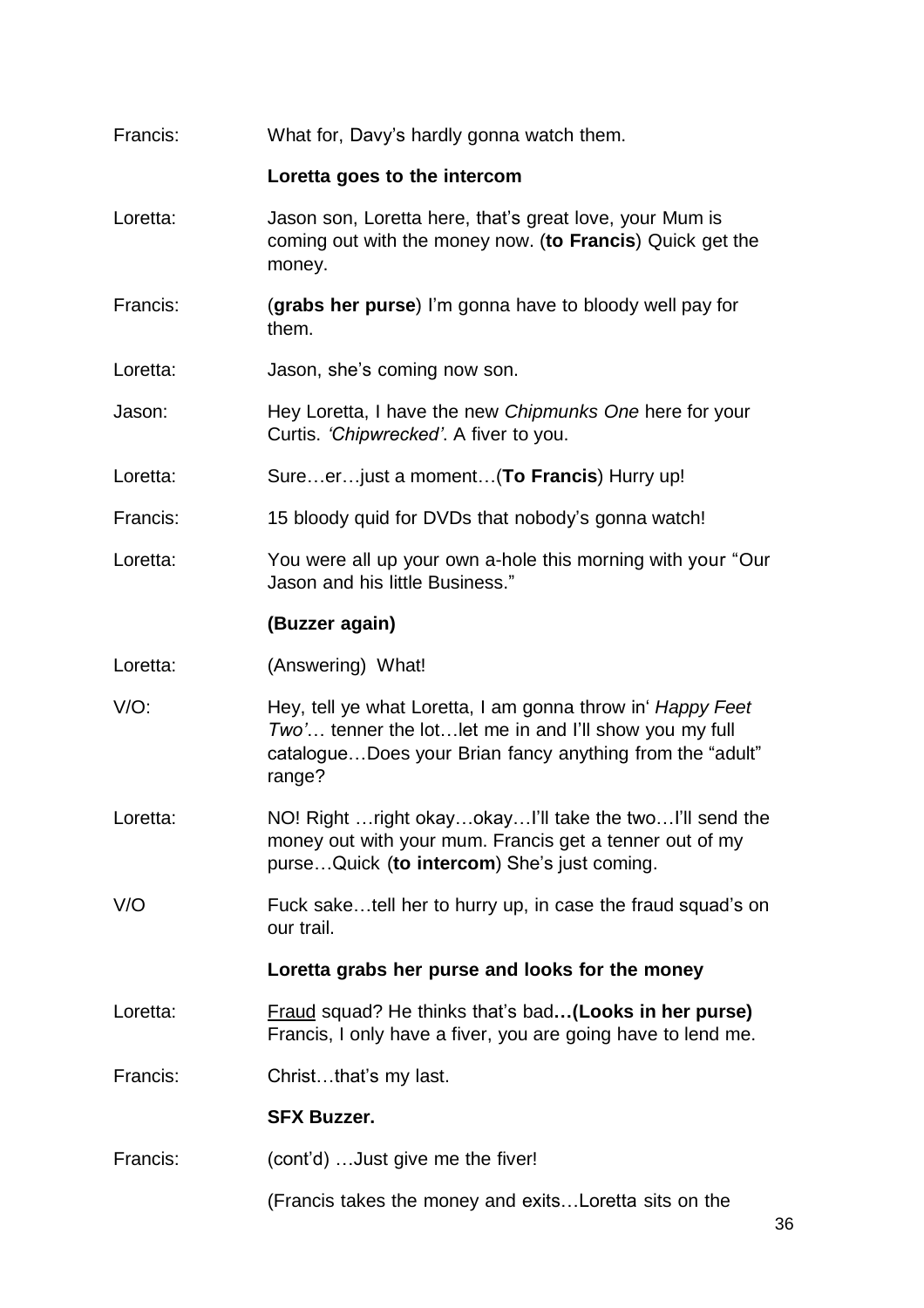bed,head in hands)

**Loretta comes back. With the DVD's. Hands Loretta hers.**

- Loretta: Our Curtis doesn't even like them penguins, says they're only for kids.
- Francis: At least he is alive to watch it. I have just paid 15 quid for DVD.s for a dead man with no DVD player…and you owe me a fiver!
- Loretta: No I don't owe you anything, I didn't want *happy fuckin feet,* and I only did it to get rid of your son to stop us getting caught!
- Francis: Oh so it' my son's fault that he got up off his arse and got himself a job and is able to use big words like "misdemeanour"…Does anybody give him credit for that?…no wonder the young ones of this country feel rejected.
- Loretta: It's your fault, you brought us back here.
- Francis: I only left cos, you wanted to confess.
- Loretta: You stopped me.
- Loretta: You stopped yourself.
- Loretta: You made me stop myself.
- Francis: So you only stopped yourself cos I did.
- Loretta: I wouldn't have stopped myself if you hadn't.
- Francis: What, If I hadn't stopped myself and you hadn't stopped yourself?
- Loretta: We'd both be in the shit.
- Francis: If I had stopped myself and you hadn't stopped yourself?
- Loretta: We'd still both be in the shit.
- Francis: So, it doesn't matter who stopped who stopped who from stopping anything. We're fucked!
- Loretta: **(Agreeing)** Right. Where were we?
- Francis: Burning the house down.?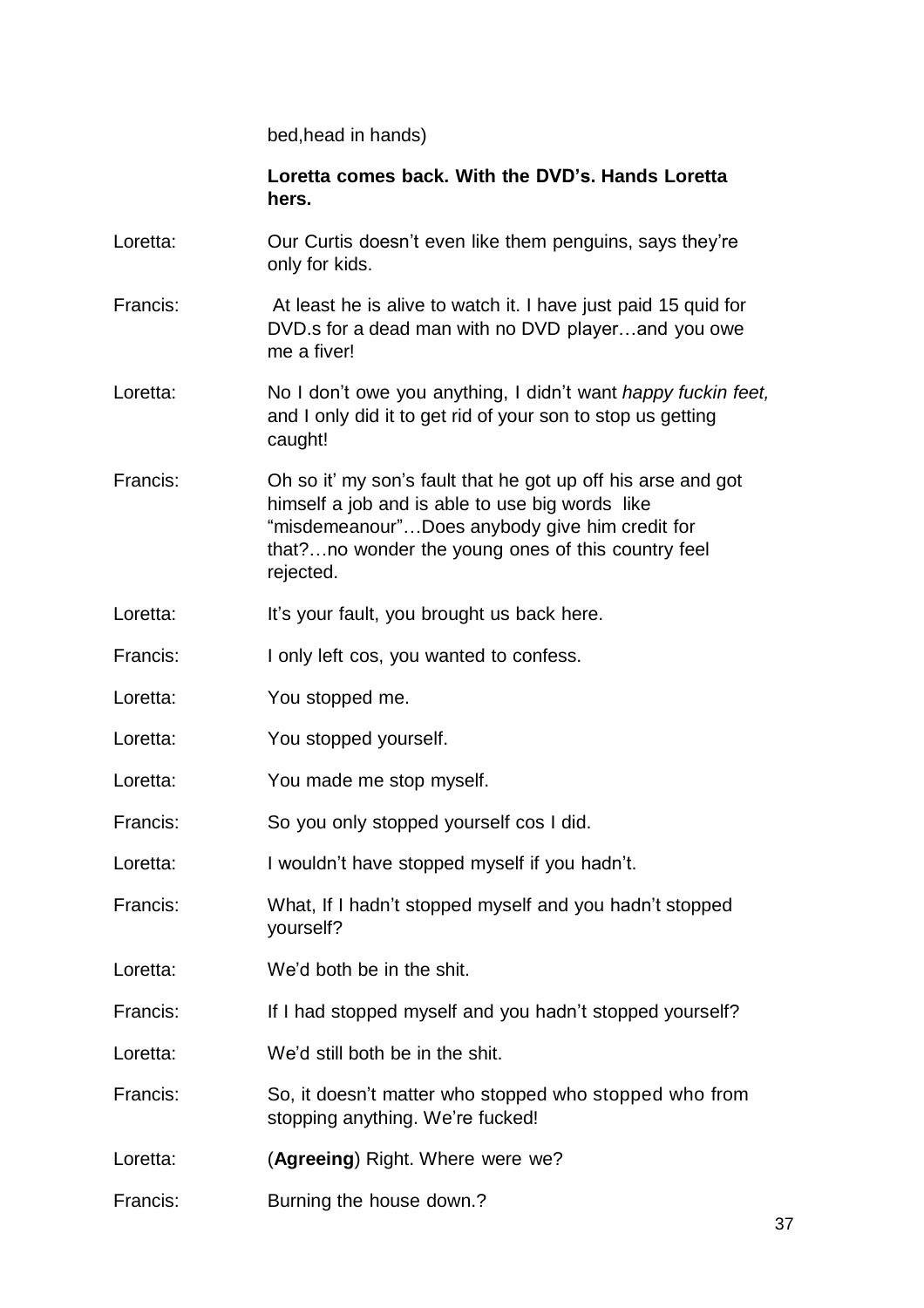| Loretta: | In a way this is Davys funeral, isn't it? His cremation. But<br>how do we know that's what he would've wanted? and if he<br>did, well, what a way to go, no proper burial, no service, no<br>nothing. Its' very, very sadwe are cremating this man and<br>sending his soul up there and then running up the alley. It's<br>not right. He should have some sort of short prayer or<br>something. To say something about him. Shit, we don't even<br>know if he is a Catholic or a Protestant. |
|----------|----------------------------------------------------------------------------------------------------------------------------------------------------------------------------------------------------------------------------------------------------------------------------------------------------------------------------------------------------------------------------------------------------------------------------------------------------------------------------------------------|
| Francis: | Odds are he's an atheist.                                                                                                                                                                                                                                                                                                                                                                                                                                                                    |
| Loretta: | That's the worst thing that could happen to anybody if they<br>were Christians, not having a Christian burial. God knows<br>what would happen to his soul.                                                                                                                                                                                                                                                                                                                                   |
| Francis: | Wise up, when they find him, he will just be cinders, they will<br>assume he died in the fire, and give him a Christian burial<br>anyway. That's what they do to people they know nothing<br>about.                                                                                                                                                                                                                                                                                          |
| Loretta: | That's because they will think he died in the fire, but we<br>know different and that will be on my conscience.                                                                                                                                                                                                                                                                                                                                                                              |
| Francis: | Oh so that will be on your conscience, will it? What about<br>the fact that we stole his money, covered it up, ate his<br>dinner, and then burnt him and his house down?                                                                                                                                                                                                                                                                                                                     |
|          | Loretta starts to opens drawers                                                                                                                                                                                                                                                                                                                                                                                                                                                              |
| Loretta: | A box, he is bound to have an old box, all old geezers have<br>boxes.                                                                                                                                                                                                                                                                                                                                                                                                                        |
| Francis: | What?                                                                                                                                                                                                                                                                                                                                                                                                                                                                                        |
| Loretta: | Where they keep important thingsSomething that might<br>tell us more about him.                                                                                                                                                                                                                                                                                                                                                                                                              |
| Francis: | Okay okayyou're not gonna give up on this bloody<br>Christian burial are you? (Loretta shakes her head) What if<br>he's Jewish or Muslim, or something we know frig all about.<br>What do we do then, smart-arse?                                                                                                                                                                                                                                                                            |
| Loretta: | Jewish or Muslim? Don't talk craphow many Jews or<br>Muslims do you imagine would be called Davy Magee? Just<br>look under the bed.                                                                                                                                                                                                                                                                                                                                                          |
|          | Francis gets down and looks under the bed.                                                                                                                                                                                                                                                                                                                                                                                                                                                   |
| Francis: | Ah for God's sakelook, a long time since he wore those                                                                                                                                                                                                                                                                                                                                                                                                                                       |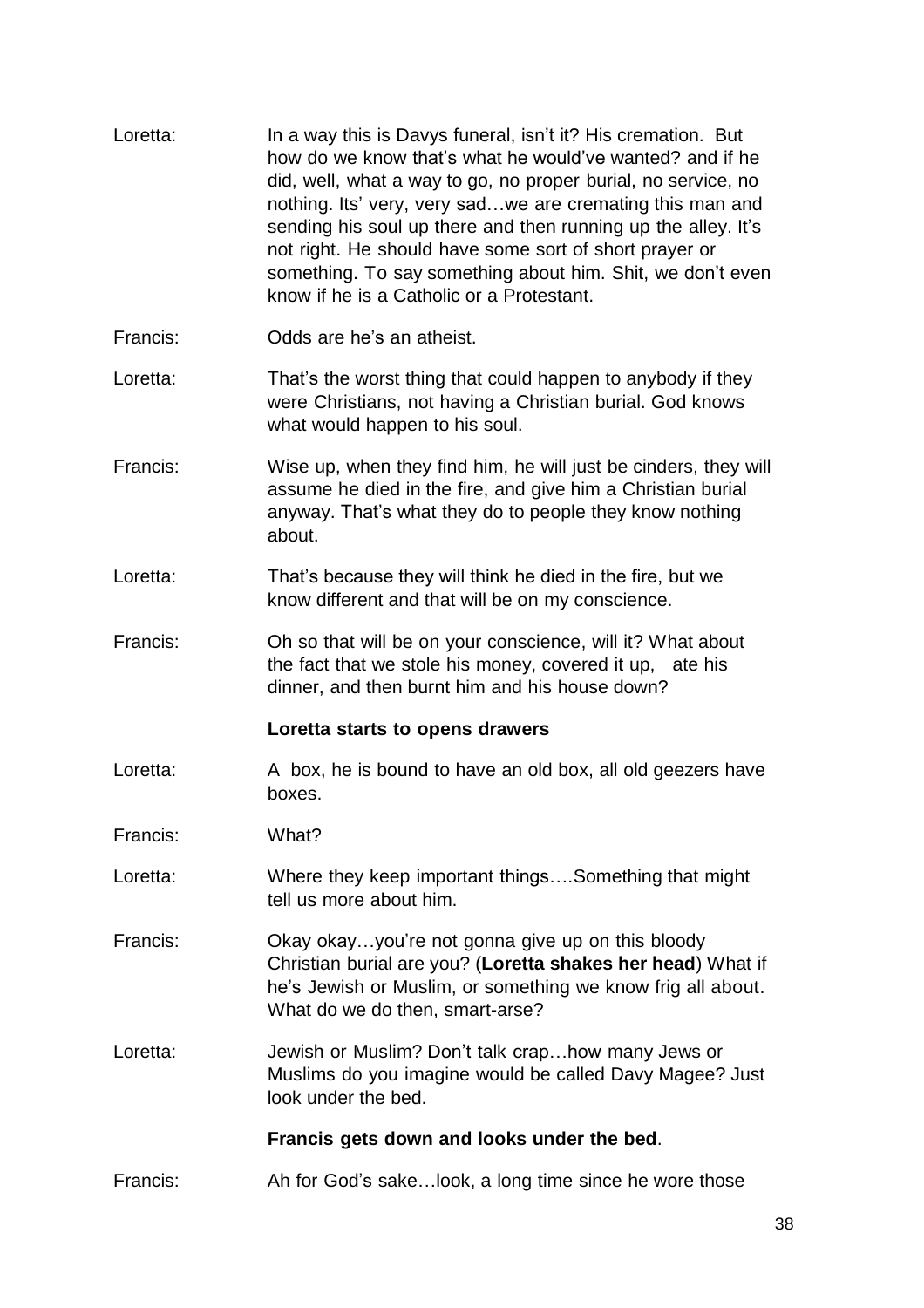|          | eh, God help him (Brings out a pair of men's shoes)                                          |
|----------|----------------------------------------------------------------------------------------------|
| Loretta: | This is giving me the creeps. dead man's shoesput them<br>backput them back!                 |
| Francis: | Rightrightoh here, there's a boxcould that be it.?                                           |
|          | Francis brings out an old wooden box she puts it on<br>the bed.                              |
| Francis: | Open itquick.                                                                                |
| Loretta: | Rightright. (she can't)                                                                      |
| Francis: | Oh for Gods sake!                                                                            |
|          | Francis opens itShe brings out a ticket stub and<br>reads.                                   |
| Francis: | "An Evening with Sinatra", London Palladium Sept 1950.                                       |
| Loretta: | He's kept that from 1950, shows you how much Frank meant<br>to him.                          |
| Loretta: | (Looks in the box) My God, that's a photo of him with Frank<br>Sinatralook how young he was. |
| Francis: | <b>(Brings the photo out &amp; reads)</b> "To Davy, best wishes<br>Frank Sinatra".           |
| Loretta: | Must have meant the world to himan autographed photo of<br>Frank.                            |
| Francis  | We could put that on E Bay! (Loretta is shocked) Joking, I<br>was only joking.               |
| Loretta: | Have a bit of respect for the deadQuick look at the time,<br>anything else?                  |
| Francis: | (She takes out a buff-coloured envelope and reads)<br>Prudential, Death Policies.            |
| Loretta: | Put that back. That's nothing to do with us.                                                 |
| Francis: | (Takes a photo out) That must have been his wife there in<br>the wedding frock               |
| Loretta: | Wonder why he cut her head out and left the rest of<br>herweird.                             |
| Francis: | Standin' beside a wedding frock with no head on itshe                                        |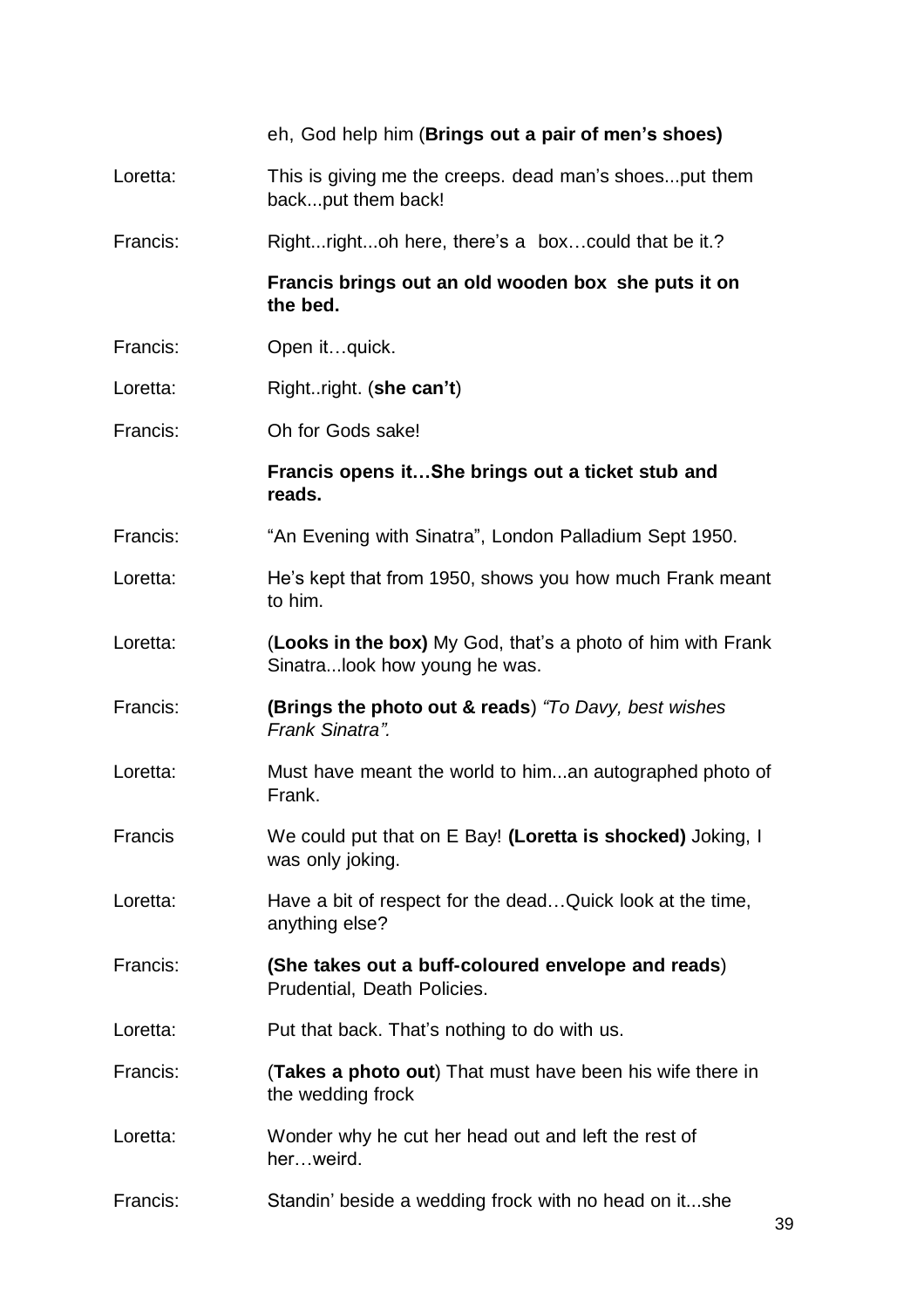must have done somethingto deserve that, bitch! Loretta: Here's a medal, he must have been in the war too. Francis: Oh no…oh my God, a soldier. How could we do this to a man who fought for his country? He probably fought at the Somme. Loretta: (**Takes the medal and reads the back**) David Magee Second Place, 100 yard Breast Stroke 1940. Francis: **(takes out another envelope and reads)** *"To be opened in the event of my demise"* Loretta: Demise? why does he say that, demise? You think he knew he was going to go like this? Why did he not just say death? Francis: Same thing, isn't it? Loretta: No, it sounds more like he was done away with rather than just went of his own accord. Francis: Fuck sake, wise up. (**she opens it and reads)** *The last will and testament of David George Alexander Magee. To whom it may concern…I want to be cremated.* Loretta: At least he is getting that wish. Francis: I want no big shenanagins. Anybody that turns up should get a cup of tea and a biscuit. Packets of custard creams can be located in the cloakroom in the hall. Loretta: I'll go and get them, it's the least we can do. Loretta **(leaves**) Francis: **(she shouts out to Loretta**) He says, he wants to go up in smoke with the congregation singing 'Fly me to the moon" by Frank! **(Francis Goes to CD player and presses it.)** SFX: Fly Me To The Moon. She goes to the vase of plastic roses and puts one on the bed) **Loretta enters with the orange juice and biscuits. Francis checks the biscuit packet.**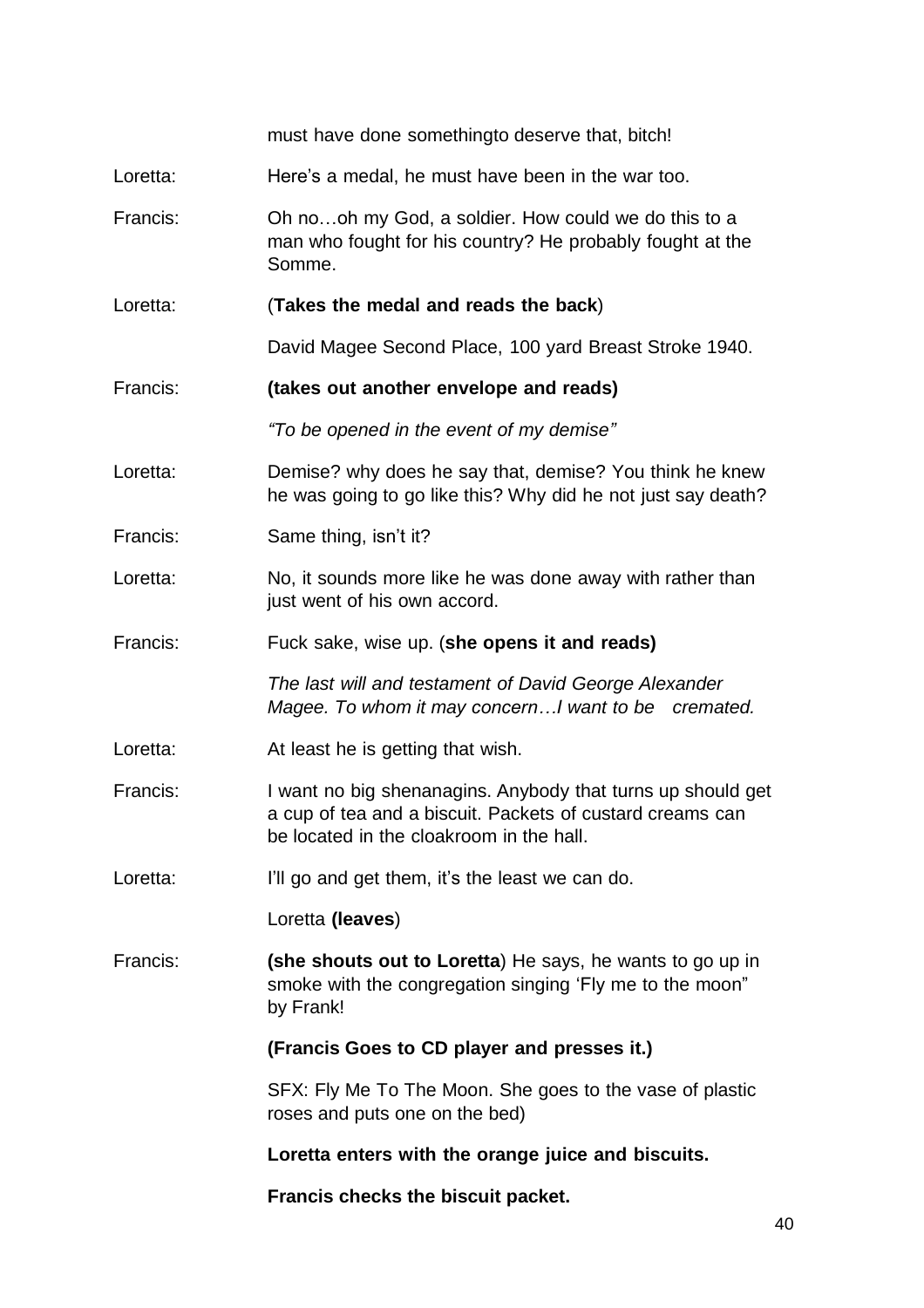| Francis: | These have been here since the 70's look at theprice<br>sticker: 7 pence.                                                                                                                                                                                                                                                                                |
|----------|----------------------------------------------------------------------------------------------------------------------------------------------------------------------------------------------------------------------------------------------------------------------------------------------------------------------------------------------------------|
| Loretta: | He didn't know when he was gonna die? He wanted his<br>affairs in order. Doesn't matter what they are like we have to<br>carry out hiswishes.                                                                                                                                                                                                            |
| Francis: | We have to singhe wanted the congregation to sing along<br>with Frank.                                                                                                                                                                                                                                                                                   |
| Loretta: | It's sad, I'm sure he was imagining when he wrote this there<br>would be more than than two in his congregation.                                                                                                                                                                                                                                         |
|          | Loretta's mobile rings.                                                                                                                                                                                                                                                                                                                                  |
| Francis: | Answer ityou have to answer itact normal.                                                                                                                                                                                                                                                                                                                |
| Loretta: | (looks at phone) It's my Brianhello love what? God,<br>that's brilliantthat's fantastic when? Well we'll get the<br>money some wayit's just greatI'm busy here love with<br>old Mr. Magee, I'll see you when I get in right, rightbye                                                                                                                    |
|          | (She looks at Francis) My Brian has just got himself on<br>'Pointless"                                                                                                                                                                                                                                                                                   |
| Francis: | What?                                                                                                                                                                                                                                                                                                                                                    |
| Loretta: | All he needs is to get the money to get him up to<br>Manchester                                                                                                                                                                                                                                                                                          |
| Francis: | Pointless?                                                                                                                                                                                                                                                                                                                                               |
| Loretta: | It's just a game show, where you win if you don't know the<br>answers.                                                                                                                                                                                                                                                                                   |
| Francis: | What's the point in that.                                                                                                                                                                                                                                                                                                                                |
| Loretta: |                                                                                                                                                                                                                                                                                                                                                          |
|          | Exactly why it's called "Pointless" My Brian on the TV and I<br>can't even be happy for him I need to get home quick to<br>try and pretend I'm over the moonthe thing is, he probably<br>won't win, it will cost us hundreds to get him there plus the<br>fortune he has run up on his phone billbut I suppose he<br>feels he is trying (Pause) Francis? |
| Francis: | What?                                                                                                                                                                                                                                                                                                                                                    |
| Loretta: | Hear me outIt's my turn.                                                                                                                                                                                                                                                                                                                                 |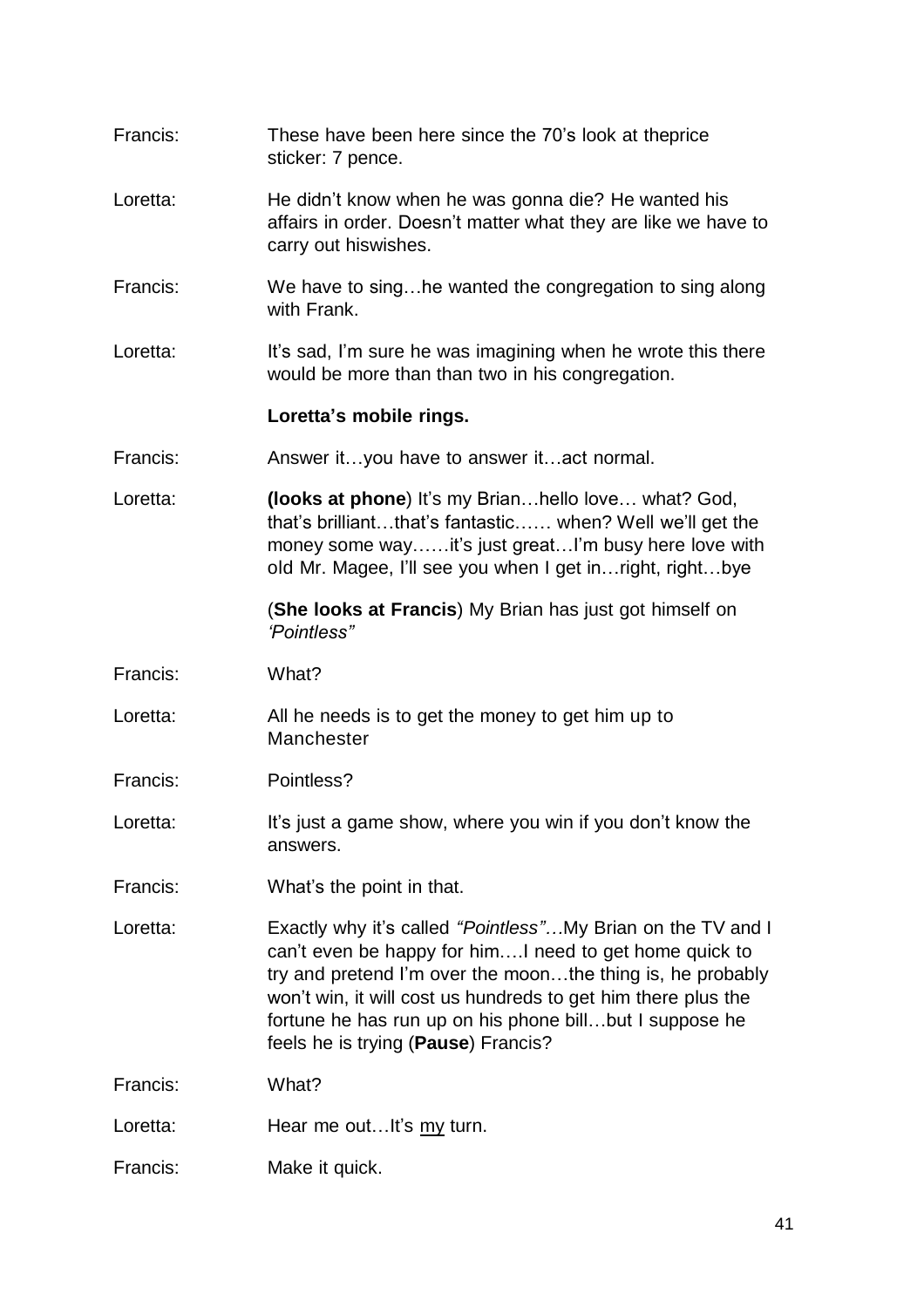| Loretta: | Could we not just take the money backwhat good is<br>burning it? Burning money and there's children starving in<br>Africa?                                                                                                                        |
|----------|---------------------------------------------------------------------------------------------------------------------------------------------------------------------------------------------------------------------------------------------------|
| Francis: | What, you think we should donate it to a charity?                                                                                                                                                                                                 |
| Loretta: | Its just well my Brian he's spent weeks trying to get on<br>a game show, not for himselffor us. I know he won't win<br>nothing, but I have to support him and that money could<br>send him there. Please Francis can we not just take it<br>back? |
| Francis: | Where are you gonna say you got it?                                                                                                                                                                                                               |
| Loretta: | Scratch card. Please, it's just going to burn.                                                                                                                                                                                                    |
| Francis: | Right. Alright. Go and get it.                                                                                                                                                                                                                    |
|          | Loretta goes to the cabinet to get the money                                                                                                                                                                                                      |
| Loretta: | Thanks Francis.                                                                                                                                                                                                                                   |
| Francis: | Help me out here Loretta, but what has little children in<br>Africa starving got to do with this?                                                                                                                                                 |
| Loretta: | My mum always said it when we never finished our dinner.<br>"It's a sin to waste when people are desperate!"                                                                                                                                      |
| Francis: | And your Brian going on some daft game show would be the<br>same thing?                                                                                                                                                                           |
| Loretta: | Yes, in his world he's desperatehe really is, I see a man<br>just shrunk into something I don't even recognize, that's<br>what being out of work does to you.                                                                                     |
| Francis: | You're right loveI'm sorry                                                                                                                                                                                                                        |
| Loretta: | It's justIt's not for me                                                                                                                                                                                                                          |
| Francis: | Don't  it's alright I get it. It's ok                                                                                                                                                                                                             |
| Loretta: | Thanks. Anything else we have to do for Davy? Francis:<br><b>(Takes the note &amp; reads)</b> No just says P. T. O.                                                                                                                               |
| Loretta: | Please Turn Over that means.                                                                                                                                                                                                                      |
| Francis: | I'm not stupid(she does and reads) I leave whatever<br>monies I have in my ATM or whatever is owing to me, if<br>anything, from William Hill bookmakers, plus the remainder<br>of my insurance after funeral costs to go to the only people       |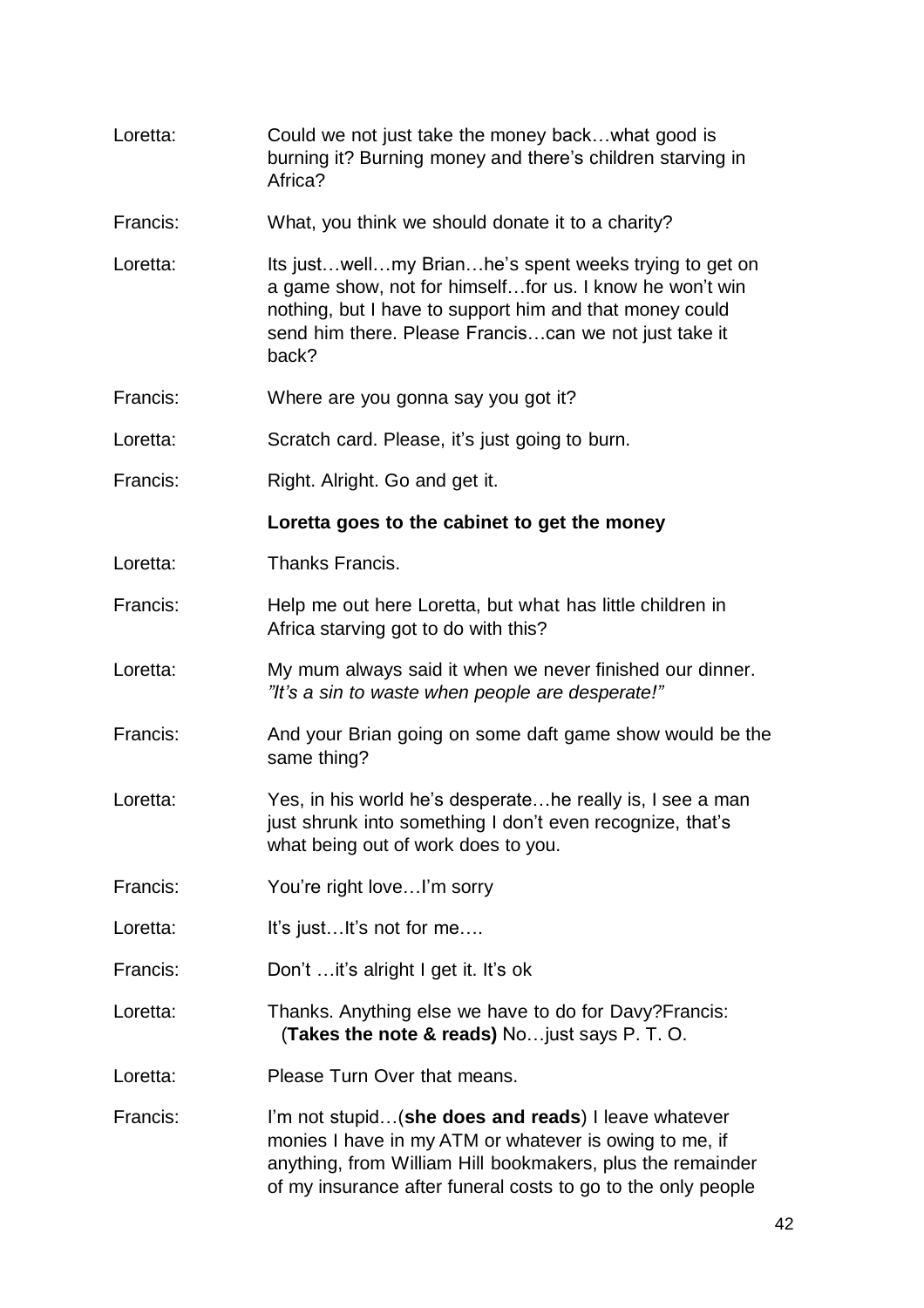who ever cared about me. My care workers, Loretta Mackie and Francis Shields.

#### **Pause…they look at each other**.

- Francis: Thank you Davy, but it's too late.
- Loretta: I'm glad you weren't alive to see what we've done...we don't deserve it Davy…we would never have luck with it…we're putting it all back.
- Francis: For fuck's sake, I don't believe this.
- Loretta: We have to, we can't take it now... I couldn't live with myself.
- Francis: You're right, me neither...we're putting it in your little box Davy, It's yours, it will go up in smoke with you. I'm gonna keep your photo of you and Frank, don't worry it won't go up in flames, I knew it was precious.
- Loretta: And I'll keep your swimming medal...it was probably all you ever achieved in your lifetime.

#### **(They take the medal and the photo out of the box)**

- Francis: Wait…we can't take these, we can't have anything that will connect us to this.
- Loretta: We're putting them back Davy…sorry. Now Francis here will do a short service for you.
- Francis Me?
- Loretta: You are the same as him, you have to do the service. He wouldn't want a catholic to do it, that would not be right.
- Francis: It was you that wanted to do the Christian thing.
- Loretta: How would you like it if you got a Catholic burial?
- Francis: Alright, I'll do it.

#### **Loretta gets on her knees**

- Loretta: (**quietly**) Okay Francis?
- Francis: Yes. Ready.
- Loretta: Close your eyes.
- Francis: Davy…erm…Davy Magee….May Jesus take you to the